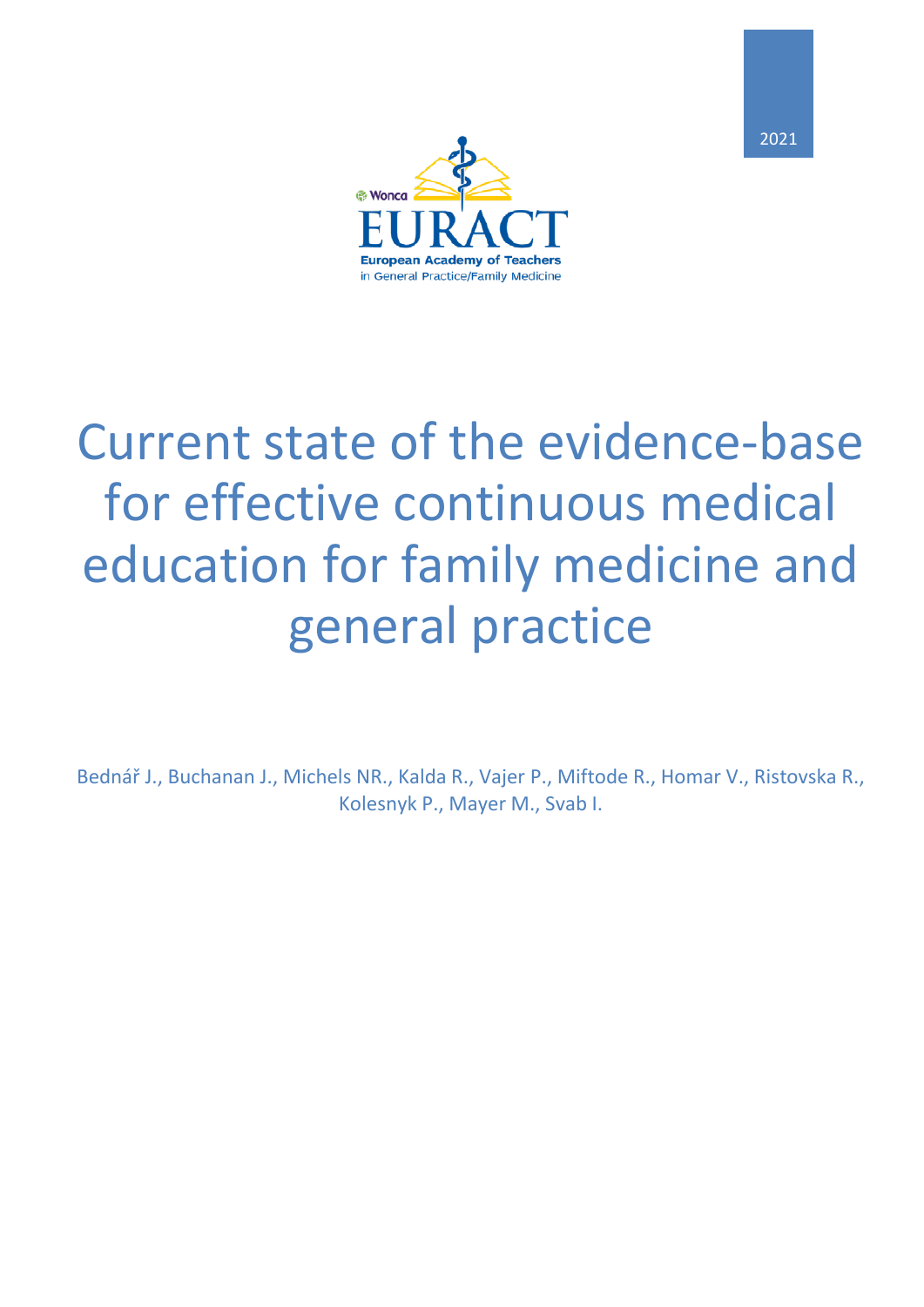### **Table of Contents**

| HOW TO IDENTIFY/ASSESS YOUR LEARNING NEEDS THAT ARE RELEVANT TO GP/FM?  12     |  |
|--------------------------------------------------------------------------------|--|
| OPTIONS FOR THE DELIVERY OF EDUCATIONAL INTERVENTIONS TO MEET SPECIFIC PRIMARY |  |
| OPTIONS FOR THE DELIVERY OF EDUCATIONAL INTERVENTIONS. THE ADVANTAGES AND      |  |
|                                                                                |  |
|                                                                                |  |
|                                                                                |  |
|                                                                                |  |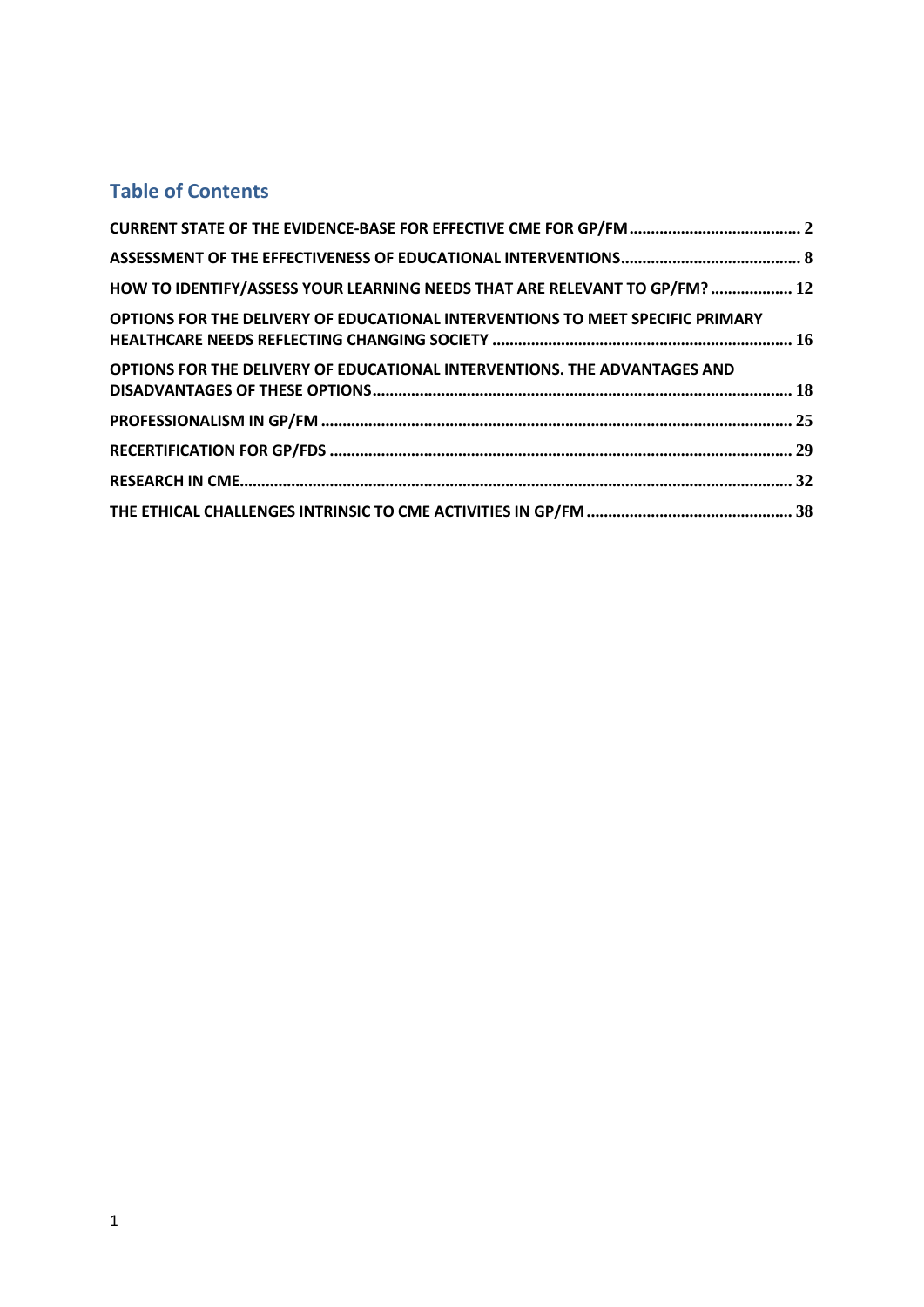# Current state of the evidence-base for effective CME for GP/FM

Bednář J., Buchanan J., Michels NR., Kalda R., Vajer P., Miftode R., Homar V., Ristovska R., Kolesnyk P.

### **Summary of Principles for Effective CME for GPs/FDs**

CME should:

- Be based on learning needs relevant to current practice
- Use methods which involve practitioners actively and encourage reflection
- Include the perspectives of what patients want and need from their healthcare, balance the patients' needs and demands
- Ensure that physicians are encouraged to change practice appropriately
- Be evaluated and adapted to changing needs
- Be free of conflicts of interest
- Encourage social contact with peers through communities of practice.
- Acknowledge the need to support physicians' well-being.

### Introduction:

The European Academy of Teachers in General Practice and Family Medicine is the education network of WONCA Europe. The Continuing Medical Education (CME)/Continuous Professional Development (CPD) group has produced this document, following a review of the current literature, to support colleagues who are seeking to improve and develop CME programmes for Family Medicine/General Practice (GP/FM).

Although CPD and CME are frequently used interchangeably, most literature has now defined CME as being an ingredient of CPD; CPD is a broader concept of lifelong personal development and maturation, manifested not only in education and professionalism, but also in ethics, values, attitudes or communication skills of the doctor in relation to the patient. We will use only the term CME for the purposes of this document.

### Definition of CME:

CME is defined as 'Any activity which serves to maintain, develop or increase the knowledge skills and the professional performance and relationships that a physician uses to provide services to patients, the public or the profession' [1]. It is an essential part of all doctors'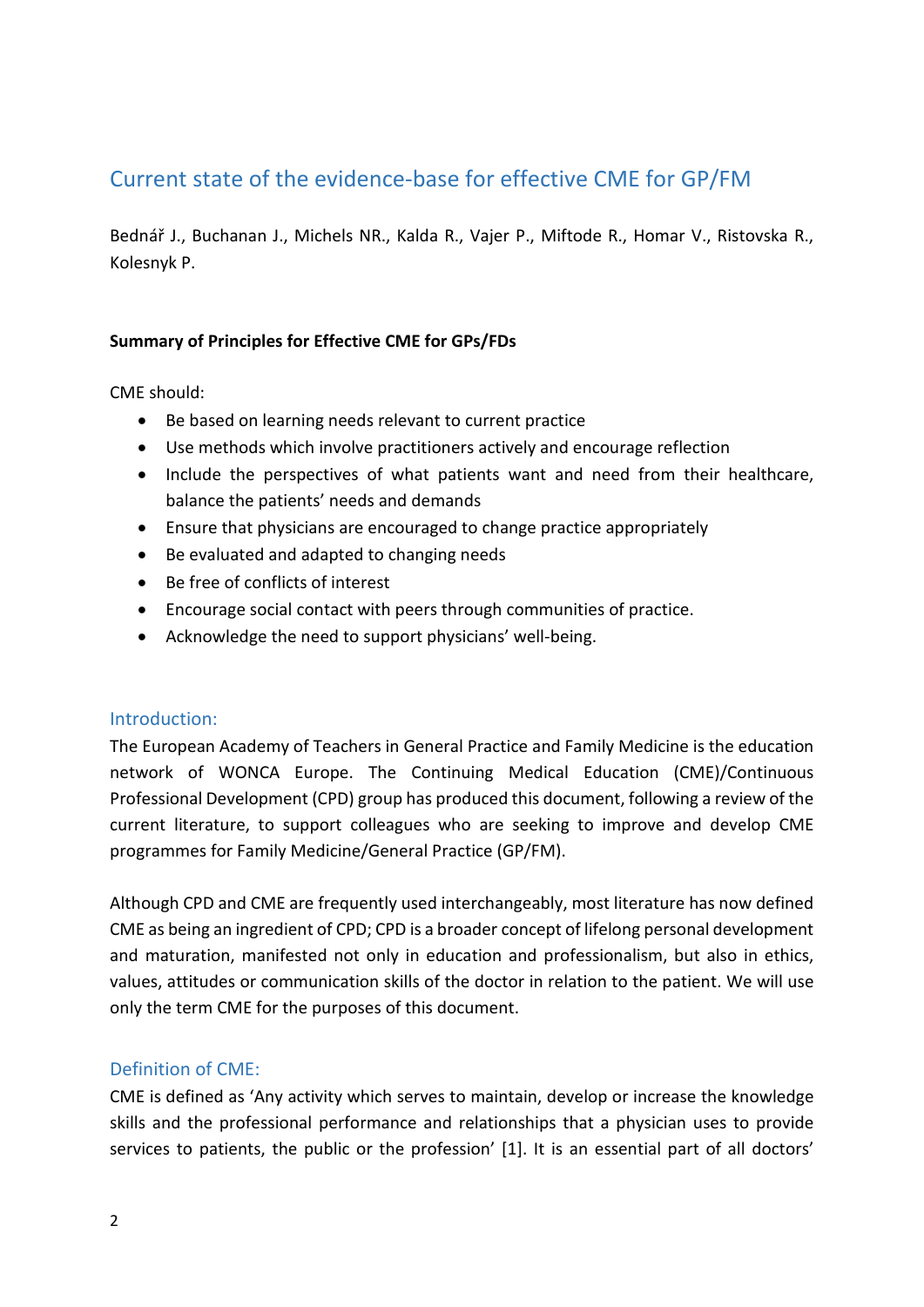professional lives, as the old idea that medical school equipped one for a lifetime of practice is no longer acceptable given the rapid pace of change in medical practice.

### Impact of CME:

There is good evidence that CME can be effective and has an impact on physician performance and patient health outcomes [2]. There is agreement that this impact is apparently greater on physician performance than on patient health outcomes [2].

### How Adults Learn:

An understanding of the theories about how adults learn is important when considering how to plan CME activities. Adults want to learn, they are self-directed, and they need learning to be relevant and applicable in their setting; when these conditions are met, they are highly motivated [3]. In many countries, GP/FM work in small practices and are often geographically isolated. These particular factors are important when considering the CME provision for this group.

### Effective Interventions:

Given the recognition that CME is effective, the next question is how to deliver CME interventions that support doctors to change their practice and improve outcomes for patients. The first step is to recognise that learning is dynamic and occurs on a daily basis as the GP/FM encounters difficult problems. Needs assessment has a role and several approaches to this are required. Doctors use self-awareness to identify their learning needs. If this is done well there is some evidence that practice is more likely to change [4]. The best methods for self-assessment are those that support deliberate reflective practice such as logging daily issues where uncertainty occurs, feedback from prescription data, diagnostic test ´behaviour´ and referral data and discussion on these data with peers and medical specialists. CME providers should in addition use some objective assessments of learning needs such as peer review in quality groups, expert opinion, literature review, physician performance data and standardized assessments [1]. There are examples of this 'top down, bottom-up approach' for the development of GP/FM CME programmes [3,5].

Embedding quality improvement approaches within CME activities is an interesting development [6]. A method which incorporates these principles is the Quality Circle where small groups of health professionals meet regularly to reflect on and improve practice [7]. In rural areas this kind of work can be arranged through online communities of learners. These have been shown to have effects on changing behaviour, affirming self-esteem and increasing professional confidence [8].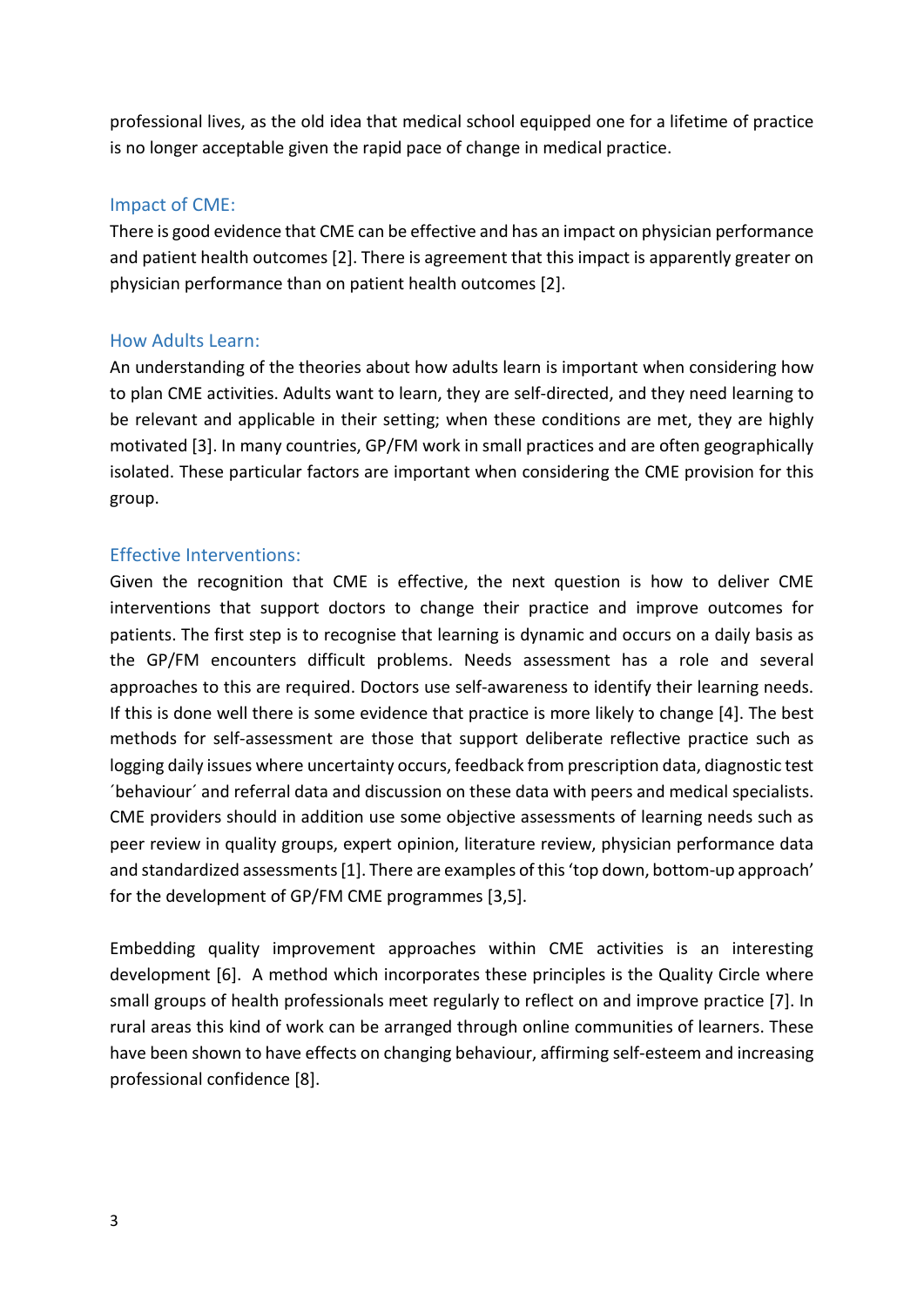#### Needs Assessment:

The identification of needs, together with an assessment of what is to be learnt and why, will lead to some clarity about the objectives and will enable the development of a learning plan. These should be clear, concise and ideally measurable. However there also needs to be the acceptance that training - to resolve the most difficult clinical problems - cannot always be easily summarised within an educational objective.

The identification of objectives can enable educators to provide more effective learning opportunities. It is clear that no single modality of learning works under all circumstances. Effectiveness increases when a variety of methods are used allowing for interaction, multiple exposures, and longer programmes rather than shorter that focus on outcomes considered important by physicians[2]. The opportunity for interaction is essential. This can be done both face to face and electronically. The traditional lecture (often favoured by doctors) and the dissemination of printed material are the least effective methods of CME. These are however commonly used. Lectures, if short, can have an important role in setting the scene and providing knowledge updates, prior to discussion in small groups of e.g. case studies. This discussion allows for an important stage in adult learning: reflection on the relevance of what has been learnt and how it might be applied to practice. Multiple exposures in different formats facilitate behaviour change [2].

### The Role of Information Technology:

Widespread access to Information Technology (IT) enables the development of new mechanisms of learning through on-line courses that can be of particular relevance to GP/FM. Online courses need to follow the same principles as face-to-face CME. They need to be easy to use, involve practical exercises, repetition and feedback. Online communities of learners can be formed that further facilitate interaction and these networks are of particular relevance to doctors who work in isolation. In addition, learning can be reinforced within clinical IT systems. This can be done by the integration of guidelines and the ability to search for diagnostic and therapeutic interventions relevant to specific patient presentations. There must be a process for updating these guidelines. There is much still to learn about this area and how best to use in education.

### Self-audit and self-assessment:

It is necessary to develop IT tools that allow GP/FMs to audit their work and compare that with the performance of others using quality indicators. This should include information on the monitoring of chronic non-communicable diseases, major surgeries, history of illnesses, vaccinations, allergies, etc. All this data must be easily accessible to the GP/FMs who can gain insight into their own work. This can help to build profession confidence and improve selfesteem.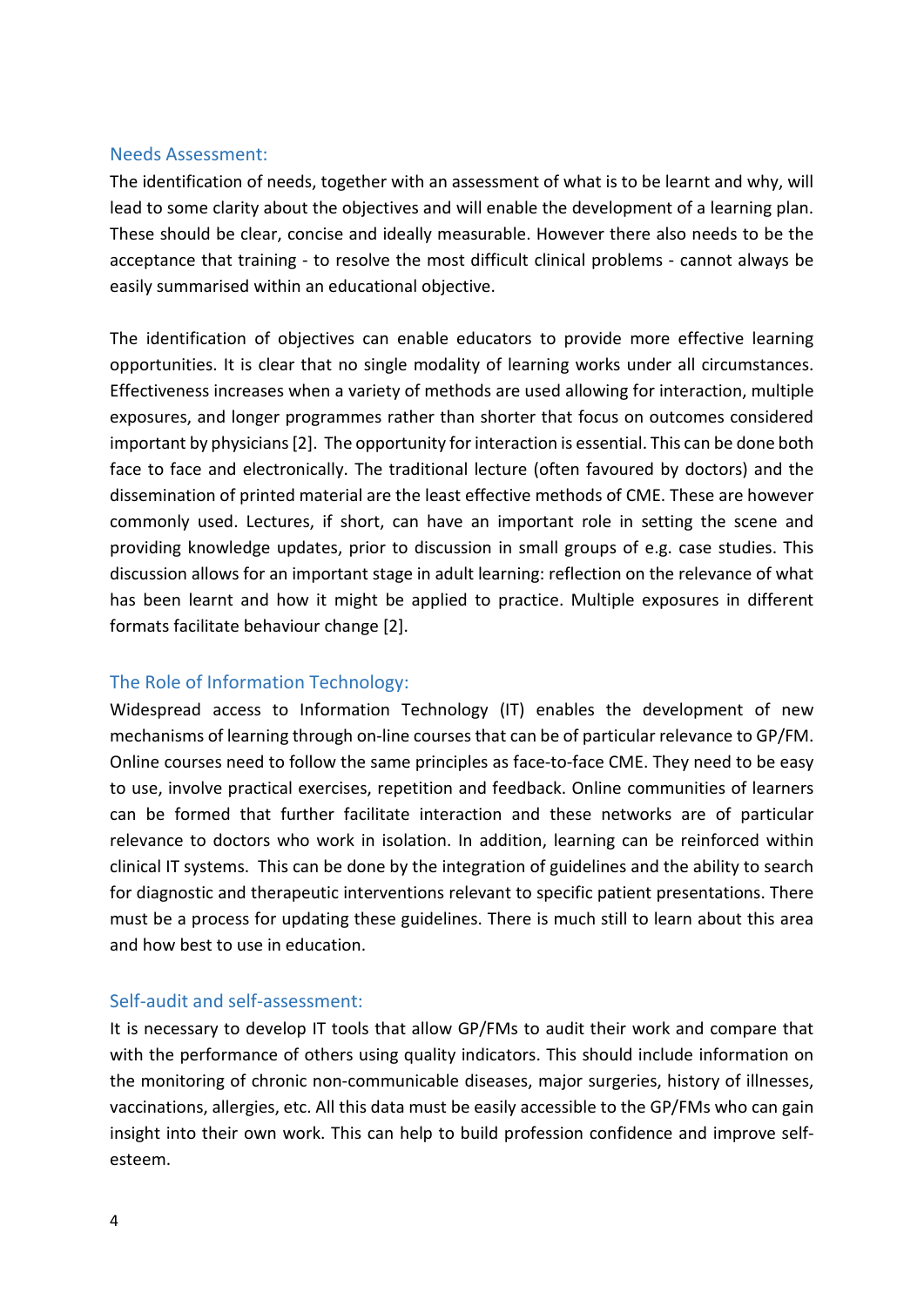### General Data Protection Regulation (GDPR):

GDPR must be respected. There should be clarity about who has access to the data in Electronic Medical Record (EMR) that is created by GP/FM and in Electronic Personal Records (EPR) created by patients. All CME for GP/FM based on review of patient data has to ensure that this data is not identifiable and complies the regulations.

### Evaluation of CME activities or programmes:

CME can be provided by different institutions or organisations. Often it is organised in cooperation with the medical association. To improve and guarantee quality of CME programmes the WONCA World Education Working Party has established a set of standards that can be consulted [9].

It is important that providers of CME evaluate the learning activities that they develop. The Kirkpatrick model for training evaluation has been widely used. It describes four levels at which evaluation can occur: participant satisfaction, knowledge and attitude change, improvement in physician clinical outcomes and improvement in patient outcomes [10]. A more recent model has been proposed by Stevenson and Moore (2018) with seven levels which includes at its peak the impact on community health [11]. Evaluation beyond the lower levels on both models is not common; however, these levels must not be neglected as well as it is important that GP/FM find CME interesting and stimulating. The criteria for determining which levels to measure and how robust an evaluation is required depend on the type of educational programme delivered.

### Learning in the workplace:

Workplace based learning fits well with what is known about how adults learn. It is efficient and effective, enabling clinicians to gain knowledge in the setting where this knowledge can be applied. It is of particular relevance in primary care as GP/FM work in units which are dispersed within the community. These communities of practice can be very rich learning environments, provided that everybody has an eye on continuous development.

### The Role of Health Care Organisations and Employers:

Employers and Health Care organisations need to understand the important role that CME plays in developing the quality of care and maintaining motivated and engaged professionals. They need to enable GP/FM to participate in CME during their working week. Professional bodies and regulators need to recognise that the accreditation of hours of learning is not a surrogate for improved competence. Doctors need to be allowed flexibility in the type of learning that is recognised, and this should include learning that can be demonstrated to change practice.

There also needs to be an awareness of the effect that industry-sponsored activities may have on influencing doctors' behaviour particularly in relation to prescribing [12,13]. CME providers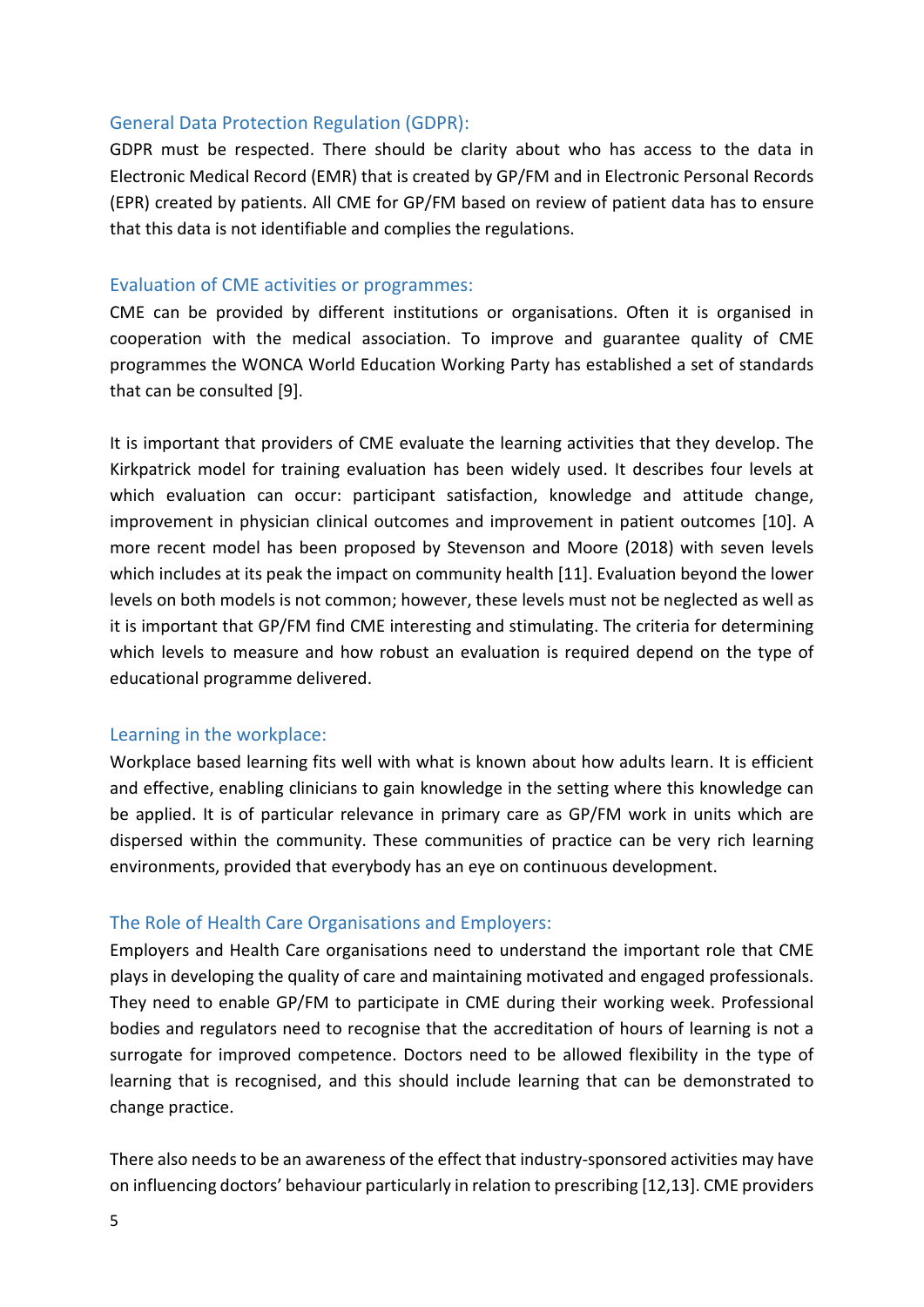need to be able to react promptly to sudden changes in society and in disease prevalence such as rapid mass migration or a pandemic. There needs to be a readiness to review needs and deliver effective learning modules rapidly. This has been recently required during the COVID-19 pandemic which produced and rapid change in the delivery of CME asface-to-face activities were no longer possible.

It is in the interest of every society to have doctors providing quality and safe care, and therefore requires them to keep their knowledge and skills up to date. This process of formal claim and evaluation is called recertification. In some European countries this process is mandatory, in some places it is recommended, in some cases it is not formally established at all as such. The first European country to introduce mandatory CME re-certification was Norway (1985), followed by Slovenia (1992). Most other European countriesjoined after 2000. It can be a necessary precondition for the renewal of a doctor's license or registration, it is usually tied to professional evaluation and bonuses. In some countries it is related to professional or financial sanctions or even to the loss of license.

### The Future:

There is still a need to develop CME approaches that support doctors in changing their practice, improving patient outcomes and community health. More work is needed to include the perspective of the patient in a meaningful way to CME. In addition, their needs to be increasing focus on learning with other professionals who are providing primary care in order to ensure patients receive effective coordinated care [14].

This emerging evidence about the most effective ways to deliver CME in Primary Care can be used to establish common standards throughout Europe, which will enable individual countries to develop and improve the health of the community.

### Conclusion:

In conclusion all CME providers need to recognise that GP/FM will respond best to programmes which are relevant to their practice and clearly address their needs in an accessible way. Delivery should involve a combination of knowledge updates and interactive learning. CME should lead to quality improvement and better patient outcomes.

This document outlines the principles for the provision of effective CME for GP/FM that are based on the current state of the evidence base. As the evidence base develops there will be a need to review and refine them. The CME committee of EURACT has produced a series of background documents which outline the above principles in more detail.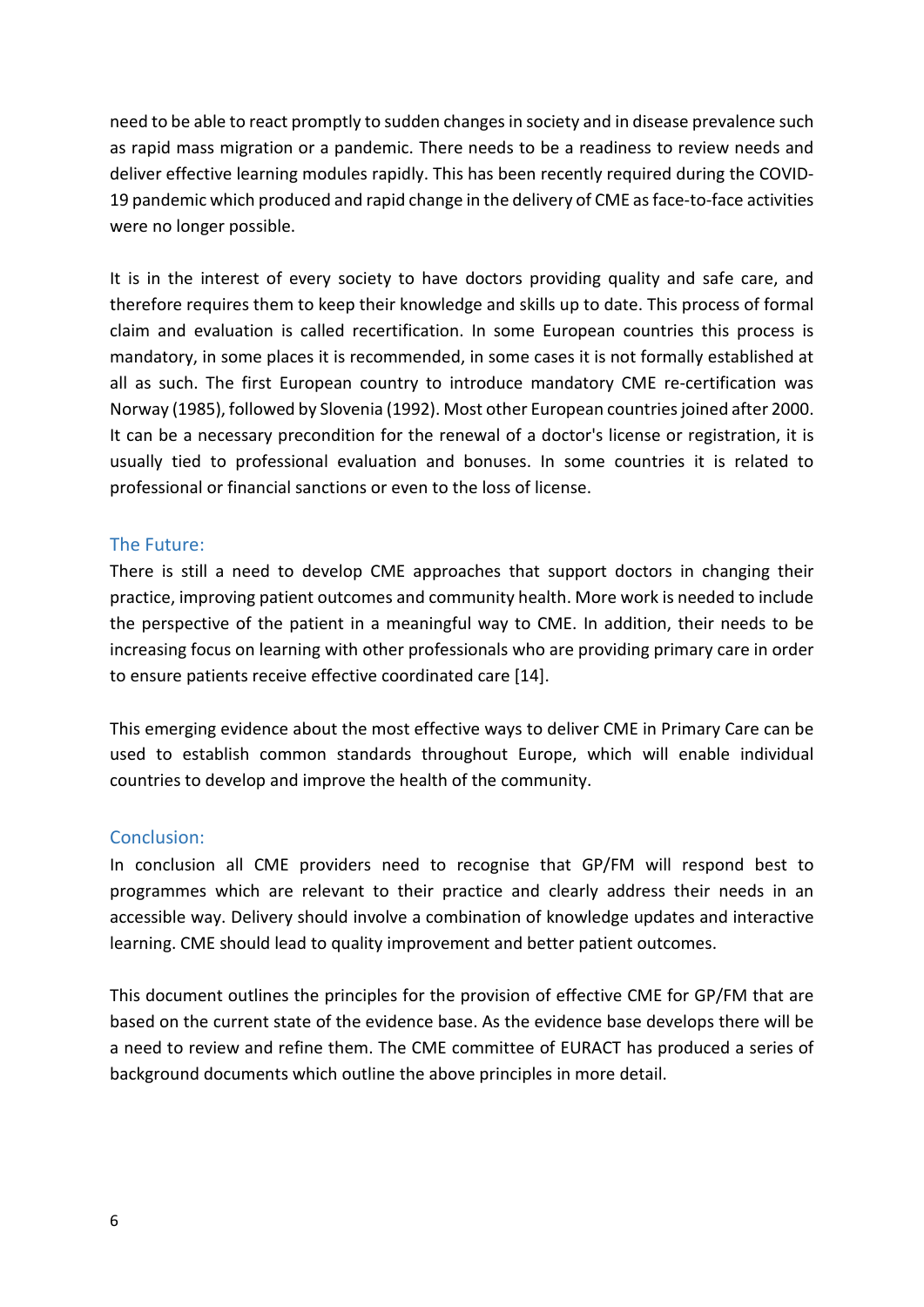- 1. Davis N, Davis D, Bloch R. Continuing Medical Education AMEE Guide 35 2010
- 2. Cervero RM, Gaines JK. The impact of CME on physician performance and patient health outcomes: an updated synthesis of systematic reviews. J Contin Educ Health Prof. 2015;35(2):131-8
- 3. VanNieuwenborg L, et al. Continuing medical education for general Practitioners; A practice format Postgrad Med J 2016;0:1–6.
- 4. Walsh,K. How to assess your learning needs Journal Royal Society of Medicine 2006 Jan; 99(1): 29–31.
- 5. Kjaer, Nk. Et al A new comprehensive model for Continuous Professional development Eur J Gen [Pract.](https://www.ncbi.nlm.nih.gov/pubmed/27997259) 2017 Dec;23(1):20-26
- 6. Rohrbasser A, et al Quality circles for quality improvement in primary health care: Their origins, spread, effectiveness and lacunae– A scoping review. Sytematic Reviews 2013, 2;110
- 7. Shjannia K et al Continuing Medical Education and Quality Improvement: A Match Made in Heaven? Ann Internal Med 2012: 156(4):305-308
- 8. Rohrbasser Adrian, Bak Kirk Ulrik, Arvidsson Eva. Use of quality circles for primary care providers in 24 European countries: an online survey of European Society for Quality and Safety in family practice delegates. Scandinavian Journal of Primary Health Care 2019;37:3,302-311
- 9. Ng, V et al WONCA Global Standards for Continuing Professional Development August 2016
- 10. Tian J, Atkinson NL, Portnoy B, Gold RS. A Systematic Review of Evaluation in Formal Continuing Medical Education. Journal of continuing education in the health professions 2007; 27: 16-27.
- 11. Stevenson R, Moore D. Ascent to the Summit of the CME Pyramid. JAMA 2018 319: 6 543-4
- 12. Frickweiler, F. Interactions between physicians and the pharmaceutical industry generally and sales representatives specifically and their association with physicians' attitudes and prescribing habits: a systematic review Sept 2017, [10.1136/bmjopen](https://dx.doi.org/10.1136%2Fbmjopen-2017-016408)-[2017-016408](https://dx.doi.org/10.1136%2Fbmjopen-2017-016408)
- 13. Guenova Margarita, Schäfer Robert, Palange Paola. Independent Continuing Medical Education (CME)/Continuing Professional Development (CPD) Must Deliver Unbiased Information. Journal of European CME 2019;12:8(1):1690321
- 14. Miller R et al. Interprofessional Education and Primary Care EFPC Position Paper, Primary Health Care Research and Development 2019 20(e138) 1-10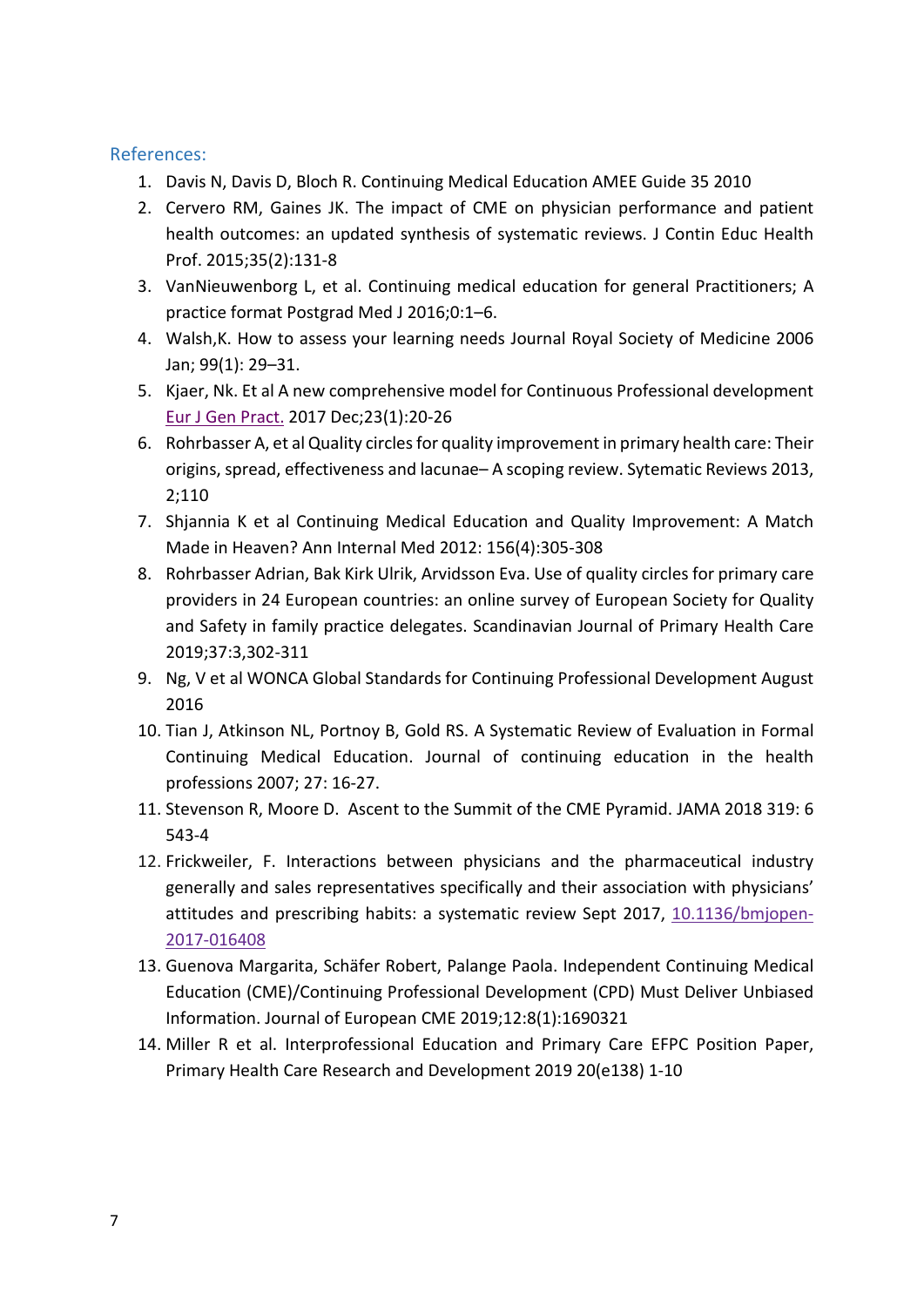# Assessment of the effectiveness of educational interventions

Ruth Kalda

### Background:

As in clinical research, the need for an evidence base in the practice of medical education is essential. Therefore, valid and reliable evaluation tools are necessary to demonstrate the effectiveness of CME interventions.

The validity of the evaluation method is "the degree to which the method truly measures what it is intended to measure" [1]. A valid evaluation method accurately measures achievement of the stated objective of the educational intervention, whether it involves knowledge, attitudes, skills, practice behaviours, or clinical outcomes. The reliability of the evaluation method is "the consistency or reproducibility of measurements" [1].

### Content:

Best known "four level" model for training course evaluation is described by Donald Kirkpatric [2].



BMJ VOLUME 318 8 MAY 1999 www.bmj.com

Curran and Fleet adapted this model for use in a summative evaluation of CME in 2005 [3]. According to the adapted model, evaluation should begin with level 1 (participant satisfaction), then, sequentially assessing levels 2 (knowledge and attitude change), 3 (physician clinical practice change), and 4 (patient outcomes) (Table 1). Each prior level serves as a basis for the next level's evaluation, and each successive level represents a more precise measure of effectiveness and more rigorous, time-consuming analysis.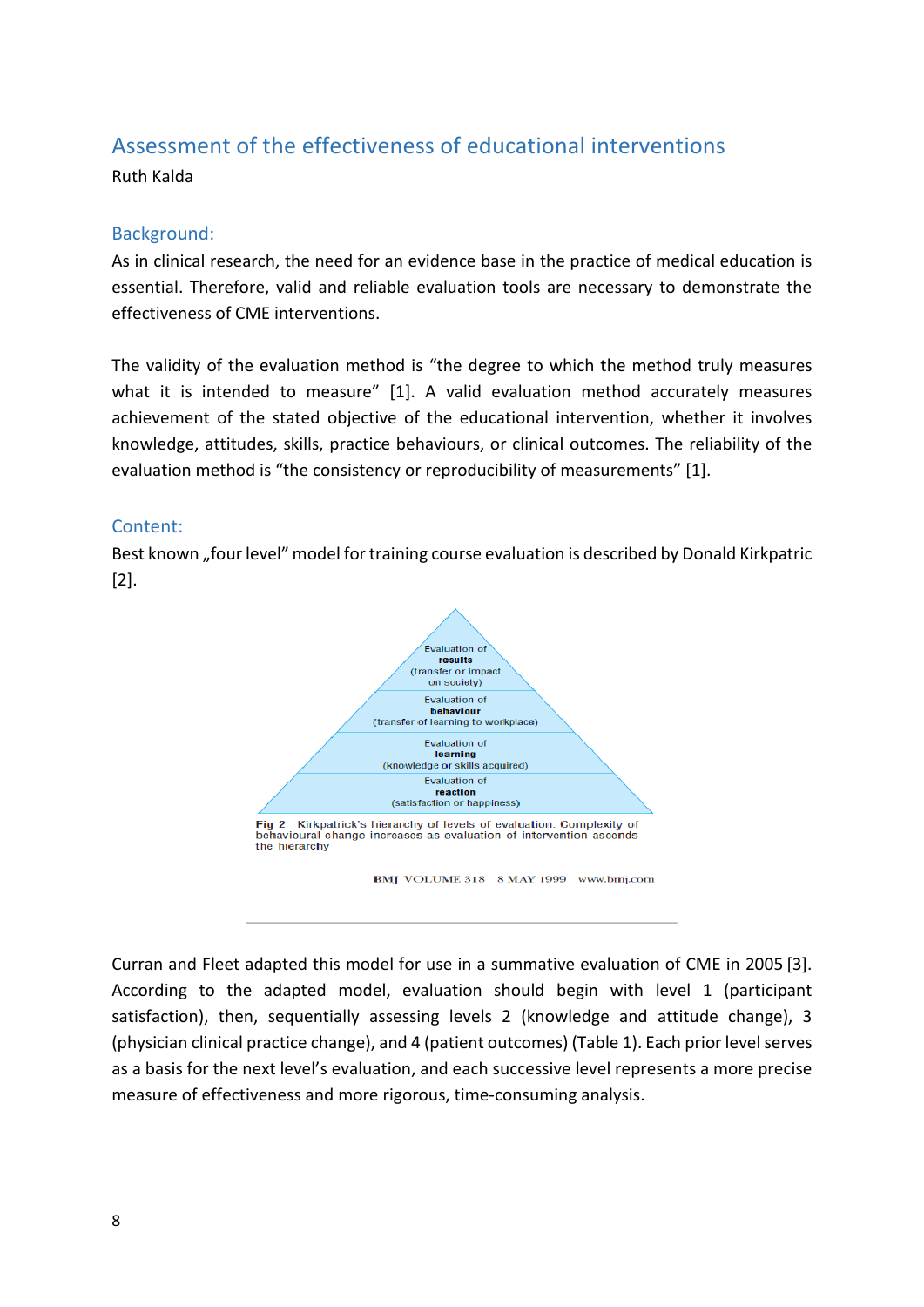| Level | <b>Evaluation focus</b> | <b>Definition</b>                                   |
|-------|-------------------------|-----------------------------------------------------|
|       |                         | Evaluates how well participants liked a             |
|       |                         | using data<br>participants'<br>programme<br>on      |
| 1     | Learner satisfaction    | perceptions, satisfaction with<br>programme         |
|       |                         | objectives, content, instruction, delivery, or      |
|       |                         | instructors                                         |
|       |                         | Assessment of changes in skills, knowledge, or      |
| 2     | Learning outcomes       | attitudes among learners, using pretesting and      |
|       |                         | post-testing study designs                          |
|       |                         | Information on the extent to which learning has     |
| 3     | Performance improvement | influenced the post-learning behaviour or           |
|       |                         | performance of a learner in his or her practice     |
|       |                         | setting                                             |
| 4     | Patient health outcomes | Measures tangible results (e.g., improving patient  |
|       |                         | health or improving efficiencies) that are          |
|       |                         | influenced by the performance of the learner as a   |
|       |                         | result of participation in the continuing education |
|       |                         | activity                                            |

Table 1. Modified Version of Kirkpatrick's Model for Summative Evaluation[3]

According to the updated systematic review of ACCME (Accreditation Council for Continuing Medical Education) in 2014, the ultimate goal of CME is improvement of physician performance and patient health outcome [4]. However, evaluation at level 4 is challenging because learners encounter a variety of uncontrollable variables after leaving CME programmes.

A complex framework for outcomes assessment in CME was proposed by Moore already in 2003[5]. In 2009, he and his co-authors expanded the original outcomes framework to 7 levels They inserted the 4 levels of an assessment framework developed by Miller[6] into the middle of their original CME outcomes framework. In that way the authors have developed a conceptual framework of an ideal approach to planning and assessing CME that is focused on achieving desired outcomes (Table 2). They believe that it will help CME planners identify, plan for, and assess desired results or outcomes[7].

Table 2. Expanded Outcomes Framework for Planning and Assessing CME Activities (described by Moore et al. in 2009 [7].

| <b>Expanded CME Framework</b> | <b>Description</b>                                                                                                         | Source of data                                                      |
|-------------------------------|----------------------------------------------------------------------------------------------------------------------------|---------------------------------------------------------------------|
| Level 1. Participation        | The number of physicians and others<br>who participated in the CME activity                                                | Attendance lists                                                    |
| Level 2. Satisfaction         | The degree to which the expectations of<br>the participants about the setting and<br>delivery of the CME activity were met | Questionnaires completed by<br>participants after a CME<br>activity |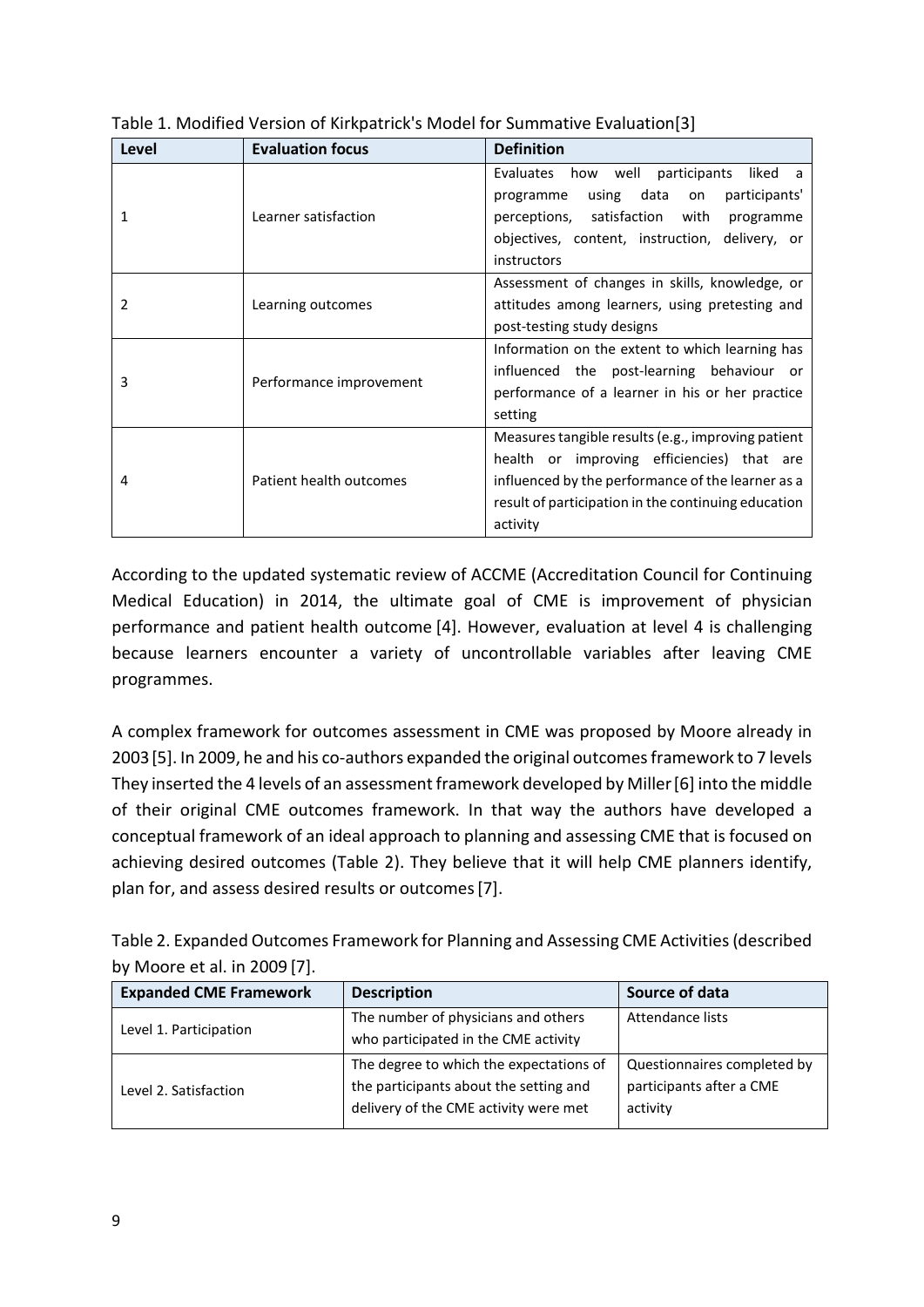| Level 3A. Declarative knowledge | The degree to which participants state   | Objective: Pre- and post-tests |
|---------------------------------|------------------------------------------|--------------------------------|
| (Knows)                         | what the CME activity intended them to   | of knowledge. Subjective:      |
|                                 | know                                     | Self-report of knowledge gain  |
|                                 |                                          |                                |
| Level 3B. Procedural knowledge  | The degree to which participants state   | Objective: Pre- and post-tests |
| (Knows how)                     | how to do what the CME activity          | of knowledge Subjective: Self- |
|                                 | intended them to know how to do          | report of knowledge gain       |
|                                 | The degree to which participants show    | Objective: Observation in      |
|                                 | in an educational setting how to do what | educational setting            |
| Level 4. Competence (Shows      | the CME activity intended them to be     | Subjective: Self-report of     |
| how)                            | able to do                               | competence; intention to       |
|                                 |                                          | change                         |
|                                 | The degree to which participants do      | Objective: Observation of      |
|                                 | what the CME activity intended them to   | performance in patient care    |
| Level 5. Performance (Does)     | be able to do in their practices         | setting; patient charts;       |
|                                 |                                          | administrative databases       |
|                                 |                                          | Subjective: self-report of     |
|                                 |                                          | performance                    |
|                                 | The degree to which the health status of | Objective: Health status       |
|                                 | patients improves due to changes in the  | measures recorded in patient   |
| Level 6. Patient health         | practice behaviour of participants       | charts or administrative       |
|                                 |                                          | databases Subjective: Patient  |
|                                 |                                          | self-report of health status   |
|                                 | The degree to which the health status of | Objective: Epidemiological     |
| Level 7. Community health       | a community of patients changes due to   | data and reports Subjective:   |
|                                 | changes in the practice behaviour of     | Community self-report          |
|                                 | participants                             |                                |

Moore et al. suggests that planning and assessment will be continuously integrated. It means that needs assessment, formative assessment, and summative assessment (see infra) apply not only to participant learning throughout the learning activity but to planning decisions throughout the implementation of a learning activity as well.

### There are three types of assessment.

**Needs assessment** identifies the gap between *what is* and *what should be*. It occurs before and during the early stages of an educational activity to determine what content the educational activity should address. When planning the educational intervention, it is useful to firstly define the gap using the expanded outcomes framework. CME planners have to decide either to address the gap in "knowledge", "skills", "attitudes", "performance", "patient health status". If the gap is identified, CME organisers can make decisions about the content, learning strategies and assessment strategy.

**Formative assessment** occurs during an educational activity to determine if the learner is on track to achieve the desired results.

**Summative assessment** should be designed to determine if desired results were achieved. This should be done at the end of an educational activity.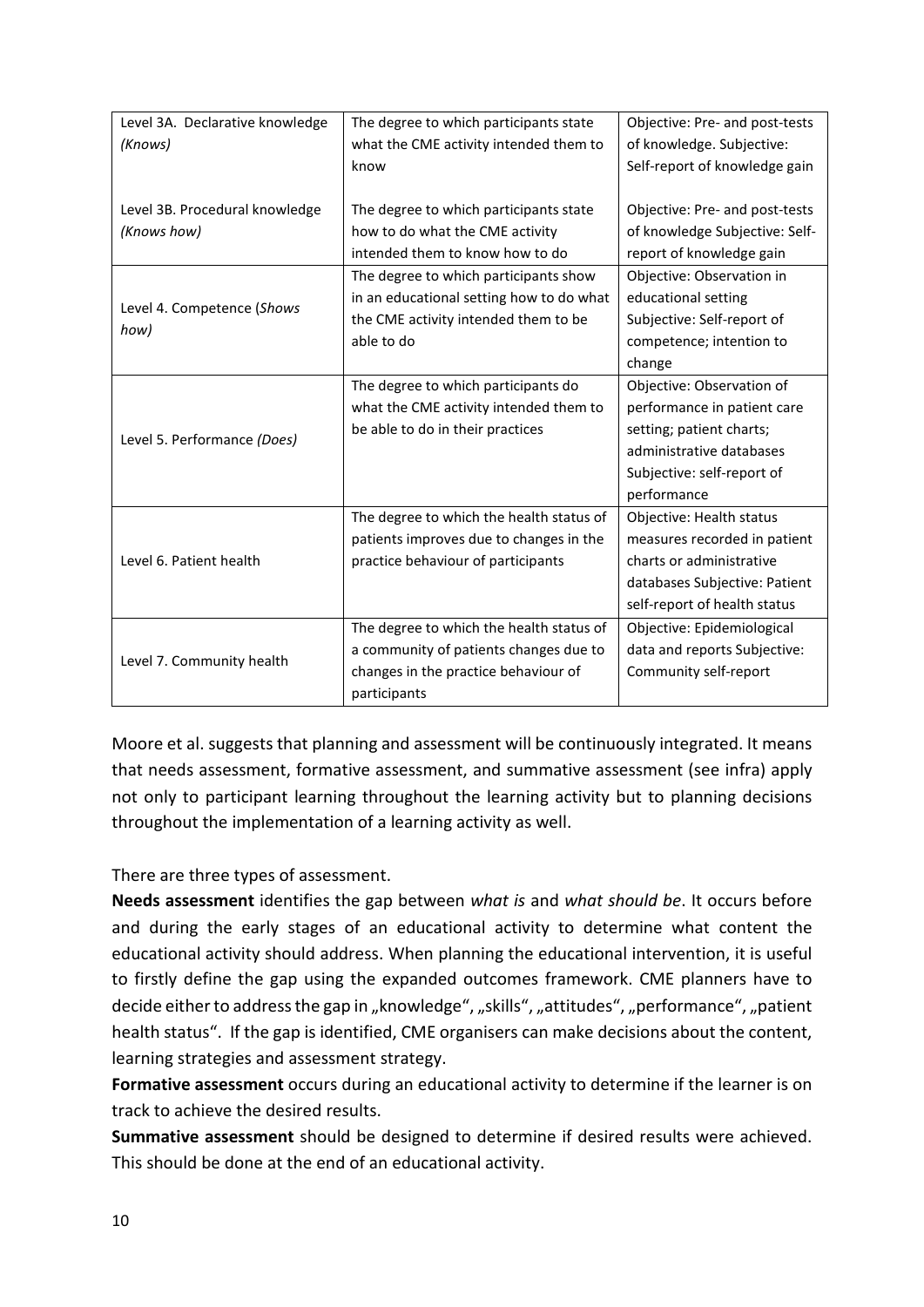### Conclusion:

Assessment should be thought of as a continuum that identifies what content should be addressed in an educational activity, examines whether or not the educational activity is contributing to learning that content, and determines if the content was learned.

However, the evaluation of an educational event may have many purposes and each evaluation should be designed for the specific purpose. The metrics involved and outcomes measured can vary based on their ease of measurement, cost to obtain, and most importantly, the ability to use them to assess the way the education is changing practice.

- 1. Reed D, Price EG, Windish DM, et al. Challenges in systematic reviews of educational intervention studies. Ann Intern Med 2005;142(12 Pt 2):1080-9.
- 2. R A. Berk. Survey of 12 Strategies to Measure Teaching Effectiveness. International Journal of Teaching and Learning in Higher Education 2005; 17: 48-62
- 3. Tian J, Atkinson NL, Portnoy B, Gold R. A Systematic Review of Evaluation in Formal Continuing Medical Education. Journal of Continuing Education in the Health Professions, 27(1):16–27, 2007.
- 4. RM Cervero. Effectiveness of continuing medical education: updated synthesis of systematic reviews. Accreditation Council for Continuing Medical Education 2014.
- 5. Moore DE Jr. A framework for outcomes evaluation in the continuing professional development of physicians. In: Davis D, Barnes BE, Fox R, eds. *The Continuing Professional Development of Physicians: From Research to Practice.* Chicago, IL. American Medical Association Press; 2003:249-274.
- 6. Miller GE. The assessment of clinical skills0competence0performance. Acad Med. 1990;65(9)(suppl):S63–S67.
- 7. Moore DE et all. Achieving Desired Results and Improved Outcomes: Integrating Planning and Assessment Throughout Learning Activities. Journal of Continuing Education in the Health Professions, 29(1):1–15, 2009.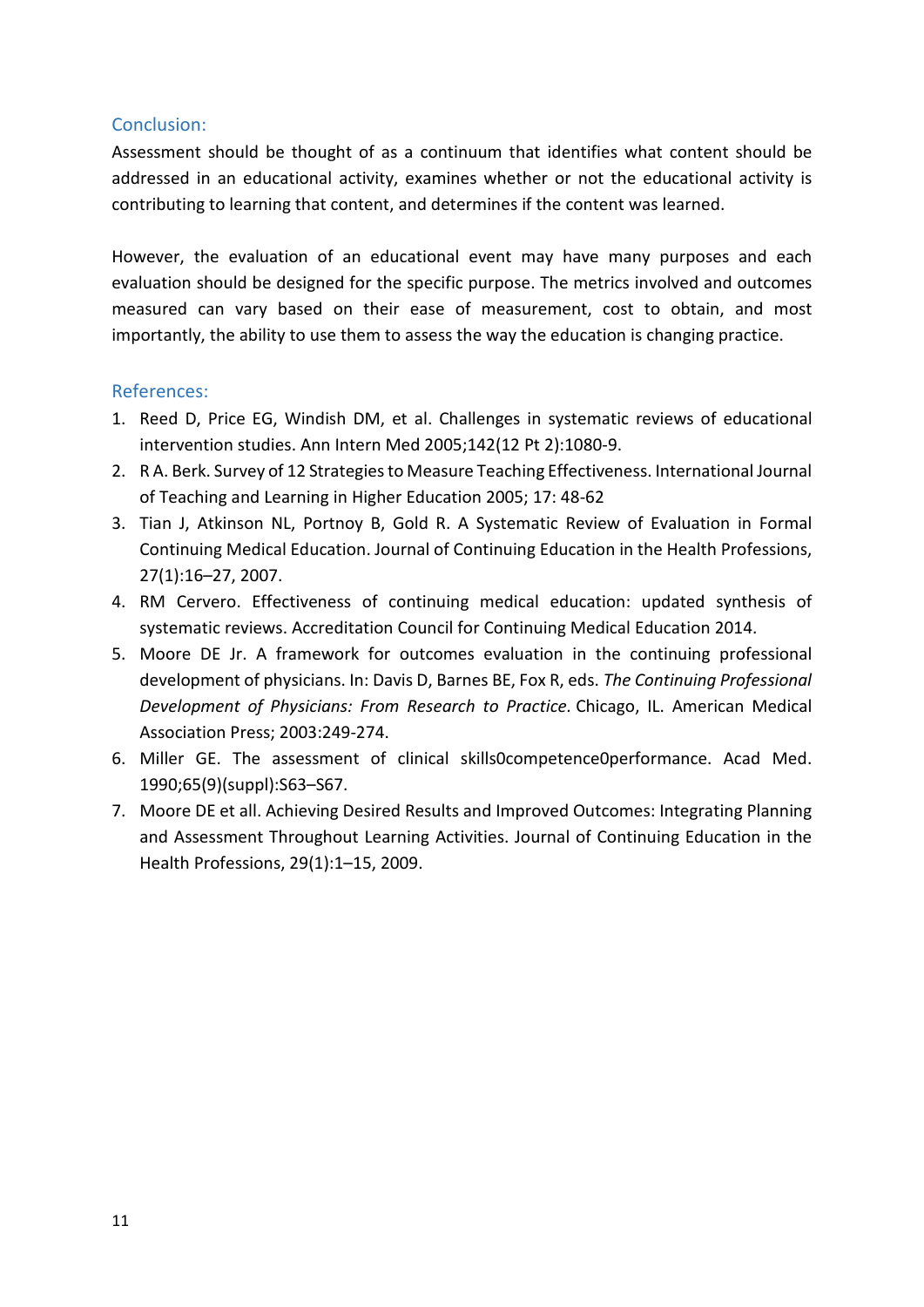# How to identify/assess your learning needs that are relevant to GP/FM?

Jáchym Bednář

### Background:

The most important reason for identifying and assessing your learning needs is that when you have identified/assessed your learning needs, it will be more likely to change your daily practice for the benefit of patients. Personal learning needs assessment is often performed unconsciously, but conscious decision to assess yourself and identify your learning needs is a good way to discover your strengths and limits, which requires a great deal of self-reflection and sincerity.

When was the last time you assessed your learning needs?

### Content:

GP/FMs may unconsciously learn from their patient unmet needs and experiences, daily practice issues and errors, from discussing with peers/colleagues and feedback from partners, specialists, nurses, staff, and patients, from lectures, seminars, guidelines and reading literature. To increase the efficiency of this process, it is advantageous to consciously use some proven methods of learning needs assessment.

The *Good CPD Guide* lists over 40 different tools of such an assessment [1].

There are a variety of methods to help you uncover the gaps in your knowledge. Different methods will suit different people. It is best to use more than one method and a combination of subjective and objective methods often gives a better overall picture of your knowledge gaps. There are some examples of most frequently used methods:

- Keeping a personal record (e-portfolio) [2]
- Formalization of thoughts and ideas in written form helps self-reflection and selfassessment
- Assessing your practice risks via Significant Event Analysis (SEA)-[3]
- Formal patient satisfaction surveys
- 360° appraisal [4], <sup>i</sup> f you work in a team: a formal 360 appraisal involves asking your colleagues to give feedback on your strengths and weaknesses. The colleagues can be doctors or can be interdisciplinary members of your team. They can give feedback on your knowledge, skills or attitudes or even your abilities as a team player. Those giving feedback should remember that it should be balanced, descriptive, objective and constructive.
- Audit of medical practice: this is a process that has been defined as "a quality improvement process that seeks to improve patient care and outcomes through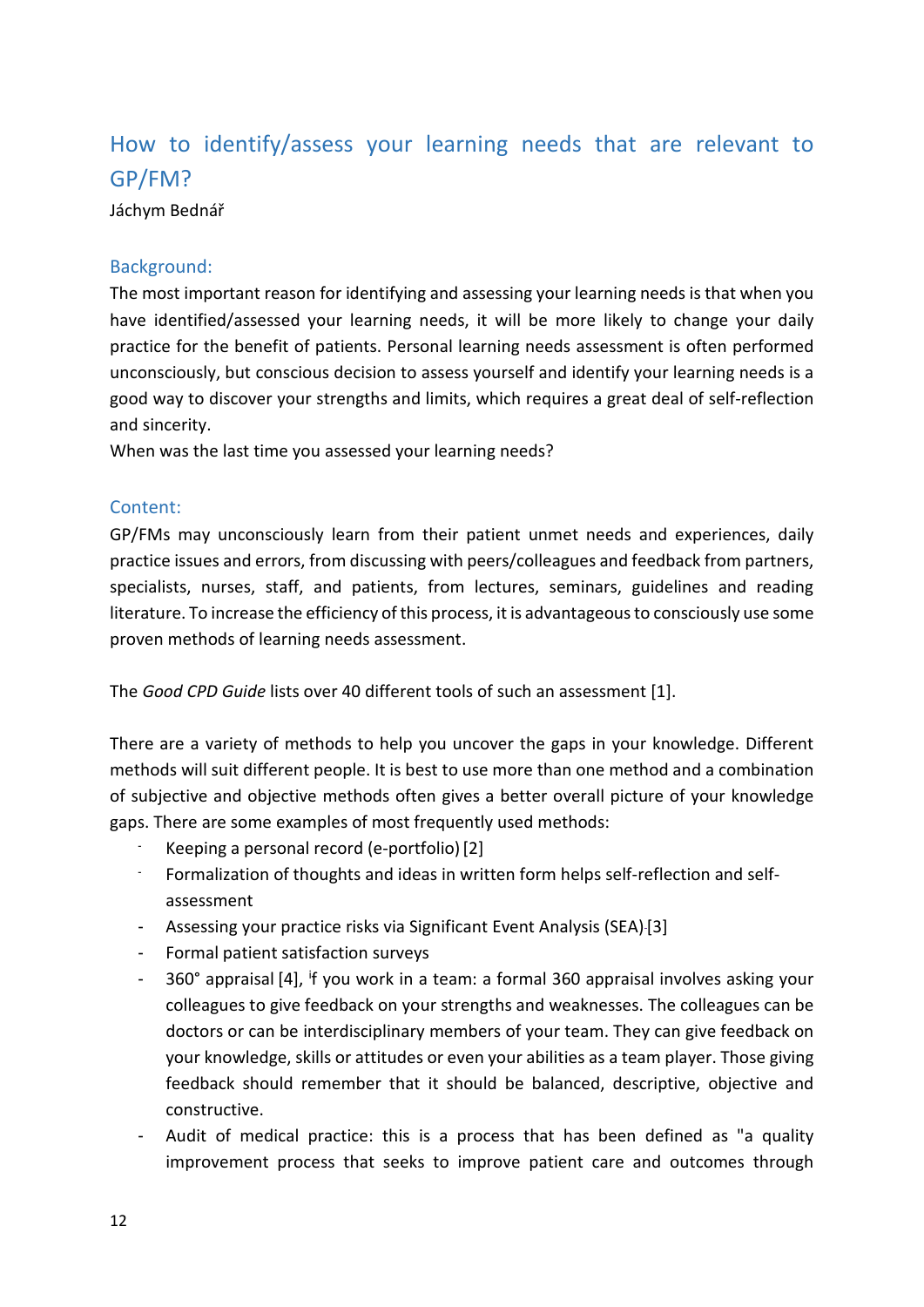systematic review of care against explicit criteria and the implementation of change" [7]. A certain aspect of health care is set against a recognized standard. In this way care providers and patients know where their service is doing well, and where there could be improvements.

- PUNs/DENs[5]:
	- o PUNs or Patient Unmet Needs are discovered in consultations simply by asking ourselves at the end, when the patient has gone, 'How could I have done better?
	- o DENs or Doctor´s Educational Needs, knowledge gaps, skill deficits and/or attitudinal barriers or sensitivities. When you discover a PUN, a DEN can be constructed. DENs may relate to these levels: skills / knowledge/ attitudes.
- The Position map [5]: This method means mapping the level of functioning in relation to the professional content and competence that is listed in an official document on GP/FM tasks, to find out your personal profile. Also in your professional discipline, there are documents or statements on "basic task and function options" that are officially defined and/or generally accepted. The position map helps you to quote yourself in relation to this. It scores your personal opinion as to your expertise and quality, in relation to each of the defined domains. Where am I as a skilled professional, what are my strong and weak points in this?
- Strength/Weakness analysis reflection and career analysis: This technique used to help a GP/FM identify strengths, weaknesses, opportunities, and threats. Do not focus only on areas of expertise, but also on areas of deficiency. What areas of work make you anxious? What keeps coming up as a problem? What are you good at (and might enjoy learning more about)? What are the threats and opportunities in your situation?

In general, the whole process of analysis of learning needs takes place in two stages[6]: 1<sup>st</sup> step is analysis: comprises an appropriate learning needs assessment/PUN assessment and reflection activity. **List of learning needs** should be the endpoint [5].

**2nd step is defining** goals and objectives, **making a plan** [5]. Written evidence is recommended: learning log, activity record, e-portfolio, individual learning plan, or practice profile analysis.

An outline of how you plan to address your educational needs should result in an **individual learning plan** [5] **,** which should contain a general learning aim and finalization time, specific learning aims you want to achieve and interim time steps, partial elements in your working plan. It is recommended to make your learning plan **S-M-A-R-T** (see Table 3).

| $S-M-A-R-T$ |                                                                         |
|-------------|-------------------------------------------------------------------------|
| Specific    | the plan should only contain specific changes within the context of the |
|             | practice development                                                    |

### Table 3. SMART concept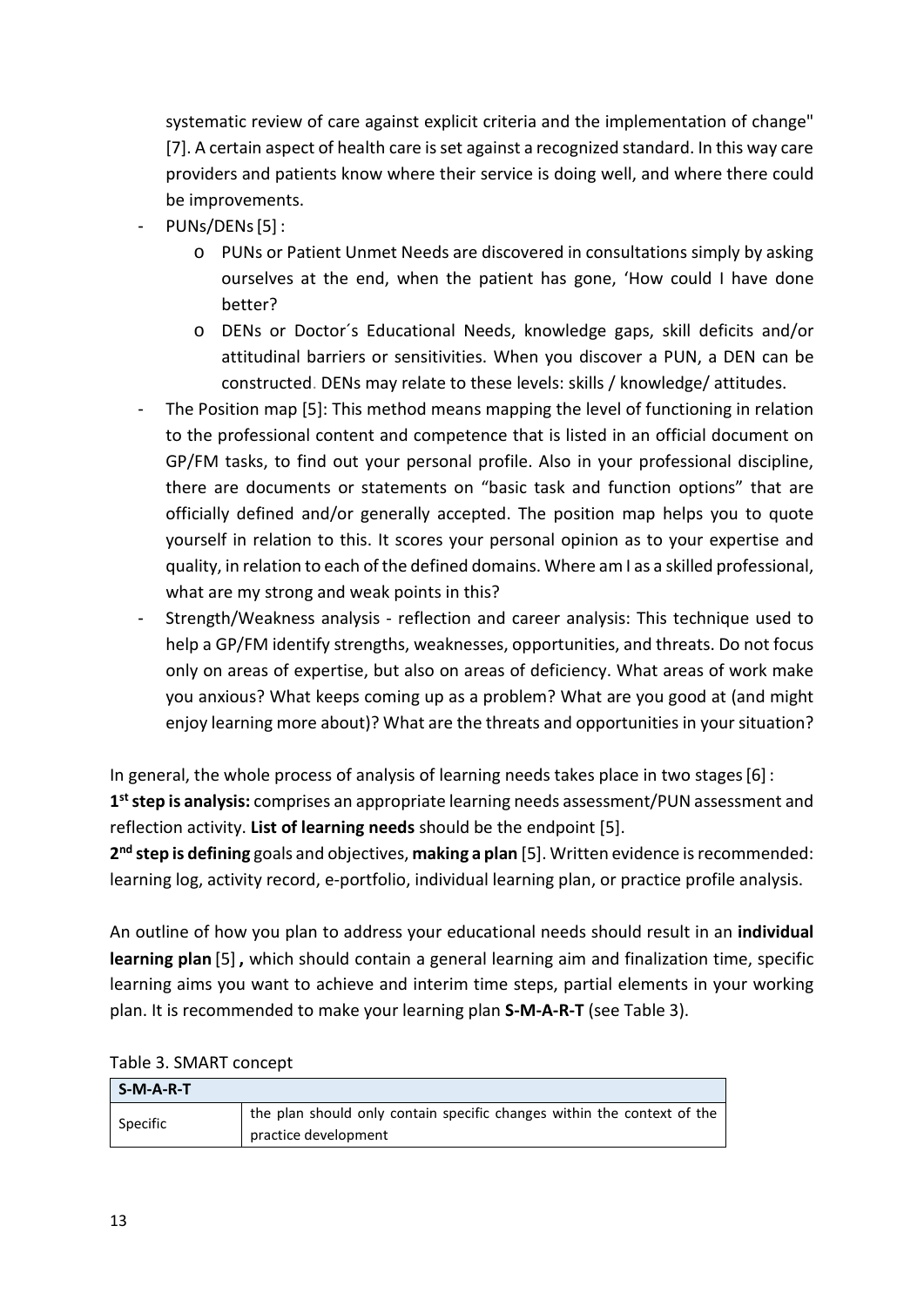|            | the development should be able to be measured in the practice. This may      |
|------------|------------------------------------------------------------------------------|
| Measurable | be measured using documents, video, reflection in portfolio, presentation    |
|            | in practice staff meeting                                                    |
|            | identify interim steps and plan them realistically; three priority points is |
| Achievable | enough for one year                                                          |
| Relevant   | not because that what you like, but that what is needed: be honest and       |
|            | open, it will ask for a sustained effort.                                    |
| Time-bound | steps within a realistic timeframe, set deadlines                            |

### Conclusion:

Learning needs analysis (identification and assessment) is a step on the educational journey within CME and Quality improvement (QI) [7]. Such an analysis must result in a concrete individual learning plan.

There is unlikely to be a single best way of identifying/assessing learning needs. It will depend on each person and each practice. However, there are **10 general characteristics**, how to construct an individual learning plan, based on a learning needs analysis: a GP/FM will never be perfect, but always consciously strive to be a better one.

Table 4. 10 general characteristics of identifying learning needs

- 1. Know your goals,
- 2. Make them simple,
- 3. Make them S-M-A-R-T,
- 4. Keep the goals in front of you,
- 5. Keep the goals in front of others,
- 6. Work at the plan regularly,
- 7. Record evidence of progress,
- 8. Redirect your actions when they are ineffective,
- 9. Invite others to set goals with you,
- 10. Have a mentor [5,6]

- 1. Grant J, Chambers G, Jackson G, et al. The Good CPD Guide. Sutton: Reed Healthcare, 1999
- 2. E portfolio: <https://www.bradfordvts.co.uk/mrcgp/eportfolio/>
- 3. SEA: [https://www.bradfordvts.co.uk/quality](https://www.bradfordvts.co.uk/quality-improvement/significant-event-analysis/)-improvement/significant-event-analysis/
- 4. 360° appraisal [: https://practiceindex.co.uk/gp/blog/360](https://practiceindex.co.uk/gp/blog/360-degree-appraisal-feedback/)-degree-appraisal-feedback/
- 5. Make Your individual learning plan, Euract, CPD/CME, 2004-2007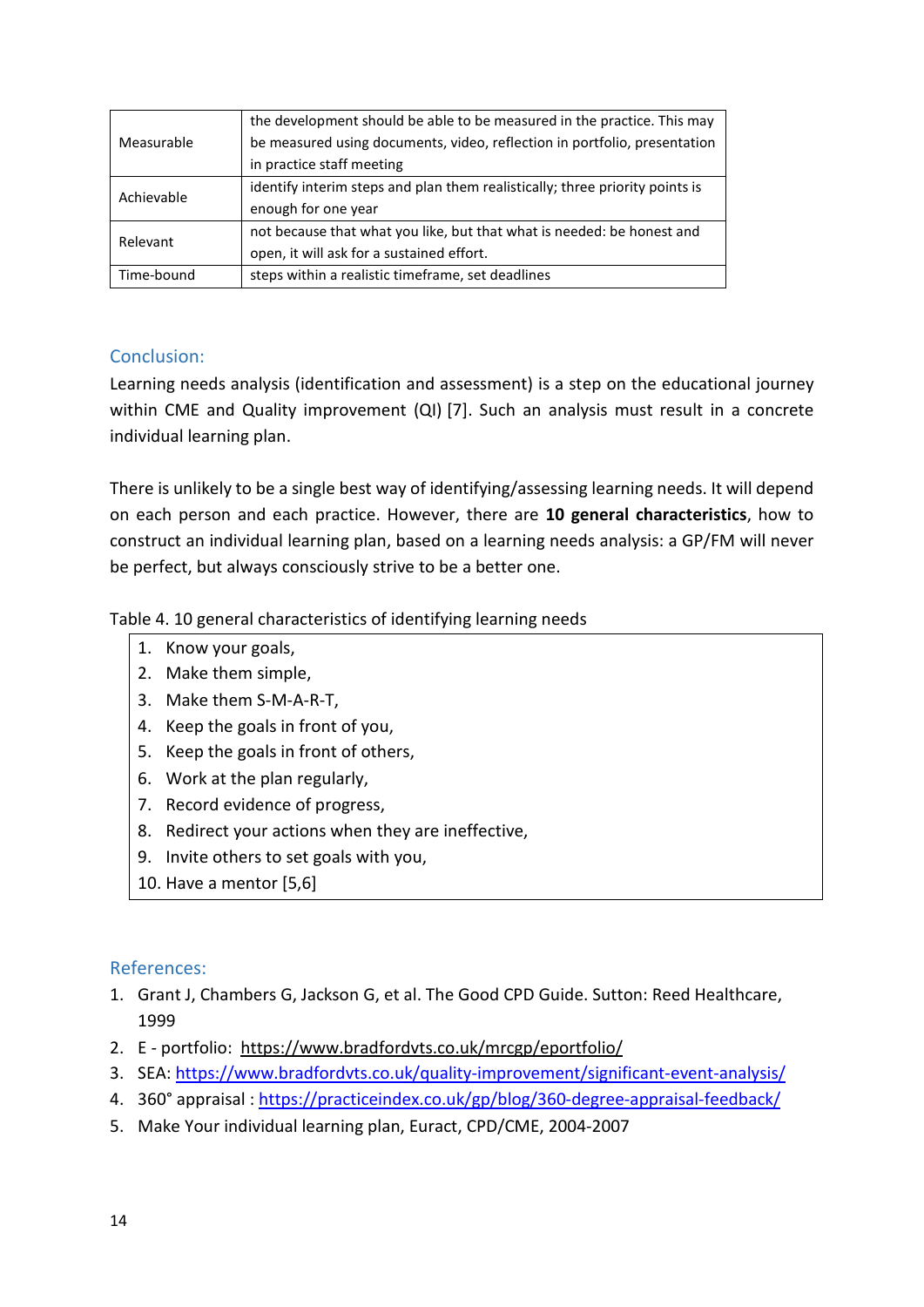[https://euract.woncaeurope.org/sites/euractdev/files/documents/resources/education](https://euract.woncaeurope.org/sites/euractdev/files/documents/resources/education-training-materials/makeyourownlearningagendamanualforaworkshopeuract-cpd-committee-2004-2007.pdf)training-[materials/makeyourownlearningagendamanualforaworkshopeuract](https://euract.woncaeurope.org/sites/euractdev/files/documents/resources/education-training-materials/makeyourownlearningagendamanualforaworkshopeuract-cpd-committee-2004-2007.pdf)-cpd[committee-2004-](https://euract.woncaeurope.org/sites/euractdev/files/documents/resources/education-training-materials/makeyourownlearningagendamanualforaworkshopeuract-cpd-committee-2004-2007.pdf)2007.pdf

- 6. Leonardo courses, LEVEL 1, Euract : [https://euract.woncaeurope.org/leonardo](https://euract.woncaeurope.org/leonardo-teachers-courses)-teachers[courses](https://euract.woncaeurope.org/leonardo-teachers-courses)
- 7. European Teaching Agenda on Quality and Safety in Family Medicine aproved and endorsed by EQuiP at its Council Meeting November 22-24, 2018 [https://euract.woncaeurope.org/sites/euractdev/files/documents/publications/official](https://euract.woncaeurope.org/sites/euractdev/files/documents/publications/official-documents/european-teaching-agenda-final.pdf)documents/european[-teaching-agenda-](https://euract.woncaeurope.org/sites/euractdev/files/documents/publications/official-documents/european-teaching-agenda-final.pdf)final.pdf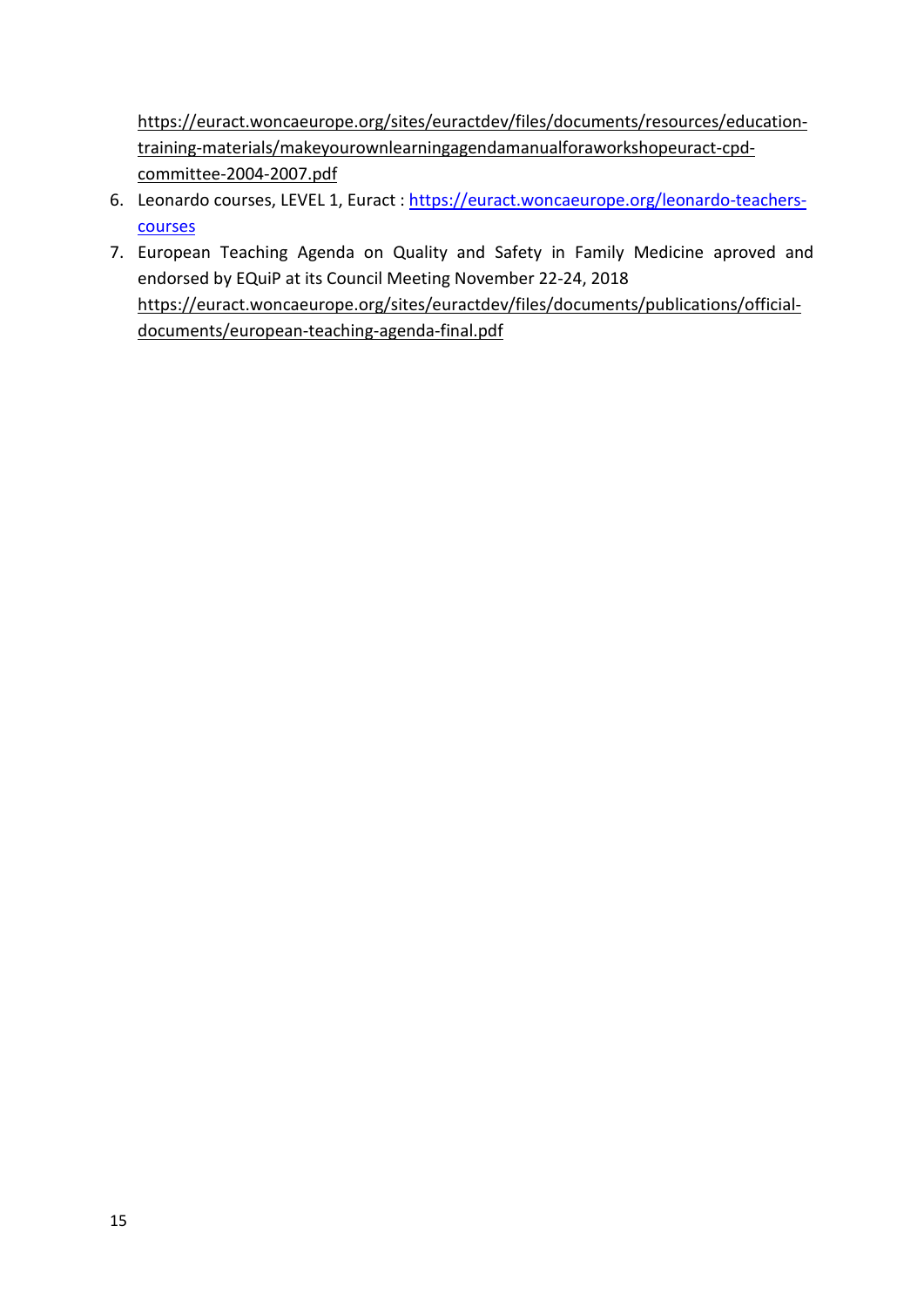# Options for the delivery of educational interventions to meet specific primary healthcare needs reflecting changing society

### Vesna Homar

### Background:

In the past decade we have encountered changing needs and challenges in GP/FM that are reflecting a fast changing society [\[1](#page-17-0),[2](#page-17-1),[3\]](#page-17-2). Some examples of challenges that reflect a changing society:

- 1. Organisational challenges due to changing society  $-$  e.g., workload and time pressures are increasing due to increasing healthcare needs of the high needs patients and aging society [2].
- 2. Clinical challenges e.g. epidemics and pandemics; re-emergence of "old" diseases are occurring due to globalisation, migration and changing vaccination trends; or multimorbidity and poly-pharmacy are becoming predominant in aging society, in discordance with evidence based medicine [1,3].
- 3. Political, environmental, and economic challenges e.g., changing political, environmental, and economic conditions are forcing migrations of large groups of people [4].
- 4. Technological challenges e.g. easily accessible low-quality information can be very influential for both physicians and patients and can interfere in doctorpatient relationship.

There are two common features to all different challenges in GP/FM, reflecting a changing society:

- It is usually not possible to anticipate them,
- a prompt and goal-oriented response from GP/FM professionals is needed [2].

There are numerous approaches to tackle the challenges of a changing society, but most of them demand a broad social engagement and global solutions. The inability to resolve them can lead to dissatisfaction and even frustration of established GP/FM physicians on their workplace. On the other hand, with appropriate and timely educational interventions and practices the physicians can develop flexibility, remain clinically up-to-date, embrace positive aspects of a changing society and develop resilience to the negative aspects.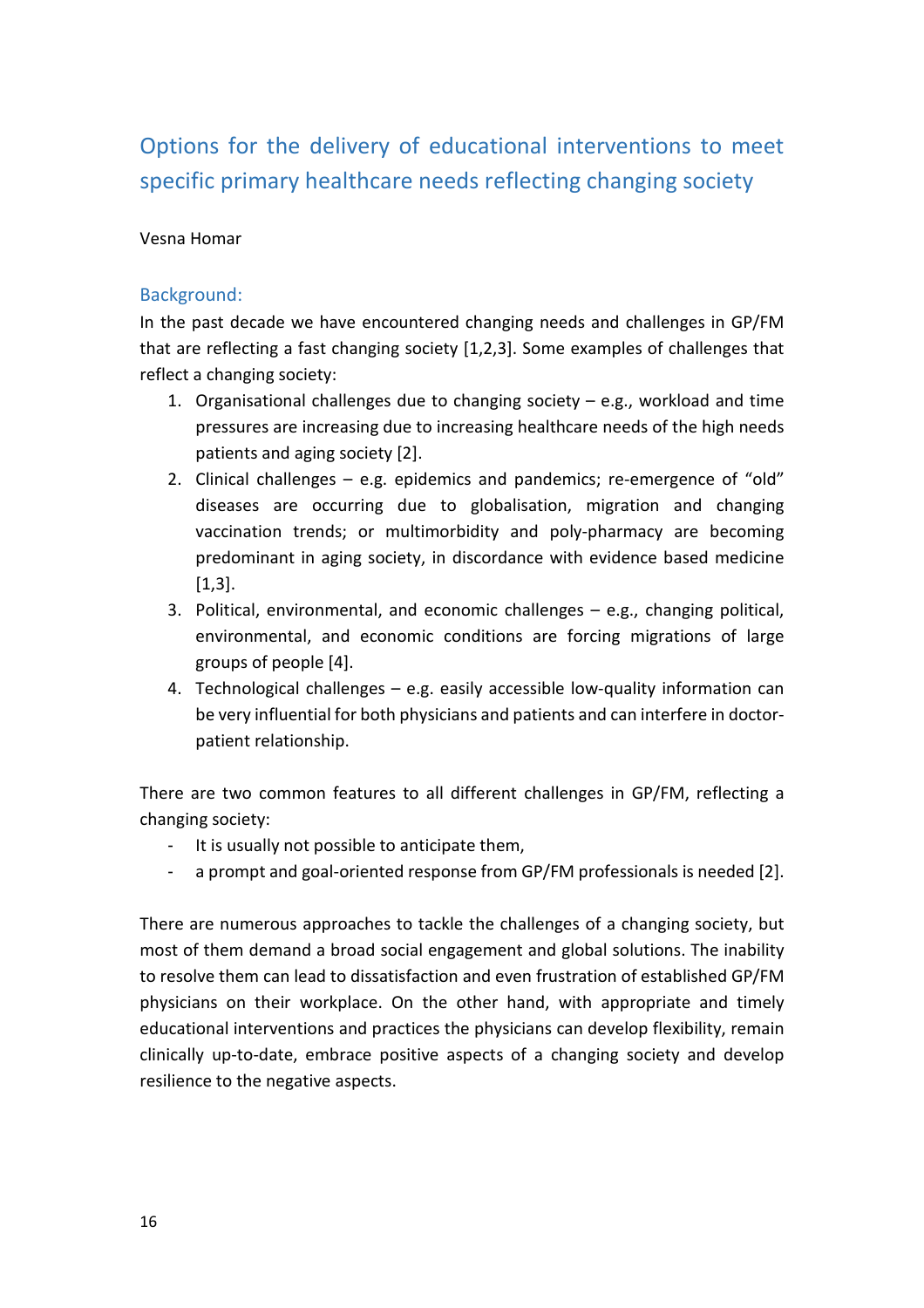### Content:

The objective of CME/CPD committee is to deliver educational interventions to meet specific primary healthcare needs reflecting a changing society by:

- 1. recognising a rising challenge in society
- 2. defining best educational interventions in GP/FM,
- 3. facilitating the information-flow about meeting new challenges in GP/FM,
- 4. offering educational materials and tools to be adapted to specific regional needs.

Suggested methods:

- 1. Yearly country reports form EURACT council members on new challenges and educational interventions.
- 2. Promotion and support of educational courses dealing about a changing society for established GP/FM physicians.
- 3. An internet-based social platform, placed on EURACT homepage forum that needs quick response editor or editorial board.

### Summary:

EURACT CPD/CME group should provide a platform to conduct and share best educational interventions and practices to meet specific primary healthcare needs of a changing society.

- <span id="page-17-0"></span>1. De Maeseneer J, De Sutter A. 46 – Family Medicine Facing New Challenges on a Global Scale. *The world book of family medicine.* 2015; Ljubljana: Stichting WONCA Europe.
- <span id="page-17-1"></span>2. Manca DP, Varnhagen S, Brett-MacLean P, et al. Rewards and challenges of family practice: Web-based survey using the Delphi method. Canadian Family Physician. 2007;53(2):277-286.
- <span id="page-17-2"></span>3. Hudon C, Chouinard MC, Bayliss E, et al. (January 08, 2018). CHALLENGES AND NEXT STEPS FOR PRIMARY CARE RESEARCH. The Annals of Family Medicine, 2018;16(1):85-86.
- 4. Wass V, Southgate L. Doctors Without Borders. Academic Medicine. 2017;92(4):441-443.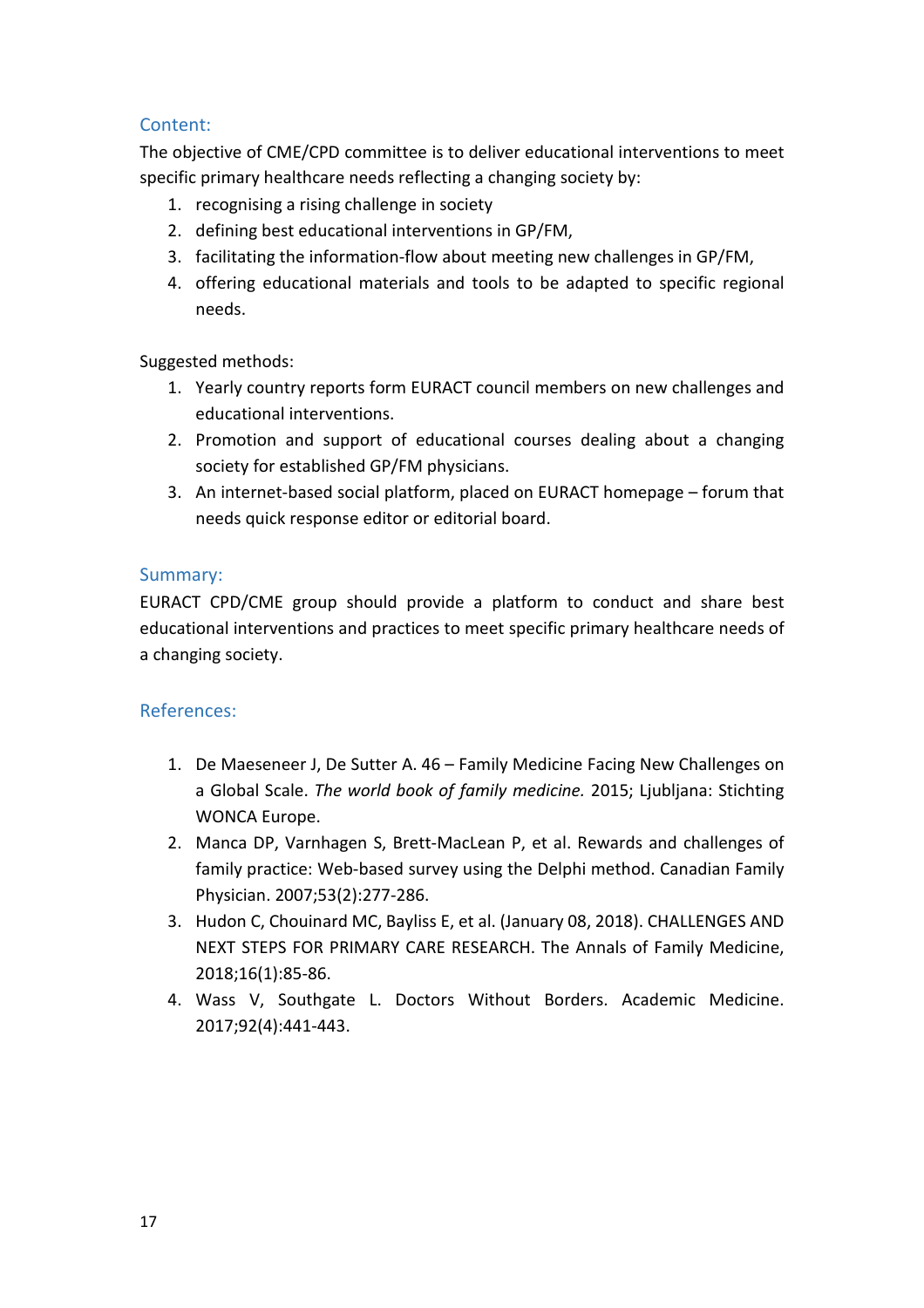# Options for the delivery of educational interventions. The advantages and disadvantages of these options

### Pavlo Kolesnyk

### Background:

Different teaching methods are used in GP/FM education. What education methodology can be used in teaching different medical topics?

EURACT and other medical organizations recommend **interactive** teaching techniques; also, in most European countries they are a mandatory part of the combination (blending) of different teaching models for GP/FDs [1]. Optimal combination of teaching methods in medical professionals' education like study in the classroom, in the practice or at home, as well as use of appropriate IT concise the system of blended learning which can give the best result [1-3].

- Interactive training seminars combine various methods which draw participants' attention and involve them in practical interactions [4-6].
- Traditional lectures and seminars are less effective than interactive teaching, but passive learning with minimal trainee's participation is still often used in the medical-education curriculum of many countries as well as in Eastern European countries [7-10].
- **Innovative** training techniques may improve GP/FDs' training and be an effective means to induce changes in medical practice [5].

### Content:

For GP/FM CME, interactive education is recommended. It helps to increase GP/FDs' knowledge, improve practical skills and readiness to implement them in the practice [5]. Active teaching/learning techniques can be used to develop creative thinking, and to establish practical skills and competencies among not only undergraduates or residents but also during CME [2,5,11]. Interactive pedagogic methods include "brainstorming" (group activity that encourages learners to focus on a topic and contribute to the free flow of ideas), work in small groups, demonstrations, presentation of clinical cases, role-play and feedback, etc.

Successful combination of interactive methods usually depends on the topic, aim and the audience and may vary according to the circumstances. Each education method can have its advantages and limitations and must be used according to the aim of the trainer/training. Some often-used interactive methods are listed below (Table 5).

Table 5. Educational methods: their advantages, disadvantages, and tips

| "Open" questions teaching method |                                                                                                |
|----------------------------------|------------------------------------------------------------------------------------------------|
| Advantages                       | The system of open questions may be used in any form of education (i.e., lectures, small       |
|                                  | groups sessions, case presentations, etc.). It encourages trainees to think actively about the |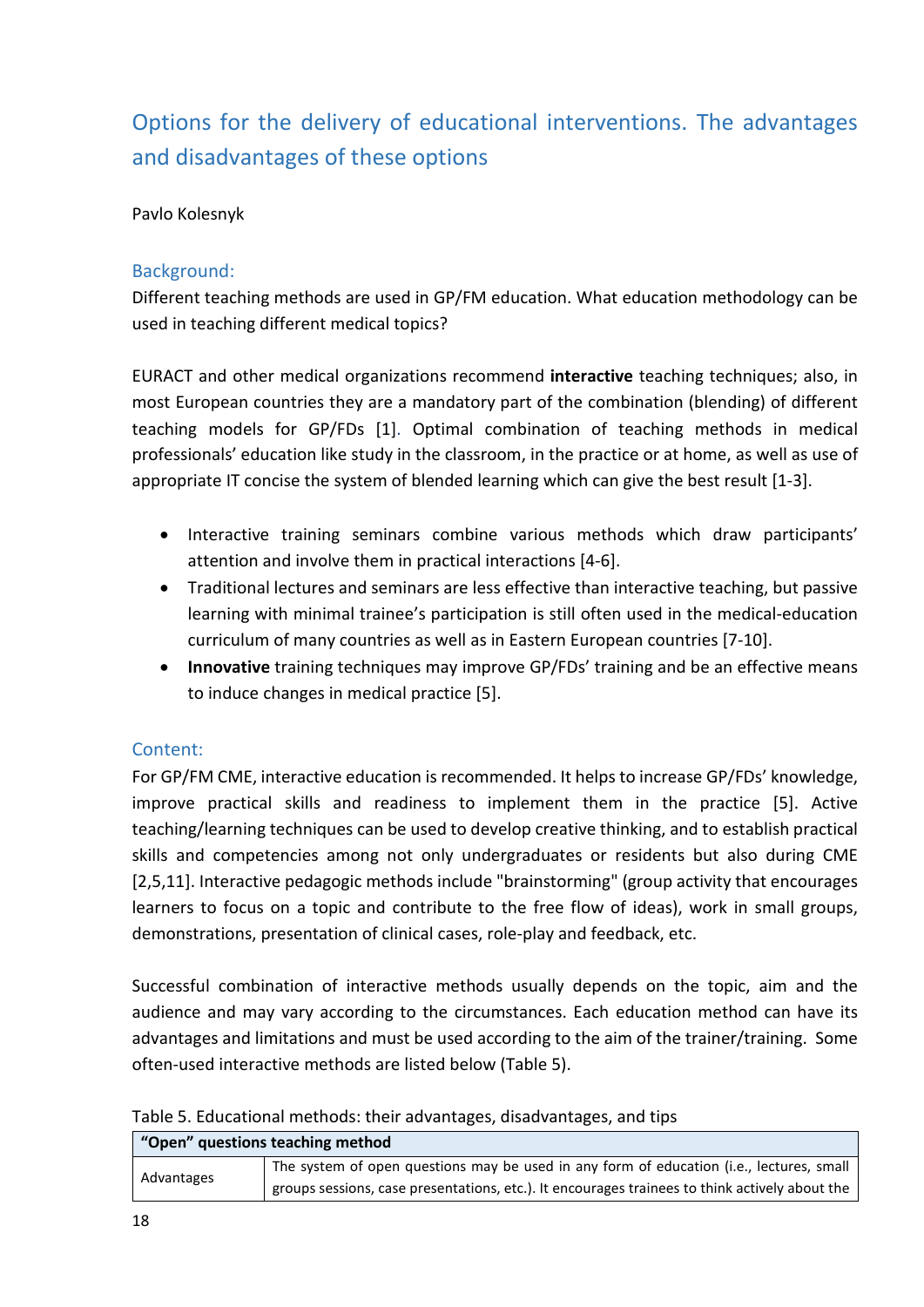|                      | topic and to express their knowledge, thoughts, and ideas. The success of this method mostly     |
|----------------------|--------------------------------------------------------------------------------------------------|
|                      | depends on the teachers' ability to ask questions to achieve a certain goal.                     |
|                      | Too often, listeners may say that they understand the content, however, the assessment of        |
| Disadvantages        | knowledge and skills may show quite the opposite results.                                        |
|                      | Open questions force effective discussions. Open-ended questions usually begin with the          |
|                      | words "what, when, how, why, which " and do not lead to a simple answer "yes" or "no".           |
|                      | To maintain the interest of listeners and to avoid repetitive style, several question methods    |
| Tips                 | can be used: 1) Asking questions to the whole group, 2) Asking a question to an individual       |
|                      | listener, addressing someone by name, 3) Asking a question to a certain listener after a         |
|                      | pause.                                                                                           |
| Lecture              |                                                                                                  |
|                      | - ex cathedra, a traditional teaching method, mostly used for a big audience -                   |
|                      | Teaching a big group of learners. One trainer/presenter can attract the attention of a big       |
| Advantages           | group. Different ways of demonstration can be used during the lecture.                           |
|                      | Method requires a high educational quality of the presenter to be effective. Some education      |
| Disadvantages        | methods are not appropriate during lecture. Passive participation of the audience is often.      |
|                      | Communication with the audience is limited.                                                      |
|                      | Different specific methods can be used to activate the audience's attention during the           |
|                      | lecture:                                                                                         |
|                      | "Buzz group": during the lecture you ask the participants to discuss a topic in groups of 2-4    |
|                      | for 3-10 minutes. The results of their discussion can be reported by some groups'                |
| Tips                 | representatives at the end of discussion. "Joker session": a "blind" lecture listed in the       |
|                      | programme/curriculum; participants do not know the topic, but they know who will present         |
|                      | the lecture. Usually, a famous or popular lecturer is invited to increase (the attention of the) |
|                      | participants.                                                                                    |
| <b>Discussion</b>    |                                                                                                  |
|                      | This teaching method is purposeful to exchange ideas, judgments, points of view in a group       |
| Advantages           | to form a point of view by each participant.                                                     |
|                      | It can be used in a special audience with a limited number of participants. It requires special  |
| Disadvantages        | skills of the trainer. It requires more time. It may cause division of the audience with active  |
|                      | participants on the one hand and passive listeners at the other hand.                            |
|                      | Different types of discussions can be used                                                       |
|                      | A group discussion is aimed to present a possible solution of the problem or                     |
|                      | discussing opposing views on controversial issues. The group discussion is attended              |
|                      | by 3 to 8 participants, not including the moderator                                              |
|                      | General discussion that revolves around one listener's question, which relates to a              |
| Tips                 | certain (research) topic                                                                         |
|                      | Discussion with the jury: the teacher, acting as an arbitrator, conducts a "question-            |
|                      | answer" between the jury and other participants.                                                 |
|                      | How teachers respond to questions and comments is crucial in creating a constructive             |
|                      | atmosphere. Do not forget to thank them for their questions and comments and provide             |
|                      | equal opportunities for everyone. Encourage fewer active participants, maintaining their         |
|                      | confidence, offer to give additional comments. Stop dominant (talkative) participants by         |
|                      | asking what others think about it.                                                               |
| <b>Brainstorming</b> |                                                                                                  |
|                      |                                                                                                  |

- one of the easiest but most effective learning methods that stimulates learners' thinking and creativity and is often used in conjunction with group discussions. The main purpose to generate ideas, opinions and alternative solutions related to a particular topic or problem by all participants in a short period of time. The group is given a specific task. The expressed ideas are to be written down on a sheet or flipchart. The next stages of brainstorming are discussion, classification, selection of promising proposals -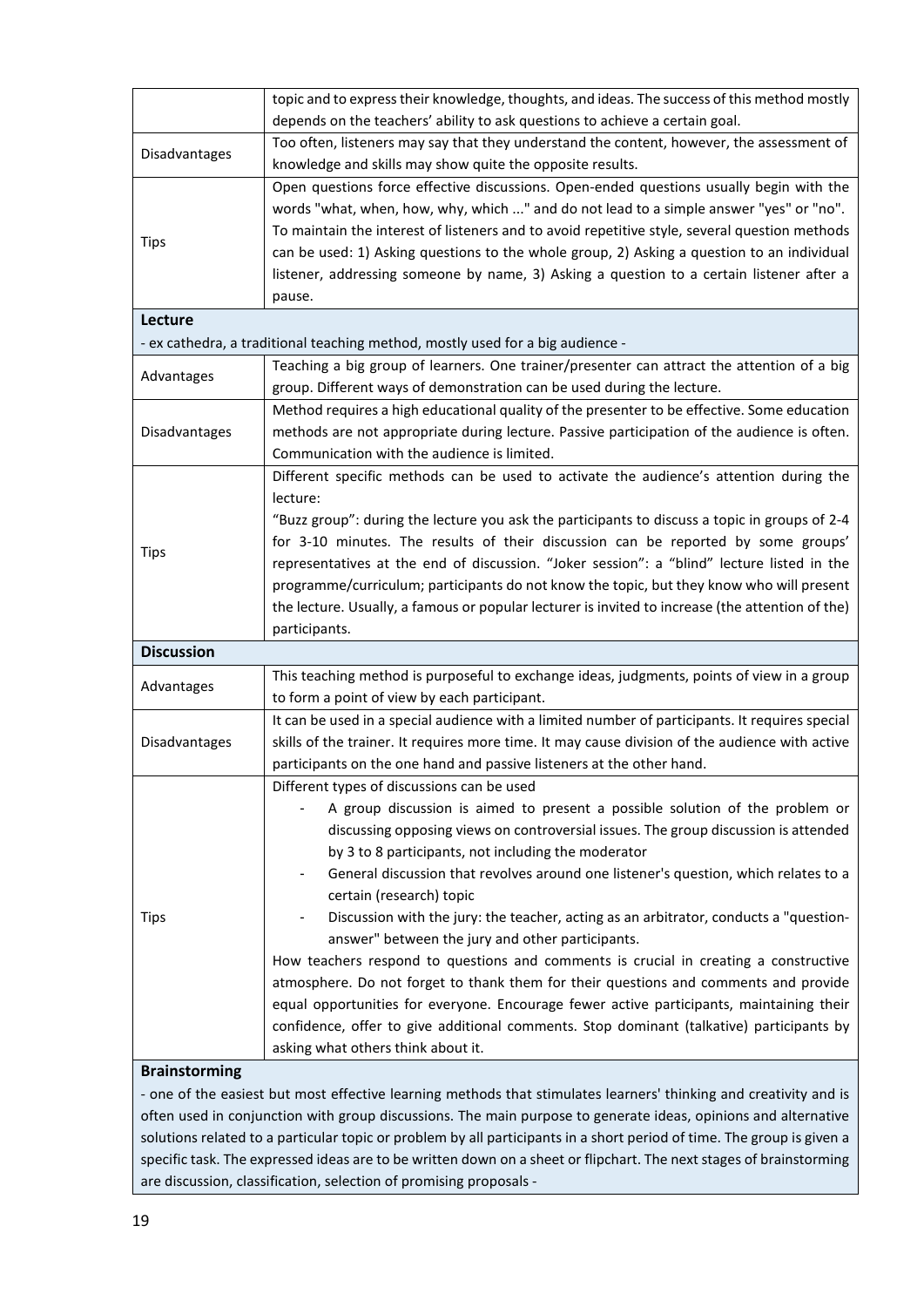|                      | Can be used at the beginning of the lesson to find out how learners understand the topic.             |
|----------------------|-------------------------------------------------------------------------------------------------------|
| Advantages           | Increases the degree of involvement of learners in the learning process. Has an "energy               |
|                      | impact" at the beginning of the lesson.                                                               |
|                      | In the absence of a close connection with the topic of the lesson, brainstorming may seem             |
| Disadvantages        | like a waste of time. Rejection of the opinion expressed by the listeners may discourage them         |
|                      | from participating in further discussions.                                                            |
|                      | Use different steps: 1) Formulation of the problem, 2) Generating ideas, 3) Grouping, analysis        |
| <b>Tips</b>          | and evaluation of ideas.                                                                              |
| Work in small groups |                                                                                                       |
|                      |                                                                                                       |
|                      | - allows to increase the degree of involvement of learners and allows them to learn from each other - |
|                      | Gives participants a great opportunity to share their views and opinions. Small-group                 |
|                      | discussions allow participants to make a variety of judgments that they are less able to make         |
| Advantages           | in a large group. Participants can share experiences and ideas that help to expand knowledge          |
|                      | and change existing approaches, they get the opportunity to learn from each other. The                |
|                      | focus is shifted from the teacher to the participants. Helps to create a sense of team in the         |
|                      | group.                                                                                                |
|                      | Requires a lot of time and extra space. One of the participants can begin to dominate and, if         |
| Disadvantages        | the group does not object, takes control of it. The group may deviate from their task, vaguely        |
|                      | follow instructions, or misunderstand the task.                                                       |
|                      | Tasks for small groups should be relevant to the topic of the lesson, do not require too much         |
|                      | time to complete, meet the level of knowledge of learners and promote the assimilation of             |
|                      | educational material. All groups can perform the same task or each group can consider their           |
|                      | own problem, case or role play.                                                                       |
|                      | After each group completes their task, the teacher brings all the groups together to discuss          |
|                      | the work done. Discussion can be organized in the following forms: 1) Report from each                |
|                      | group, 2) Answers to the question, 3) Demonstration of role play, 4) Recommendations from             |
|                      | each group on the proposed topic.                                                                     |
|                      | Special methods for small groups' interactions-                                                       |
|                      | Uncertainty vignette: a small group exercise. You prepare a vignette on a case that<br>1.             |
|                      | has an element of uncertainty. It should be a complex case; the participants might                    |
|                      | prepare their own if you ask them in advance. Then you ask them to discuss what                       |
|                      | they were uncertain about. After that the group is facilitated to recognize different                 |
|                      | types of uncertainty (diagnostic, therapeutic, patient, ethic). The conclusion of                     |
|                      | the session is that we always can meet uncertainty in our work, that we should                        |
| Tips                 | recognize it as something positive, but we should learn to make decisions,                            |
|                      | nevertheless.                                                                                         |
|                      | Appropriate prescription of medications: The session can be used in a small group<br>2.               |
|                      | of learners. Facilitator asks them in advance (as homework) to bring a case of a                      |
|                      | patient whose condition requires prescription of many medications (more than 6).                      |
|                      | One participant presents the patient with comorbidities and medications needed.                       |
|                      | Then group participants decide if there is any more needed (under-prescribing) or                     |
|                      | if there are any medications that are not necessary (over-prescribing). Then drug-                    |
|                      | drug interactions are checked (e.g. on www.drugs.com). The result of the group                        |
|                      | work is a revised list of medications for the patient (patient centeredness).                         |
|                      | Family genogram: It is usually done in small groups to demonstrate the importance<br>3.               |
|                      | of drawing a family tree for patients that might have a genetically transmittable                     |
|                      | disease (like hemophilia). However, it can be done also as a psychotherapeutic tool                   |
|                      |                                                                                                       |
|                      | - sometimes an important psychologic issue to one family member influences other                      |
|                      | members, especially for anxiety behaviour of the whole family or somatoform                           |
|                      | disorders. You prepare a vignette, in the group you draw a family tree, mark on the                   |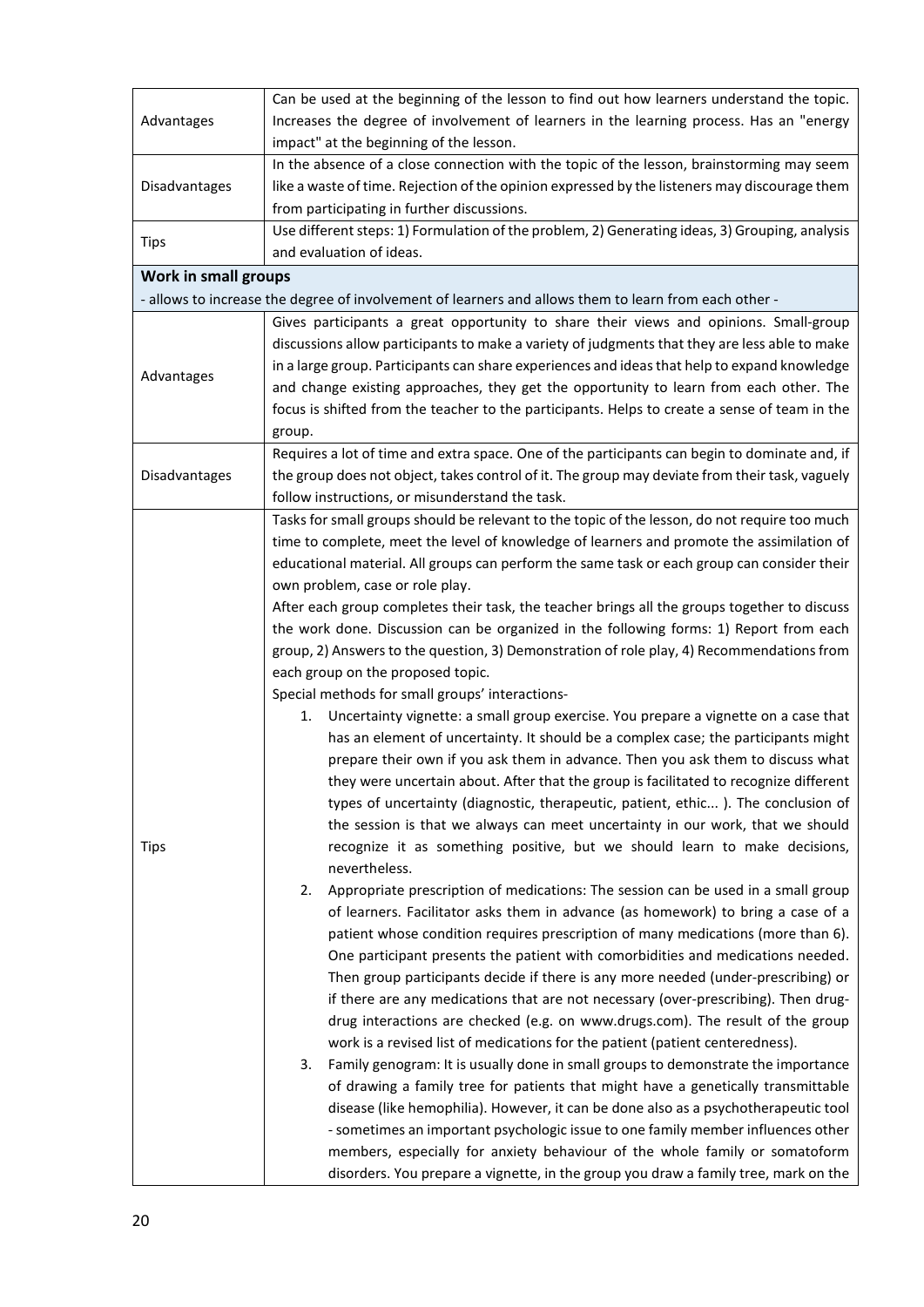|                                                                                                                                                                                    | tree every family member that has a pathology and you try to find the reason for                                                                                                                                                                                                                                                                                                                                                                                                                                                                                                                                                                                                                                                                                                                                                                                                                                                                       |  |
|------------------------------------------------------------------------------------------------------------------------------------------------------------------------------------|--------------------------------------------------------------------------------------------------------------------------------------------------------------------------------------------------------------------------------------------------------------------------------------------------------------------------------------------------------------------------------------------------------------------------------------------------------------------------------------------------------------------------------------------------------------------------------------------------------------------------------------------------------------------------------------------------------------------------------------------------------------------------------------------------------------------------------------------------------------------------------------------------------------------------------------------------------|--|
|                                                                                                                                                                                    | that kind of family behaviour.                                                                                                                                                                                                                                                                                                                                                                                                                                                                                                                                                                                                                                                                                                                                                                                                                                                                                                                         |  |
| Role-play                                                                                                                                                                          |                                                                                                                                                                                                                                                                                                                                                                                                                                                                                                                                                                                                                                                                                                                                                                                                                                                                                                                                                        |  |
|                                                                                                                                                                                    | - participants play different roles based on situations related to the topic -                                                                                                                                                                                                                                                                                                                                                                                                                                                                                                                                                                                                                                                                                                                                                                                                                                                                         |  |
| Advantages                                                                                                                                                                         | Participants test themselves as in real life situations, without exposing themselves to real<br>risk (safe environment). Role-playing helps participants better understand how the patient<br>feels in this situation. The teacher can demonstrate effective techniques and techniques that<br>should be avoided.                                                                                                                                                                                                                                                                                                                                                                                                                                                                                                                                                                                                                                      |  |
| Disadvantages                                                                                                                                                                      | Role-playing games take time. Training is most effective for those who 'play' the role-playing<br>games. While being in the role of the audience can be tedious, especially if the presentation<br>is not very successful.                                                                                                                                                                                                                                                                                                                                                                                                                                                                                                                                                                                                                                                                                                                             |  |
| <b>Tips</b>                                                                                                                                                                        | Best used in the following situations:<br>Training communication skills<br>$\overline{\phantom{a}}$<br>Training of skills or clinical procedures on a simulation/anatomic model<br>$\overline{\phantom{a}}$<br>Training of teaching skills<br>A variation of the role play is the "Fishbowl" technique (also called "aquarium"):<br>demonstration of "how it should be done". You have a group of teachers that sit in the<br>middle of the room, while the audience sit in circle around them (they watch the teachers<br>as we watch fish in the fishbowl). The audience is quiet all the time. The teachers<br>(demonstrators) demonstrate a meeting (like debriefing, family meeting, feedback or<br>similar). The audience observes how it is done. There is no discussion at the end, everyone<br>just leaves the room.                                                                                                                          |  |
| <b>Discussion</b>                                                                                                                                                                  |                                                                                                                                                                                                                                                                                                                                                                                                                                                                                                                                                                                                                                                                                                                                                                                                                                                                                                                                                        |  |
| Advantages                                                                                                                                                                         | This teaching method is purposeful to exchange ideas, judgments, points of view in a group<br>to form a point of view by each participant.                                                                                                                                                                                                                                                                                                                                                                                                                                                                                                                                                                                                                                                                                                                                                                                                             |  |
| Disadvantages                                                                                                                                                                      | It can be used in a special audience with a limited number of participants. It requires special<br>skills of the trainer. It requires more time. It may cause division of the audience with active<br>participants on the one hand and passive listeners at the other hand.                                                                                                                                                                                                                                                                                                                                                                                                                                                                                                                                                                                                                                                                            |  |
| Tips                                                                                                                                                                               | Different types of discussions can be used<br>A group discussion is aimed to present a possible solution of the problem or<br>discussing opposing views on controversial issues. The group discussion is attended<br>by 3 to 8 participants, not including the moderator<br>General discussion that revolves around one listener's question, which relates to a<br>certain (research) topic<br>Discussion with the jury: the teacher, acting as an arbitrator, conducts a "question-<br>answer" between the jury and other participants.<br>How teachers respond to questions and comments is crucial in creating a constructive<br>atmosphere. Do not forget to thank them for their questions and comments and provide<br>equal opportunities for everyone. Encourage fewer active participants, maintaining their<br>confidence, offer to give additional comments. Stop dominant (talkative) participants by<br>asking what others think about it. |  |
| <b>Situational tasks analysis</b>                                                                                                                                                  |                                                                                                                                                                                                                                                                                                                                                                                                                                                                                                                                                                                                                                                                                                                                                                                                                                                                                                                                                        |  |
| - based on the use of real situations related to a specific topic or problem. When considering situational tasks,<br>participants can work both individually and in small groups - |                                                                                                                                                                                                                                                                                                                                                                                                                                                                                                                                                                                                                                                                                                                                                                                                                                                                                                                                                        |  |
|                                                                                                                                                                                    | The main advantage of analysing situational tasks is that the listeners' attention is focused                                                                                                                                                                                                                                                                                                                                                                                                                                                                                                                                                                                                                                                                                                                                                                                                                                                          |  |
| Advantages                                                                                                                                                                         | on real situations. The study of cases from practice makes theoretical learning more<br>meaningful and closer to real life. Participants express their opinion on real cases related to<br>the topic. Analysis of situational tasks helps participants to develop the ability to solve<br>various problems.                                                                                                                                                                                                                                                                                                                                                                                                                                                                                                                                                                                                                                            |  |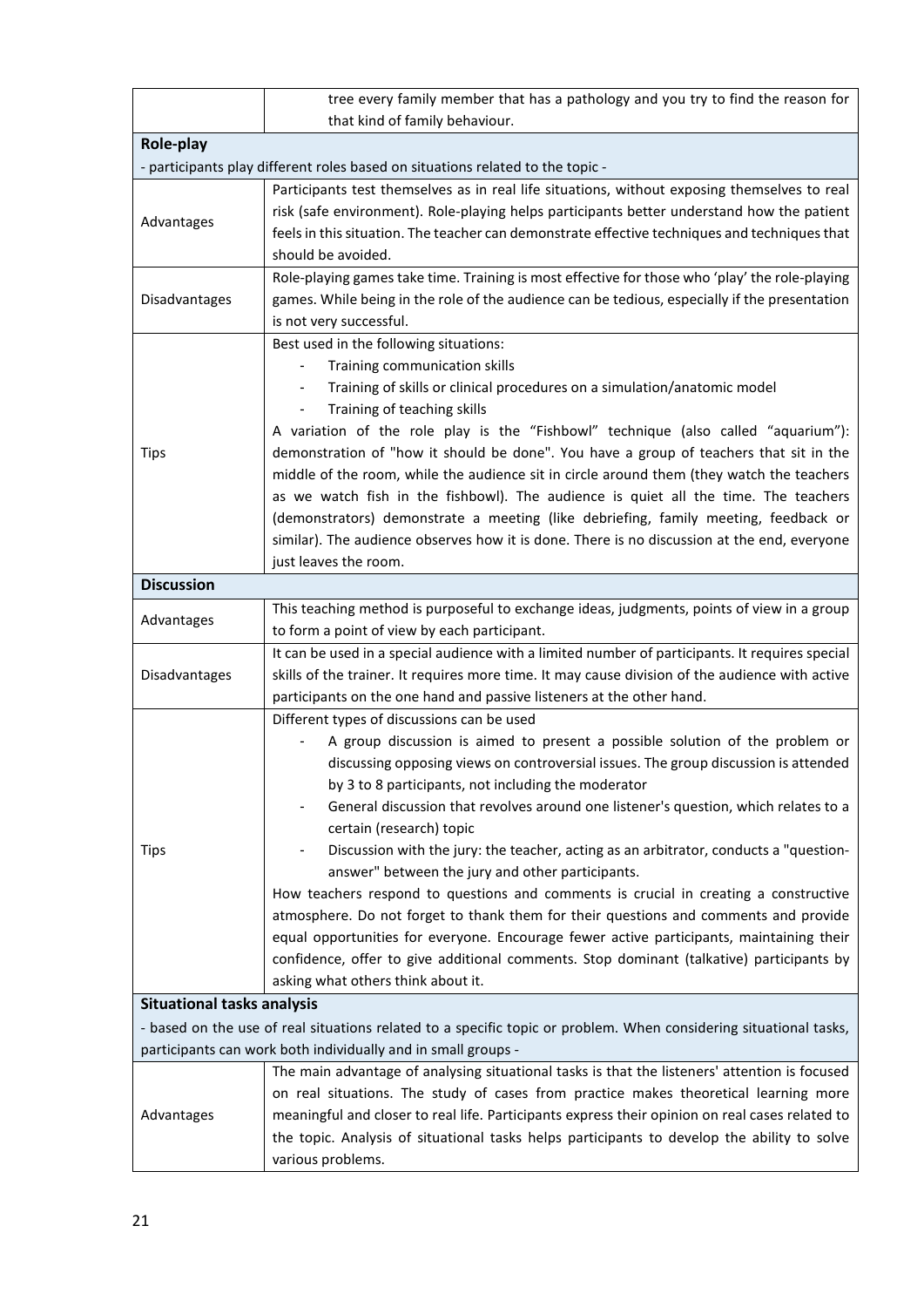| Disadvantages                                                                                                         | Too realistic examples can also cause a feeling of discomfort if such cases have occurred in                                  |  |
|-----------------------------------------------------------------------------------------------------------------------|-------------------------------------------------------------------------------------------------------------------------------|--|
|                                                                                                                       | the practice of participants. It takes a lot of time to study cases from practice.                                            |  |
| <b>Demonstration</b>                                                                                                  |                                                                                                                               |  |
|                                                                                                                       | - a method to show learners the right way of performing specific actions -                                                    |  |
|                                                                                                                       | Gives learners the opportunity to focus on practice and receive information in the form of                                    |  |
| Advantages                                                                                                            | practical actions. When participants are involved in a demonstration, this method allows                                      |  |
|                                                                                                                       | them to learn through actions and movements.                                                                                  |  |
| Disadvantages                                                                                                         | It takes more time and attention for location and placing the audience is needed.                                             |  |
|                                                                                                                       | Clinical skill can be demonstrated in a variety of ways:                                                                      |  |
|                                                                                                                       | Slide show or video                                                                                                           |  |
|                                                                                                                       | Demonstration of a clinical procedure or skills on an anatomical model                                                        |  |
|                                                                                                                       | Conducting a game lesson<br>Demonstration on a real patient.                                                                  |  |
|                                                                                                                       | Despite the way of demonstration, it must be conducted in accordance with the scheme                                          |  |
| Tips                                                                                                                  | "whole-part-whole"                                                                                                            |  |
|                                                                                                                       | 1. First you need to demonstrate the whole procedure from start to finish so that the                                         |  |
|                                                                                                                       | listener can visually imagine it                                                                                              |  |
|                                                                                                                       | Then divide the procedure into stages and give participants the opportunity to<br>2.                                          |  |
|                                                                                                                       | practice on a certain stage                                                                                                   |  |
|                                                                                                                       | Demonstrate the entire procedure again and then allow participants to practice<br>3.                                          |  |
| Home visit with other learners                                                                                        | the entire procedure from start to finish.                                                                                    |  |
|                                                                                                                       |                                                                                                                               |  |
|                                                                                                                       | - Home visit with a group of students/trainees/residents ( $N \le 5$ ) to one of your patients (senior, disabled, end of      |  |
| life care) -                                                                                                          |                                                                                                                               |  |
| Advantages                                                                                                            | Emotionally strong teaching method. Role model way of teaching. Perception of the patient<br>needed. Patient-centered method. |  |
| Disadvantages                                                                                                         | Limited number of participants. Time limitation. Participants should be prepared.                                             |  |
|                                                                                                                       | The patient must agree for this kind of visit. One of the students/trainees (or the teacher-                                  |  |
|                                                                                                                       | learner) asks all the questions. The others have other tasks: observing the non-verbal                                        |  |
|                                                                                                                       | communication, social status, talking with relatives                                                                          |  |
|                                                                                                                       | If a physical examination is needed, it should be done in a private condition in presence of                                  |  |
| Tips                                                                                                                  | just one person, the other group participants can wait outside.                                                               |  |
|                                                                                                                       | The important part is after the home visit: group members discuss the house visit from                                        |  |
|                                                                                                                       | different perspectives of the members of the group and can report their observations to                                       |  |
|                                                                                                                       | other groups.                                                                                                                 |  |
| <b>Feedback</b>                                                                                                       |                                                                                                                               |  |
| - important in order to assess the learning and emotional reactions of participants - mostly at the end of a training |                                                                                                                               |  |
| session -                                                                                                             | Increases the level of involvement of the listener. Helps the trainer to formulate specific                                   |  |
|                                                                                                                       | proposals to meet the needs/requests of the audience. Evaluates the level of moods and the                                    |  |
| Advantages                                                                                                            | knowledge acquired by the learners.                                                                                           |  |
|                                                                                                                       | Sufficient attention must be given to feedback, and it must also be properly framed. At the                                   |  |
| Disadvantages                                                                                                         | end of a session (participants are tired), this may be compromised.                                                           |  |
|                                                                                                                       | Many different methods of summary/giving feedback are available, including the following:                                     |  |
|                                                                                                                       | Ask learners to ask questions that will give them the opportunity to demonstrate                                              |  |
|                                                                                                                       |                                                                                                                               |  |
|                                                                                                                       | their understanding of the material that was covered during the lesson.                                                       |  |
| Tips                                                                                                                  | Ask learners questions that will stress their attention on the main points of the                                             |  |
|                                                                                                                       | topic.                                                                                                                        |  |
|                                                                                                                       | Conduct practical exercises or surveys, which will also allow learners to show their                                          |  |
|                                                                                                                       | understanding of the studied material.                                                                                        |  |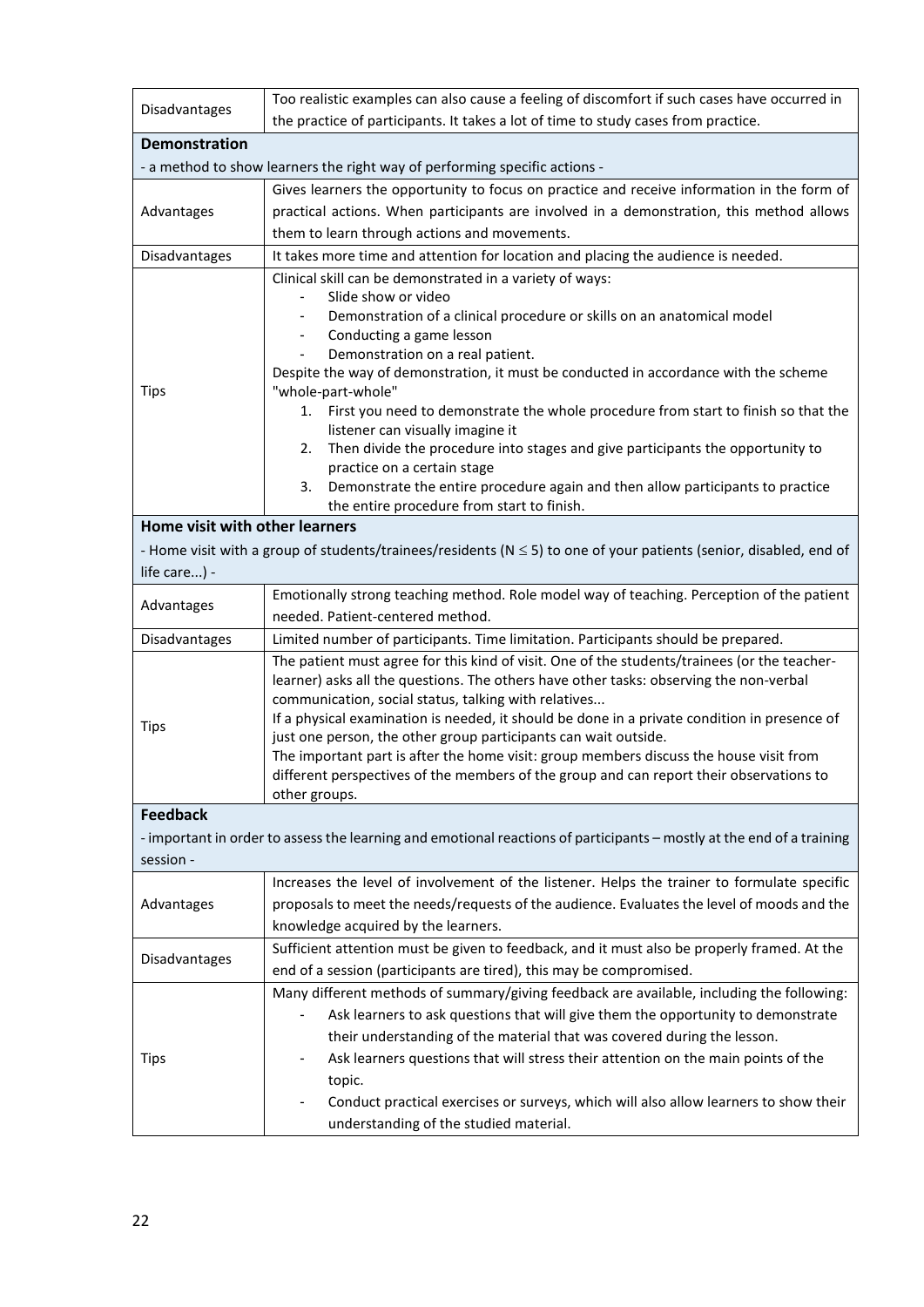### Summary:

Interactive training is an effective way to increase both the level of knowledge and the motivation of GP/FDs with respect to their knowledge/skills implementation into their real practice.

It is feasible for EURACT to create a new electronic teaching platform on the website where participants can share information about the use of different teaching methods in GP/FM education, with their strengths and barriers, their use for specific teaching topics, and for various audiences.

- 1. Blended learning material in family medicine education now!' M. Granek-Catarivas, N. Zarbailov, H.Karppinen, et all /EURACT Abstract Book, Medical Education Conference "Family Medicine Education in the Real World: From Theory into Practice", September 21-22,2018.- Leuven, Belgium.- P.66
- 2. Sinclair P, Kable A, Levett-Jones T. The effectiveness of internet-based e-learning on clinician behavior and patient outcomes: a systematic review protocol. JBI Evidence Synthesis. 2015 Jan 1;13(1):52-64.
- 3. 'Developing Effecting Continuing Medical Education [CME] for Isolated Family Doctors" Jáchym Bednář, Elena Andreeva, Vesna Homar, Ruth Kalda, Nino Kiknadze, Pavlo Kolesnyk, et al. /EURACT Abstract Book, Medical Education Conference "Family Medicine Education in the Real World: From Theory into Practice", September 21-22,2018.- Leuven, Belgium. - P.73
- 4. P. Kolesnyk, J.Bednar What is the best teaching method in family doctor's training? / 24 WONCA Europe Conference, June 26-29 2019. Bratislava. -Abstract ID: 87
- 5. Ivanna Shushman,Pavlo Kolesnyk, Kenez Yevgenia 'What is more sustainable late after family doctor's training: academical knowledge or motivation to change the performance?' /EURACT Abstract Book, Medical Education Conference "Family Medicine Education in the Real World: From Theory into Practice", September 21-22,2018.- Leuven, Belgium. - P.89
- 6. 'How to teach active listening' Radmila Ristovsk, Riste Sekuloski, Valentina Risteska Nejashmikj, Jáchym Bednář, Pavlo Kolesnyk, et al /EURACT Abstract Book, Medical Education Conference "Family Medicine Education in the Real World: From Theory into Practice", September 21-22,2018.- Leuven, Belgium. - P.65
- 7. Bleske BE, Remington TL, Wells TD, Klein KC, Tingen JM, Dorsch MP. A randomized crossover comparison between team-based learning and lecture format on long-term learning outcomes. Pharmacy. 2018 Sep;6(3):81.
- 8. Pal R, Kar S, Zaman FA, Jha DK, Pal S. Assessment of impact of small group teaching among students in community medicine. Indian journal of community medicine: official publication of Indian Association of Preventive & Social Medicine. 2012 Jul;37(3):170.
- 9. Brookfield SD, Preskill S. Discussion as a way of teaching: Tools and techniques for democratic classrooms. John Wiley & Sons; 2012 Jun 14.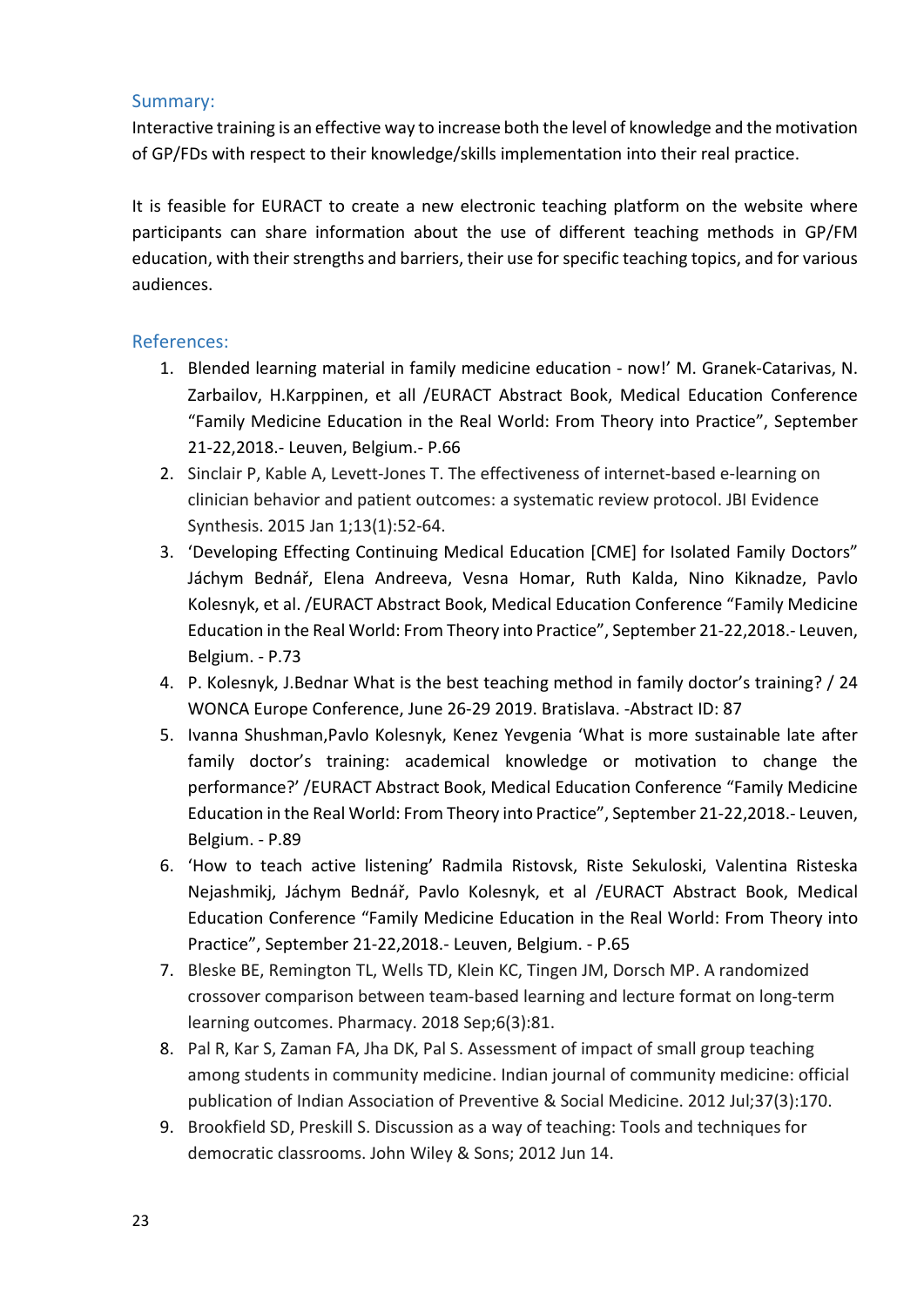- 10. Ahmadi SF, Baradaran HR, Ahmadi E. Effectiveness of teaching evidence-based medicine to undergraduate medical students: a BEME systematic review. Medical Teacher. 2015 Jan 2;37(1):21-30.
- 11. Kolesnyk P, Švab I. Development of family medicine in Ukraine. The European journal of general practice. 2013 Dec 1;19(4):261-5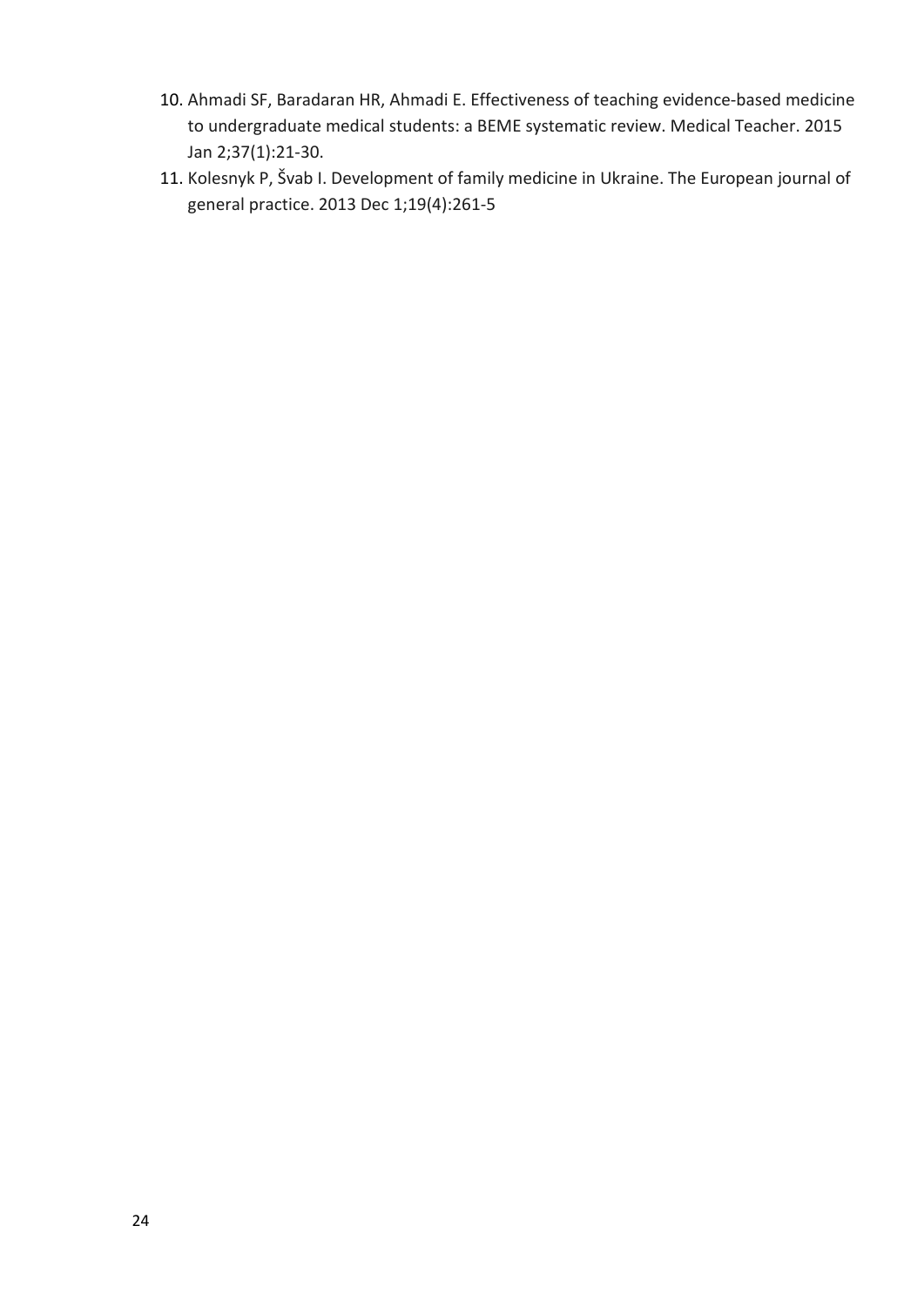# Professionalism in GP/FM

Jáchym Bednář

### Introduction:

"A professional is someone who can do his best work when he doesn't feel like it" - Alistair Cooke, American journalist (1908-2004) [1].

"To err is human, to cover up is unforgivable, and to fail to learn is inexcusable" - Sir Liam Donaldson.

Professionalism is the physician's engagement in his/her profession which is demonstrated by his/her methods of establishing and maintaining relationships with the people whom s/he encounters at work. These methods enable individuals and the society to believe that physicians will do their job properly, i.e., in accordance with the contemporary scientific body of knowledge [2].

### Background:

Professionalism is a general concept, but it plays a classical, crucial and exceptional role in medicine. Doctors are regarded as "professionals" both by the public and by their peers. They remain the most trusted profession among the public. It is a privileged position in many aspects. In exchange for this special position in the society, public and peers expect professional competence and behaviour, i.e. professionalism. Professionalism in medicine also involves confidentiality, integrity, responsibility, striving for continuous improvement and perfection (not achieving it), trust, honesty, altruism, respect, ability to relate and communicate to people, compassion for profession, ability to work in partnership with members of the wider healthcare team. Professionalism is a set of values, that underpins the trust the public has in their GP/FD. Modern medical professionalism is something that can, and indeed should, be learnt. Professional qualities are not automatically inherited upon qualifying. Being aware of the expectations of a professional can help to improve patient care. It is important to continually develop communication skills, clinical knowledge and teamworking skills in order to help improve standards.

The above qualities could belong to perfect beings. Perfectionism is a common trait amongst doctors, but even doctors are flawed people, and no one can even ask them to be perfect. Mistakes will be made, and sometimes doctors will fall short of the high ideals that the public, and they themselves, expect. True professionalism comes into play when mistakes are made. Knowing what to do when things go wrong and how to react appropriately can make all the difference in ensuring high standards of patient care are maintained and a speedy resolution is reached [1].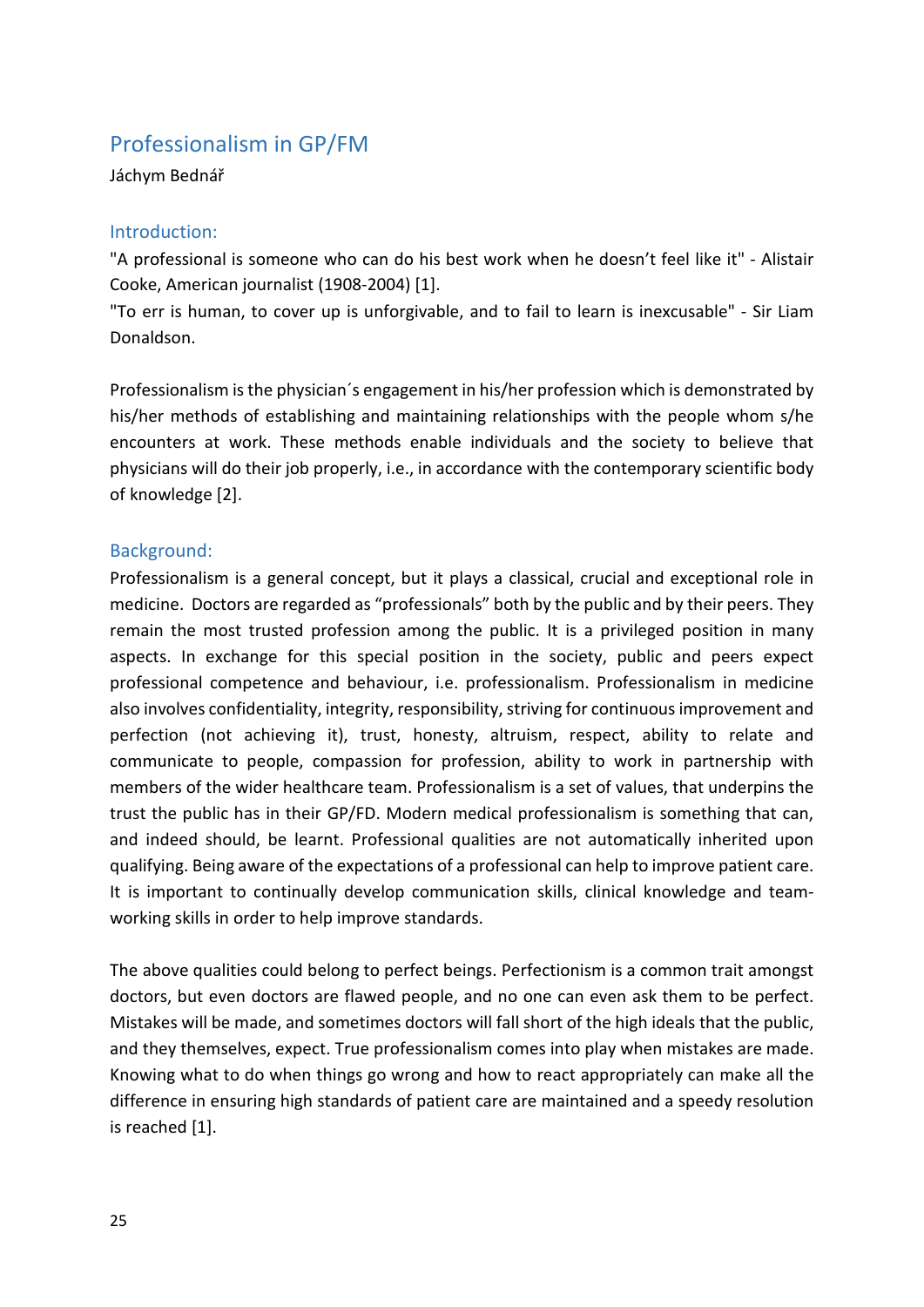Changes and development of society and modern medicine strongly affect the work of a medical professional. Physicians are exposed to **increasing pressure from patient organizations and associations, guidelines, evidence-based medicine, patient safety requirements, requirement for financial discipline, health insurance rules, legal frames, financial restrictions, patient´s personal interests and priorities, lawsuits against doctors, different sorts of conflicts of interests, ethical dilemmas** [2]**.**

Regardless of the changing society and medicine, principles of professionalism remain unchanged. A medical professional is someone with competencies and knowledge in the field of medicine, who is committed to using them primarily for the benefit of patients and communities, while respecting the moral standards of the medical profession.

Our attitudes towards professionalism determine our daily work and actions in practice. Physicians' attitudes towards professionalism differ from each other, they mature, develop, and change with age [3,4].

### Content:

How does the **professionalism of a GP/FM** differ from the professionalism of other physicians?

A professional person is expected to have the ability and dedication to achieving a **set of standards** in their duties that their peers find acceptable.

The **European definition of GP/FM** describes the profession of a GP/FD [5]. This definition directly leads the core competencies of the GP/FD. Core means essential to the discipline, irrespective of the health care system in which they are applied (see WONCA tree [6]).

GPs/FDs are personal doctors, primarily responsible for the provision of comprehensive and continuing care to every individual seeking medical care irrespective of age, sex, and illness. They care for individuals in the context of their family, their community, and their culture, always respecting the autonomy of their patients. They recognize to have a professional responsibility to their community. In negotiating management plans with their patients they integrate physical, psychological, social, cultural and existential factors, utilizing the knowledge and trust engendered by repeated contacts. GP/FDs exercise their professional role by promoting health, preventing disease, and providing cure, care, or palliation and promoting patient empowerment and self-management. This is done either directly or through the services of others according to health needs and the resources available within the community they serve, assisting patients where necessary in accessing these services. They must take the responsibility for developing and maintaining their skills, personal balance and values as a basis for effective and safe patient care. They must take responsibility for continuously monitoring, maintaining and if necessary, improving clinical aspects, services and organization, patient safety and patient satisfaction of the care they provide.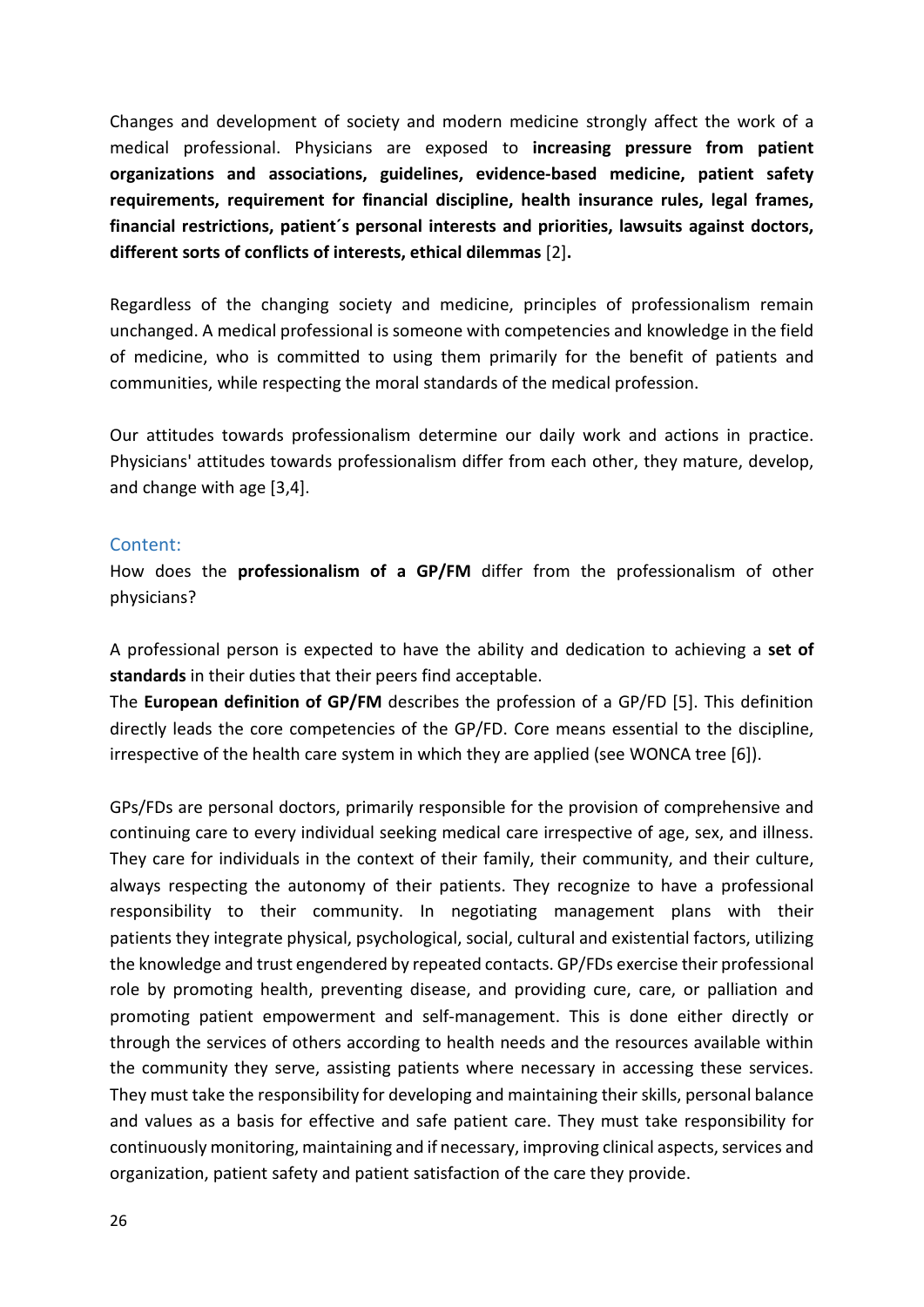There are also expectationsthat a GP/FD will work and behave in a manner that is appropriate to the nature of their profession. These expectations are unique: good standards of personal appearance and dress, appropriate standards of speech and personal conduct  $-$  such attributes will confirm to a patient an acceptable standard of **respectability.**

The GP/FD is generally more exposed in society and acts as a role model and is expected to show moral conduct and integrity both at work and in public life 24 hours a day. This is especially evident if he lives in the community in which he also works. They often become the target of projections and unfulfilled expectations; patients often judge doctor´s personal lives. As promoting well-being is an important part of GP/FD´s role according to the definition, it is important, that they do not smoke, do not get drunk, eat healthy, exercise regularly, not just to preach water and drink wine, to be more convincing [2].

The relationship between the patient and GP/FD should always be professional. GP/FDs must always focus their care on the individual patient and respond to their concerns [2]. Always start by listening to the patient, we hold invaluable knowledge about their own condition. It is unacceptable for any professional, sensitive information to be leaked from the doctorpatient relationship.

The presence of unceasing efforts to make changes that will lead to better patient outcomes and better professional development is obvious with GPs/FDs. The society expects that GP/FDs will permanently maintain and improve their competence, knowledge, and skills [4]. This will have been acquired through **learning, knowledge, training and practice** of the relevant skills and, in most cases, this can be demonstrated by **qualifications or accreditation** of some kind. The validity of this **expertise** is maintained by ongoing training throughout the course of a medical career.

What can EURACT and the EURACT CPD/CME Committee do to achieve a higher level of professionalism among established GP/FM specialists?

The overall aim of EURACT is "to foster and maintain high standards of care in European GP/FM by promoting GP/FM as a discipline by learning and teaching". CPD/CME Committee contributes to raising the level of professionalism in Europe in this way:

- 1. giving an overview/comparison of CME systems in Europe
- 2. identifying the learning needs of teachers in CME
- 3. providing appropriate tools and methods that teachers could use to teach themes existing in CME on our website
- 4. These tools/methods are presented as live courses (peer to peer) or as written publications, guidelines, online programmes, e-lectures

We implement these aims using the expertise of EURACT teachers.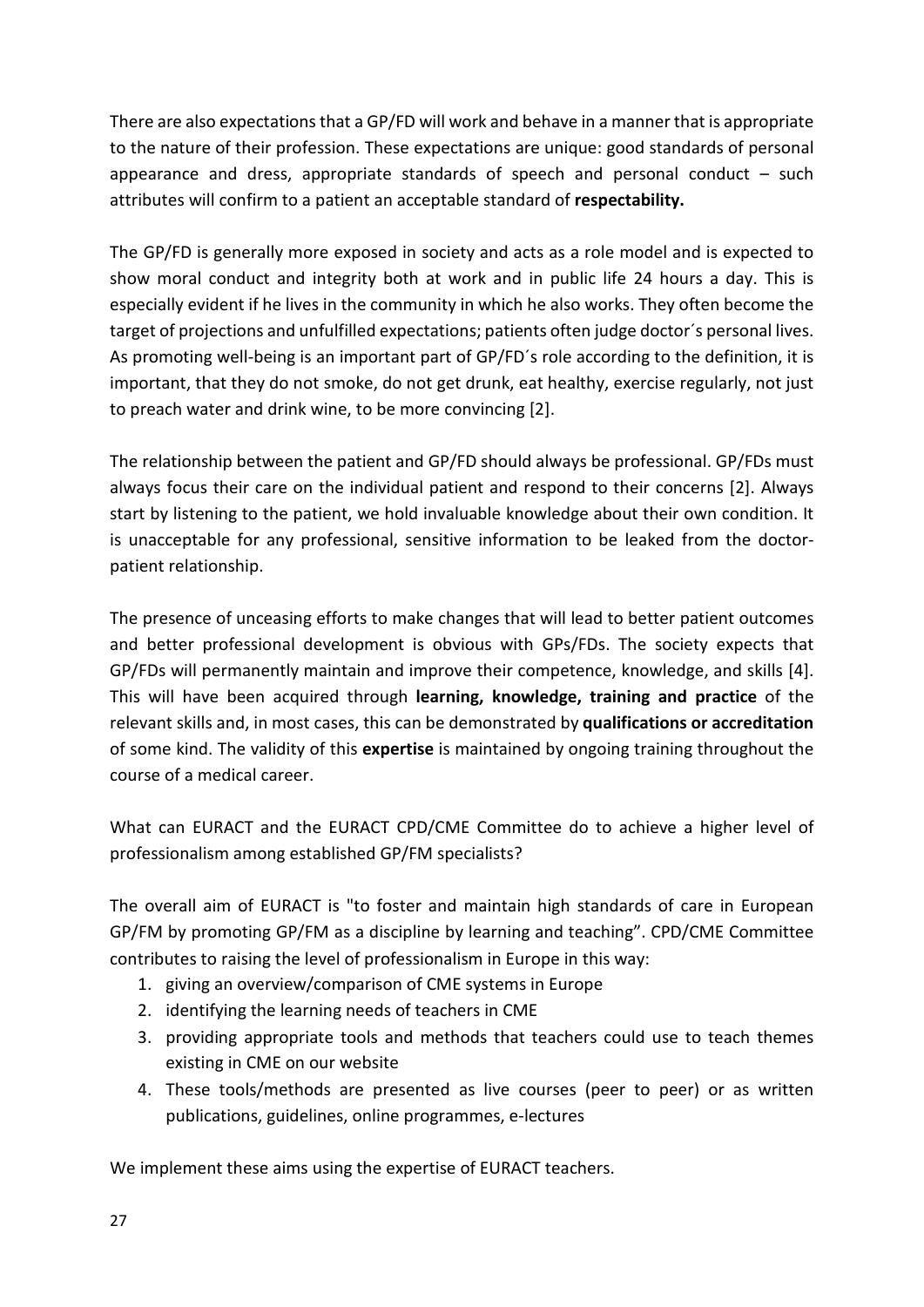### Conclusion:

Ideal professionalism sometimes seems an unattainable and unrealistic goal. It is not our job to become perfect, but to be constantly on the path of self-improvement and in accordance with our conscience and limits to do the best we can for the benefit of our patients. The path is the goal. The professional relationship between the patient and the physician should be based on partnership, on explaining and achieving consensus. The physician has to subordinate his/her own interests to patients' interest as s/he is under the Hippocratic oath since graduation at Medical School. It is important to know that the society does not expect the physicians to reach the ideal standard of professionalism, however it does require that we try to reach it. Insistence on professionalism is the guideline which releases the physician from difficulties [2].

- 1. [https://www.medicalprotection.org/uk/articles/chapter](https://www.medicalprotection.org/uk/articles/chapter-1-medical-professionalism-what-do-we-mean)-1-medical-professionalism[what-do-we-mean](https://www.medicalprotection.org/uk/articles/chapter-1-medical-professionalism-what-do-we-mean)
- 2. Katić M. Family medicine. Švab I, editor. Zagreb: Medicinska naklada; 2017.
- 3. [https://mpscdnuks.azureedge.net/resources/docs/mp/publications/practice](https://mpscdnuks.azureedge.net/resources/docs/mp/publications/practice-matters/professionalism-a-medical-protection-guide.pdf)[matters/professionalism](https://mpscdnuks.azureedge.net/resources/docs/mp/publications/practice-matters/professionalism-a-medical-protection-guide.pdf)-a-medical-protection-guide.pdf
- 4. https://www.gmc-uk.org/-[/media/documents/mpm](https://www.gmc-uk.org/-/media/documents/mpm-report_pdf-68646225.pdf)-report\_pdf-68646225.pdf
- 5. [https://www.woncaeurope.org/file/520e8ed3](https://www.woncaeurope.org/file/520e8ed3-30b4-4a74-bc35-87286d3de5c7/Definition%203rd%20ed%202011%20with%20revised%20wonca%20tree.pdf)-30b4-4a74-bc35- 87286d3de5c7/Definition[%203rd%20ed%202011%20with%20revised%20wonca%20t](https://www.woncaeurope.org/file/520e8ed3-30b4-4a74-bc35-87286d3de5c7/Definition%203rd%20ed%202011%20with%20revised%20wonca%20tree.pdf) [ree.pdf](https://www.woncaeurope.org/file/520e8ed3-30b4-4a74-bc35-87286d3de5c7/Definition%203rd%20ed%202011%20with%20revised%20wonca%20tree.pdf)
- 6. http://www.gp-[training.ie/wonca](http://www.gp-training.ie/wonca-tree.php)-tree.php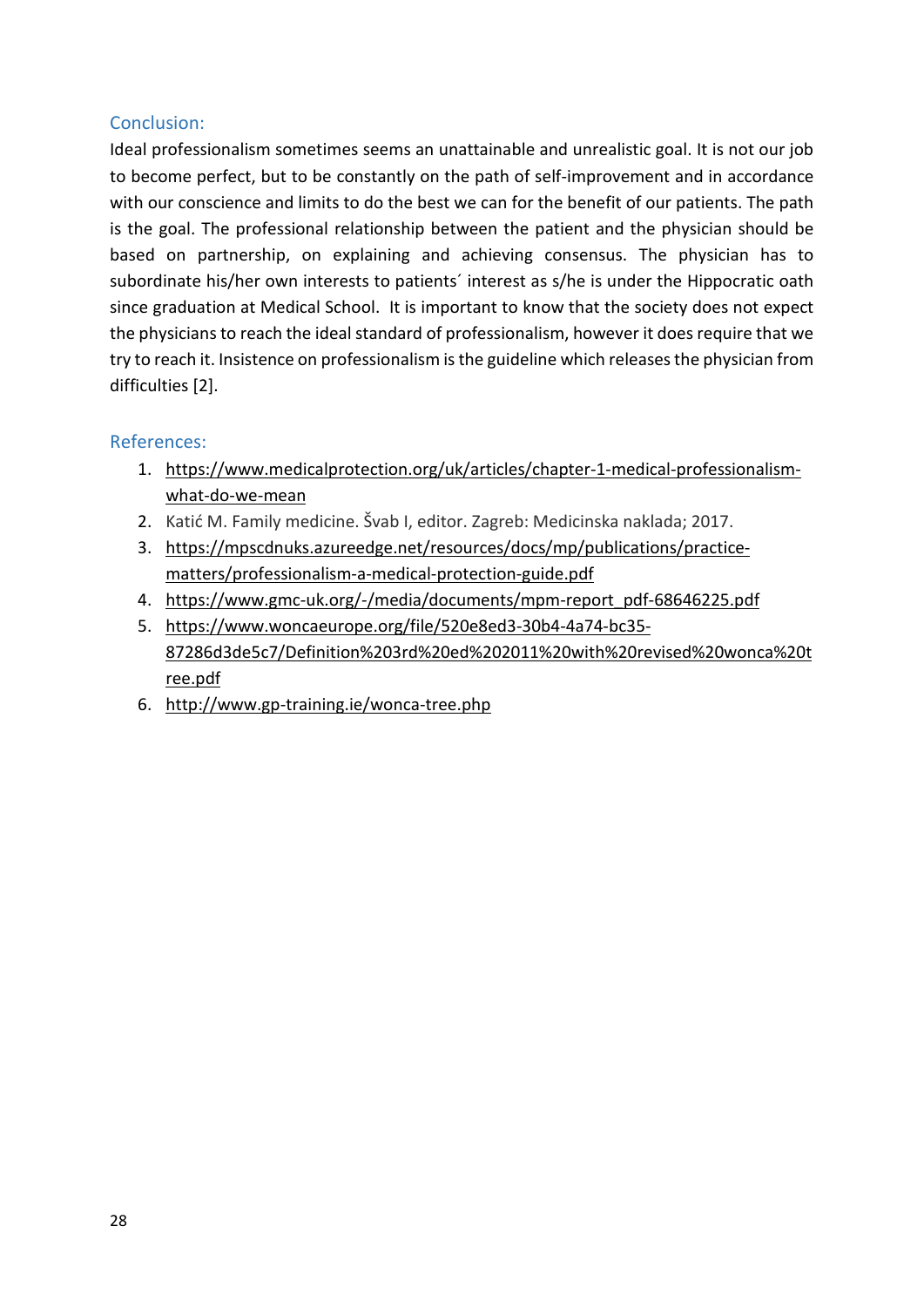## Recertification for GP/FDs

Jo Buchanan

### Background and Content:

The purpose of recertification is to ensure the provision of high quality and safe healthcare. The process requires health professionals to demonstrate periodically that their knowledge is up to date and that they remain fit to practice. The increased movement of professionals across borders has enhanced the demand for these processes. This is of particular importance across the European Union (EU) due to EU wide recognition of medical qualifications [1]. Currently there is no agreed international standard for physician recertification.

The American Board of Specialty Medicine in the US has required periodic recertification for many years. The American Board of Family Physicians was the first to implement this in 1972 and other boards followed suit over the next few decades [2,3]. By 2002 all of the Specialty Boards agreed on comparable standards. The system in the US is comprehensive and requires a combination of formal knowledge assessment, self-assessment and review of performance in practice.

In Europe many countries have introduced systems for recertification, which vary significantly in their content [1]. A review of recertification processes for Family Medicine in 2018 identified that of 38 responding countries 23 had formal processes, 17 of which were mandatory and 6 were voluntary. The requirements for recertification largely required the collection of credit points for CME. These credits were also required in those countries that did not have a recertification process. Only 6 countries required performance-based indicators such as audit, prescription review and self-directed learning.

A study in 2017 of recertification for all medical specialties in Europe describes the system in 10 representative countries from across the EU [1]. All had systems of recertification, 7 were compulsory and three voluntary. Most systems relied on the collection of a minimum number of credits of learning. In one country, Hungary, doctors have to take a course followed by an examination. Five countries evaluated practice performance through audit, appraisal and multisource feedback. Only 1 country, the UK included feedback from patients.

The variation in recertification systems can in part be attributed to cultural factors within a country. Denmark has consistently reported high levels of trust in others [4] and this may be reflected by the fact that recertification has a voluntary element. In the UK a series of highprofile medical scandals about 20 years ago [5] resulted in a demand for a rigorous process for recertification or revalidation of doctors in the UK. The result was a mandatory process for all doctors every 5 years. In the five yearly cycle, doctors have to submit evidence of their fitness to practice annually at appraisal. This covers a series of categories and the required evidence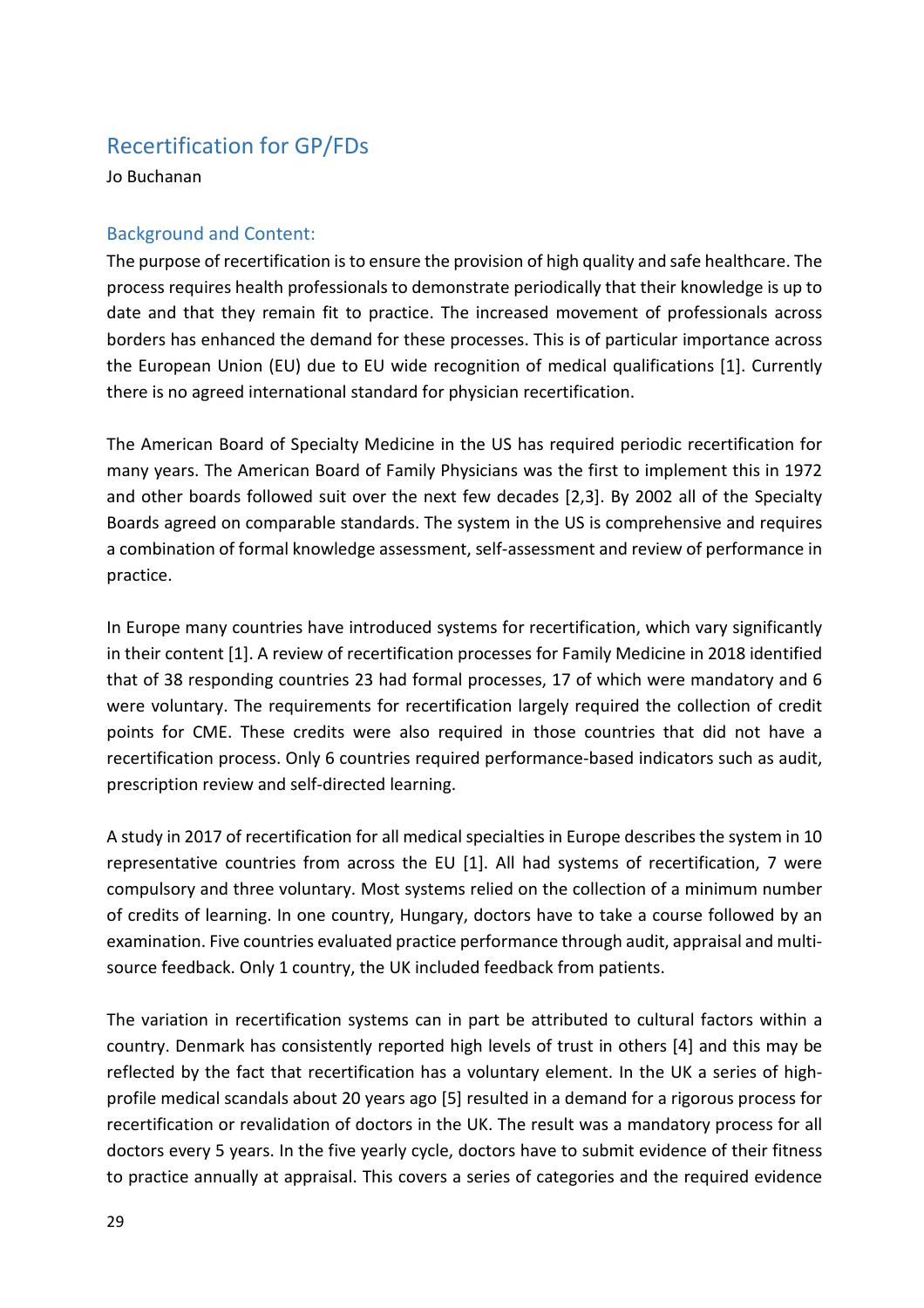includes quality improvement activity, review of significant events and patient and colleague feedback.

It is important to consider what is the experience of doctors participating in recertification. In the US some boards introduced Practice Improvement Modules [PIM] as part of the recertification system [3]. These facilitate a review of the doctor's chart data against national guidelines and provide feedback specific to that doctor. Most doctors report making a change in their practice after participating in a PIM. A review of doctor's views of a revised recertification process found that those who had already participated in it were more positive about it than those that had not.

A review of the impact of the UK system found that most doctors participated and were able to provide the required information [6]. Doctors found significant event review, patient and colleague feedback most helpful in informing the reflective discussions at appraisal. A significant minority reported changing an aspect of their practice as a result of their most recent appraisal. Some doctors identified potentially negative impacts on practice. One of the report's conclusions was that this system provides a means to document practice but may not necessarily improve professional practice. The quality of the annual appraisal was seen as key to the effectiveness of this system.

There are clear standards for assessment, it should be valid, reproducible, have an educational purpose and be feasible and acceptable. To this has been added the need to include the perspectives of patients and the public and to ensure there is a relationship between the assessment that offers feedback and continual learning [7]. Any system for recertification should therefore should include review of performance in practice and capture in some way the patient's perspective.

### Conclusion:

This short review demonstrates that there are differences in recertification systems across Europe and we are a long way from being able to confirm that a doctor recertified in one country meets the requirements for practice in another country with a very different health system.

- 1. Sehlbach C et al. Doctors on the Move: A European Case Study on the key characteristics of national recertification systems. BMJ Open 2018;8:e019963. doi:10.1136/bmjopen-2017-019963
- 2. Mercur et al Do lifelong learning and revalidation ensure that physicians are fit to practice? World Health Organization 2008 and World Health Organization, on behalf of the European Observatory on Health Systems and Policies 2008 http://www.euro.who.int/ data/assets/pdf file/0005/75434/E93412.pdf?ua=1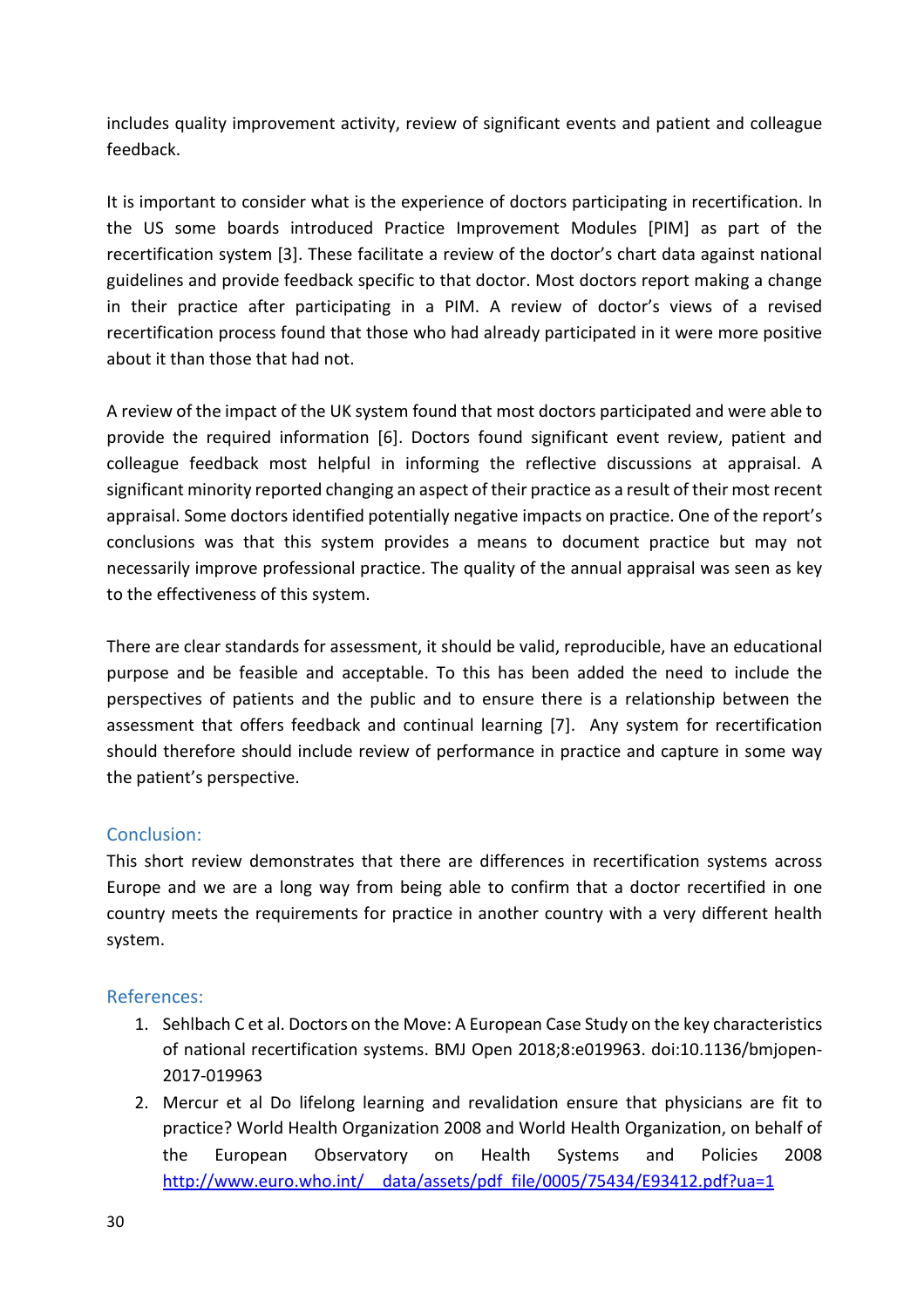- 3. Cassel, C. Holmboe, E Professional Standards in the USA: Overview and new developments. Clinical Medicine Vol 6 No 4 July/August 2006.
- 4. Ortiz-Espina, E. Roser, M. Trust<https://ourworldindata.org/trust>
- 5. Bristol Royal Infirmary Inquiry. Learning from Bristol: the report of the public inquiry into children's heart surgery at the Bristol Royal Infirmary 1984–1995. London, The Stationery Office, 2001.
- 6. The UK medical revalidation collaboration, Evaluating the Regulatory Impact of Medical Revalidation, February 2018 https://www.gmc-uk.org/-[/media/documents/umbrella](https://www.gmc-uk.org/-/media/documents/umbrella-report-final_pdf-74454378.pdf)[report-final\\_pdf-](https://www.gmc-uk.org/-/media/documents/umbrella-report-final_pdf-74454378.pdf)74454378.pdf
- 7. Norcini J., et al Criteria for good assessment: Consensus statement and recommendations from the Ottawa 2010 Conference Medical Teacher Vol 33, Issue 3, 201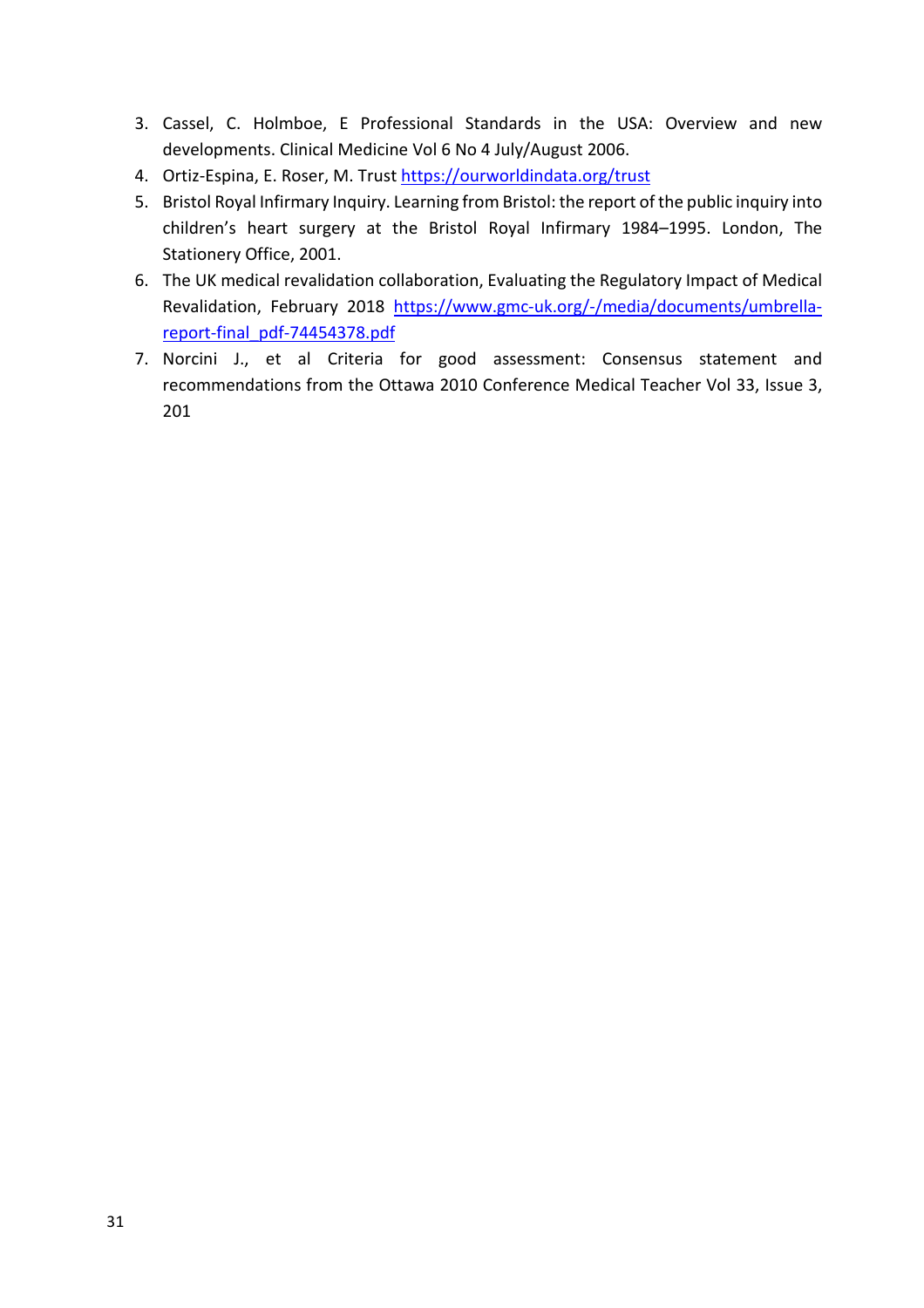### Research in CME

### Razvan Miftode

### Background:

The role of GP/FM in all national health systems is crucial, its high degree of performance guaranteeing the efficiency and soundness of the entire health care system [1].

The development process of GP/FM must follow the same roadmap as the other specialties: the development of university and postgraduate education, improving academic representation, developing research in the primary care field, improving the training of trained doctors, developing specific medical publications. Last but not least, all these efforts must be combined, focused on improving the health of the population and increasing the quality of medical services. At the same time, one cannot speak of quality without circumventing the process that leads to qualitative improvements and advances, namely scientific research.

### Content:

- 1. Identifying **errors, deficiencies, biases** in the activity of training and professional education
- 2. Development of a new particular field of professional education: **Competency-based Continuing Professional Development** (CB – CPD)

Although their main goal is to improve the knowledge and skills of medical workers through educational and training processes, the concepts of CME differ in some important issues. Both if CME is determined by the external supply of topics or themes, and if it is dictated by individual wants and needs, it should be crystallized after a process of critical reflection, analysis, and identification of additional deficiencies and needs for professional self-training [2]. The two educational processes run in parallel, the current offer of training and information programmes experiencing a remarkable development, along with an easier access to them through modern technology (online conferences, webinars).

Today, CME, including CME for GP/FM, faces new challenges: the very large number of scientific events, the diversified offer of education topics, some topics addressed still not scientifically clarified (COVID-19 pandemic is an example of this), the huge amount of scientific information. Against this polymorphic background, the notion of quality of educational performance (curriculum, accuracy and importance of information, absence of commercial influences, etc.) returns strongly today.

It can be stated that the field of scientific research is the cornerstone of the development of GP/FM [3], providing answers to practical questions, identifying new areas of activity but also arguments in support of strengthening primary care and improving public health.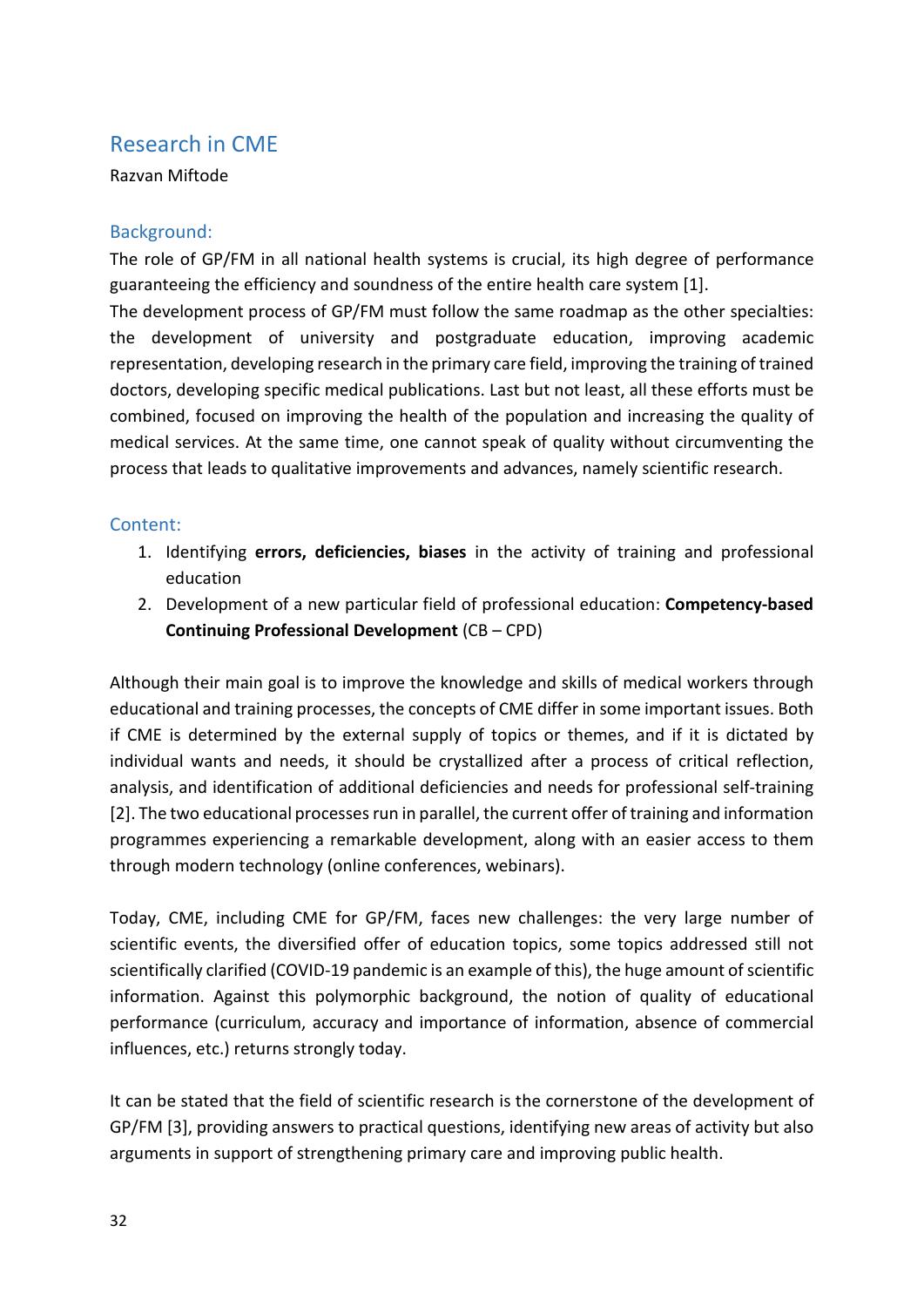In the domain of CME, several studies show some limits of the educational process on the training of doctors [2]. Thus, the limited influence of classical group education (learning group) was identified both on the attitudes of the professional performance and on the expectations of the patient or public health institutions [4], while Choudhry [5] shows that, in some cases, the educational individual options (topics) are not congruent with the real learning needs of the physician. Other elements that lead to a faulty self-learning process are the limits and barriers of self-assessment of learning needs [6], difficulties in receiving feedback correctly and honestly, but also the lack of correspondence and connection between the level of individual competence and what the doctor performs concretely [7].

It is obvious that the educational process, regardless of who it is addressed to (junior or senior GP/FD), can be burdened by a series of deficiencies that must be discovered and analysed. At the same time, the increased health care needs of patients are harmonized with the growing demands from government institutions to improve key public health indicators, to increase economic and social efficiency, reduce morbidity from chronic diseases, preventive actions accessible to a large group of population. These imperatives require a paradigm shift in the approach to CME activities, in the sense of harmonizing the expectations of patients and officials with the content of university annd vocational training programmes or with the continuous training of practicing physicians.

### Identification of errors & biases in the CME activity

Mainly, the concerns regarding the risk of errors and biases in the activity of CME are related to the possible influences of the pharma industry in the educational process[8]. Consequently, some professional bodies have adopted preventive and warning attitudes (e.g., American Association of Medical Colleges or Josiah Macy Jr Foundation) [9], which is why some institutions/providers of educational activities have adjusted their policy of evaluation and approval of training projects [10], with an emphasis on the nature of relations with pharma sponsors.

Although these concerns are justified, other elements must be addressed in the process of identifying errors and biases; it is possible that substantive errors or the techniques approached may be the cause of failures in professional training in some doctors. Also, the approach and promotion of secondary topics, with low importance or insufficiently scientifically verified, or controversial topics can be the source of some errors and biases and threaten the credibility of the educational programme.

There are authors who recommend that organizations promoting CME activities be strongly involved in planning, developing, and evaluating the content of educational programmes, in order to optimize and update the topics and information contained but also to identify and eliminate potential errors or biases [10].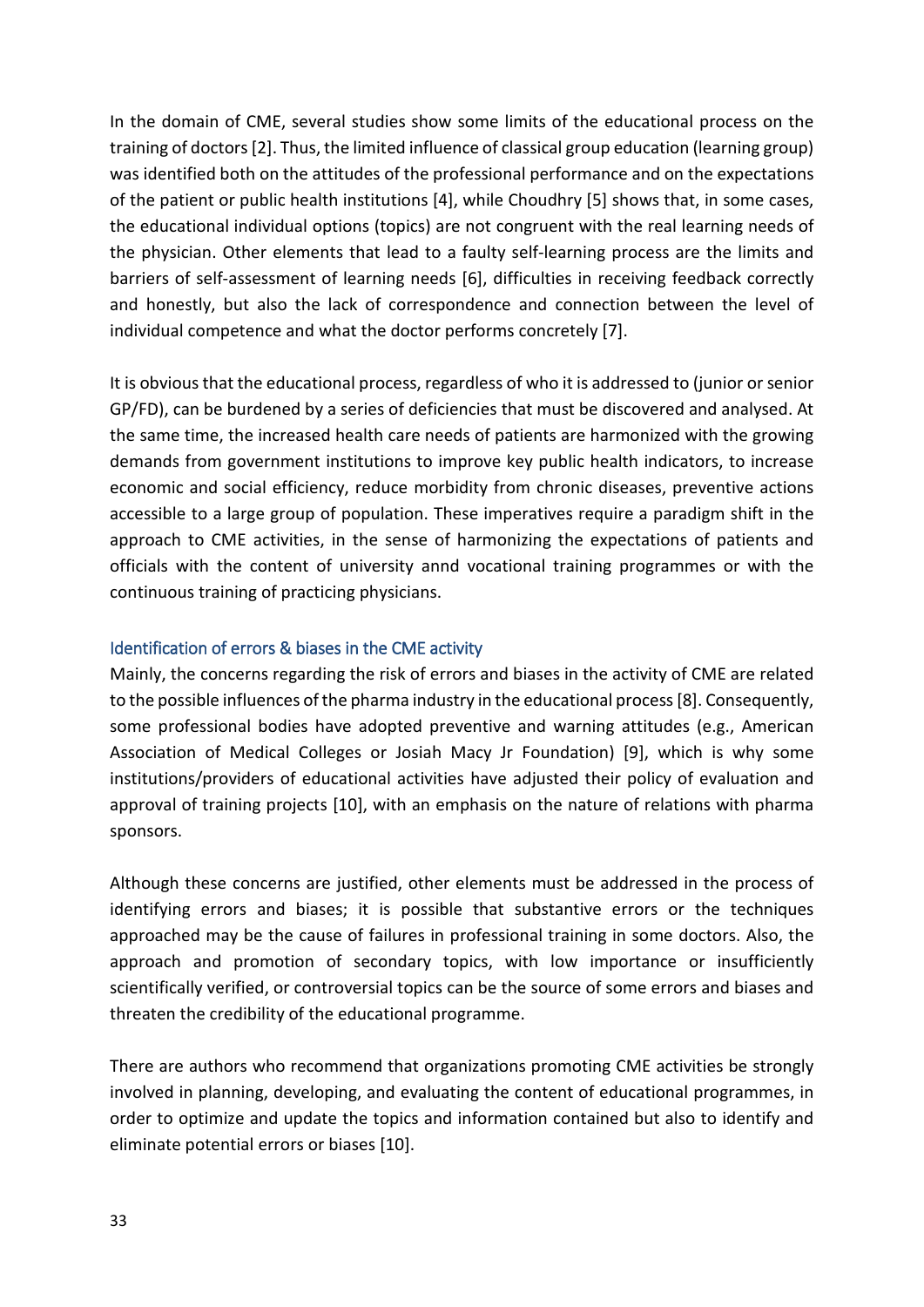In the last decade, there have been initiatives to create working models for this purpose. Dixon et al. (2008) [11] describe *the Bias Management Process*: a 4-step work system that includes:

- 1. Collecting data about the presentation and educational programme
- 2. Review process of the written material (by an expert in the respective subject or topic)
- 3. Review of the presentation or workshop held live (by a competent but "non-expert" person)
- 4. Evaluation of the event by the participant

The proposed **evaluation grid** covered several topics, namely [10]:

- Declaring the commercial interest or the conflict of interests of the author of the educational programme
- Existence of a peer-review based on Evidence-Based Medicine
- Use of scientifically validated and highly reliable information
- Balanced way of presenting information
- Use of generic names for medicines
- Clear and honest presentation of the side effects or contraindications of drugs
- Sincere presentation of the existing therapeutic alternatives on the market
- The educational programme contributes to the improvement of the professional knowledge of the students
- The educational programme promotes the principles of patient safety
- Presence or non-existence of biased presentations alongside

With a few exceptions, all points in this grid should be the result of a research by the auditors or at least, the answers should be based on the previous results of some studies. Undoubtedly, the threat of biases on the scientific integrity of an educational programme has been and remains relevant. In addition to the "commercial" aspect of the problem, the risk that the existence of educational events held under the umbrella of the pharmaceutical industry may be a source of errors, misdirection of individual education, distorted perception of the messages broadcast by CME providers must also be considered. The community of trainers and institutions responsible for educating future doctors but also for ensuring the environment conducive to CME must identify tools for qualitative evaluation of educational events, both in terms of scientific content, but also in terms of management and professional ethics.

### Competency-based Continuing Professional Development (CB-CPD)

Inevitably, the metamorphosis of the educational process, from the level of CME (based on the offer of training providers), to the qualitative leap represented by CPD (process based on self-assessment of deficiencies and identification of opportunities for personal professional development), was forced to continue a new concept, CB-CPD.

CB-CPD represents a new stage in the educational process, in which the health requirements of the population, the public health indicators imposed by government institutions and,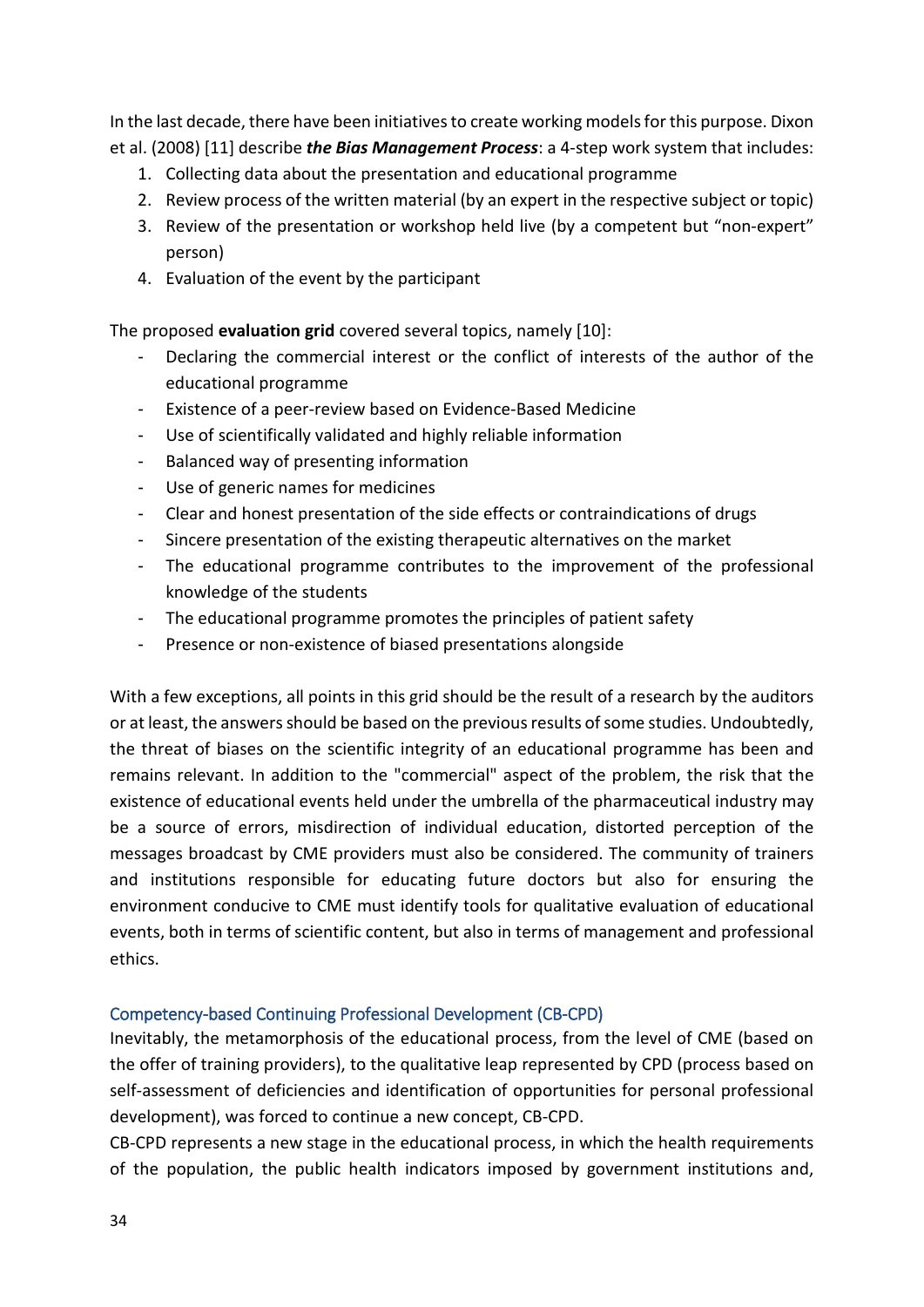finally, the need for qualitative results of each patient, as a result of medical care, dictates both the topics to be addressed in educational projects and the ways of training and evaluating the results obtained. Franck et al. (2010) defines CB-CPD as follows: "an approach to preparing physicians for practice that is fundamentally oriented to graduate outcome abilities and organized around competencies derived from an analysis of societal and patient needs" [12]. CB-CPD requires, in addition to CPD, a process of external evaluation of performance, patient care outcomes, and public health indicators [13]. In other words, the CB-CPD process must be based on the identification of public health requirements - as part of learning needs - and its results must also be analysed to improve public health indicators [14].

Filipe et al. (2018) states that the CB-CPD process is based on the following five long life learning key competencies, which can be measurable [14]:

- 1. Identifying one's own learning priorities
- 2. Analysis of public health data to discover their own shortcomings and look for evidence and information that can be integrated into practice
- 3. Development, based on the data from stage 2., of a personal learning plan
- 4. Forming clinical questions and finding answers to them, based on the evidence found
- 5. Evaluation of the practice and its improvement through the analysis of the obtained performances.

The expected result of the CB-CPD process must be found in improving the quality of medical services, increasing the safety of medical and patient performance, and improving the main indicators of public health.

### Conclusions:

- 1. The effectiveness of the educational process represented by CME is negatively influenced by the limits and errors related to the external character of the training topics offer respectively by the individual capacities of self-analysis and evaluation of their own education needs
- 2. The content of an educational programme can be engraved by the existence of errors in its design, by commercial biases or generated by the subjective character of the selfevaluation or reception of the received information
- 3. The field of **scientific research** in medical education and personal professional development finds new directions of intervention: analysis of the quality of the educational programme as a whole, accuracy of content and information transmitted and received, identification of errors, deficiencies, and biases in scientific material
- 4. The concept of CB-CPD can be a way to improve the educational process for GP/FDs, provided that the research activity is calibrated on the real needs of the population for quality medical services but also on the high requirements of public health as a whole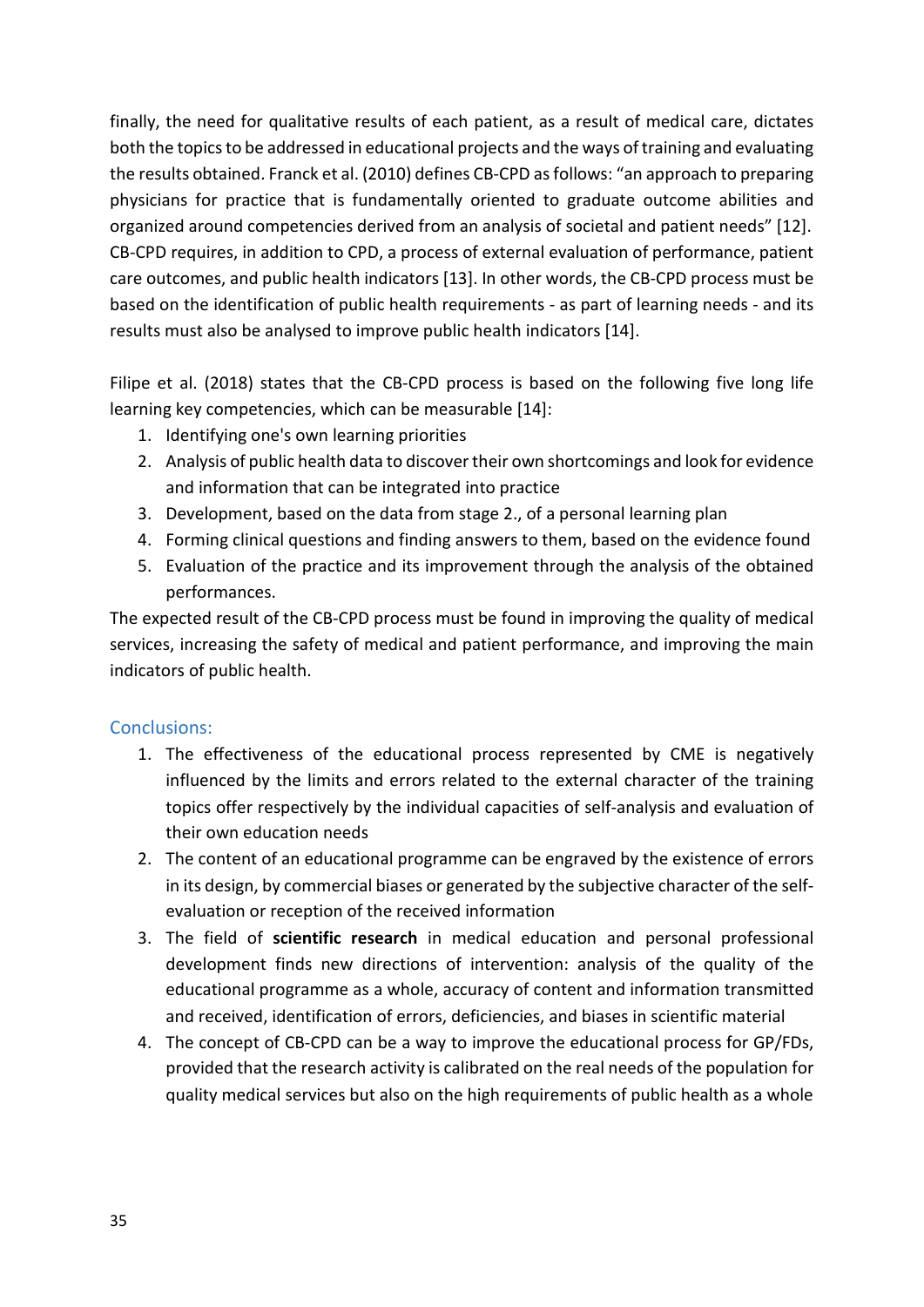- 1. Starfield B, Shi L, Macinko J. Contribution of primary care to health systems and health. The milbank quarterly. 2005 Sep;83(3):457-502.
- 2. Lockyer J, Bursey F, Richardson D, Frank JR, Snell L, Campbell C, ICBME Collaborators. Competency-based medical education and continuing professional development: A conceptualization for change. Medical Teacher. 2017 Jun 3;39(6):617-22.
- 3. Beasley JW, Starfield B, van Weel C, Rosser WW, Haq CL. Global health and primary care research. The Journal of the American Board of Family Medicine. 2007 Nov 1;20(6):518-26.
- 4. Forsetlund L, Bjørndal A, Rashidian A, Jamtvedt G, O'Brien MA, Wolf FM, Davis D, Odgaard-Jensen J, Oxman AD. Continuing education meetings and workshops: effects on professional practice and health care outcomes. Cochrane database of systematic reviews. 2009(2).
- 5. Choudhry NK, Fletcher RH, Soumerai SB. Systematic review: the relationship between clinical experience and quality of health care. Annals of Internal medicine. 2005 Feb 15;142(4):260-73.
- 6. Lockyer J, Armson H, Chesluk B, Dornan T, Holmboe E, Loney E, Mann K, Sargeant J. Feedback data sources that inform physician self-assessment. Medical teacher. 2011 Feb 1;33(2):e113-20.
- 7. Lockyer J, Horsley T, Zeiter J, Campbell C. Role for assessment in maintenance of certification: physician perceptions of assessment. Journal of Continuing Education in the Health Professions. 2015 Jan;35(1):11-7.
- 8. Cervero RM, He J. The relationship between commercial support and bias in continuing medical education activities: a review of the literature. Commissioned Accreditation Council on Continuing Medical Education. Retrieved June. 2008 Jun;22:2008.
- 9. Association of American Medical Colleges (AAMC) Policy. AAMC Web site: www.aamc.org. Accessed October 26, 2010.
- 10. Dixon D, Takhar J, Macnab J, Eadie J, Lockyer J, Stenerson H, François J, Bell M, Monette C, Campbell C, Marlow B. Controlling quality in CME/CPD by measuring and illuminating bias. Journal of Continuing Education in the Health Professions. 2011 Mar;31(2):109-16.
- 11. Takhar J, Dixon D, Donahue J, Marlow B, Campbell C, Silver I, Eadie J, Monette C, Rohan I, Sriharan A, Raymond K. Developing an instrument to measure bias in CME. Journal of Continuing Education in the Health Professions. 2007 Mar;27(2):118-23.
- 12. Frank JR, Mungroo R, Ahmad Y, Wang M, De Rossi S, Horsley T. Toward a definition of competency-based education in medicine: a systematic review of published definitions. Medical teacher. 2010 Aug 1;32(8):631-7.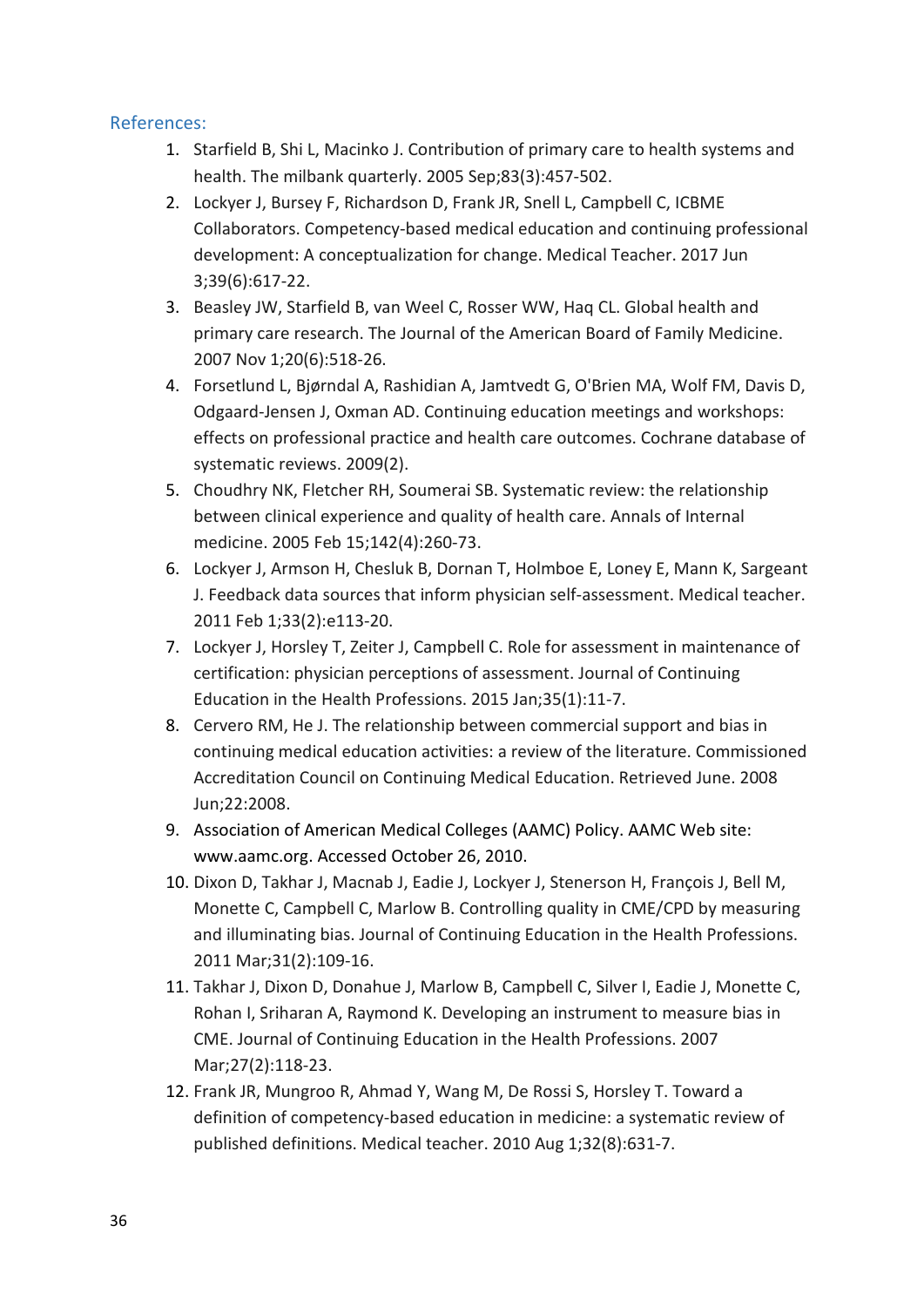- 13. Lockyer J, Bursey F, Richardson D, Frank JR, Snell L, Campbell C, ICBME Collaborators. Competency-based medical education and continuing professional development: A conceptualization for change. Medical Teacher. 2017 Jun 3;39(6):617-22.
- 14. Filipe HP, Golnik KC, Mack HG. CPD? What happened to CME? CME and beyond. Medical teacher. 2018 Sep 2;40(9):914-6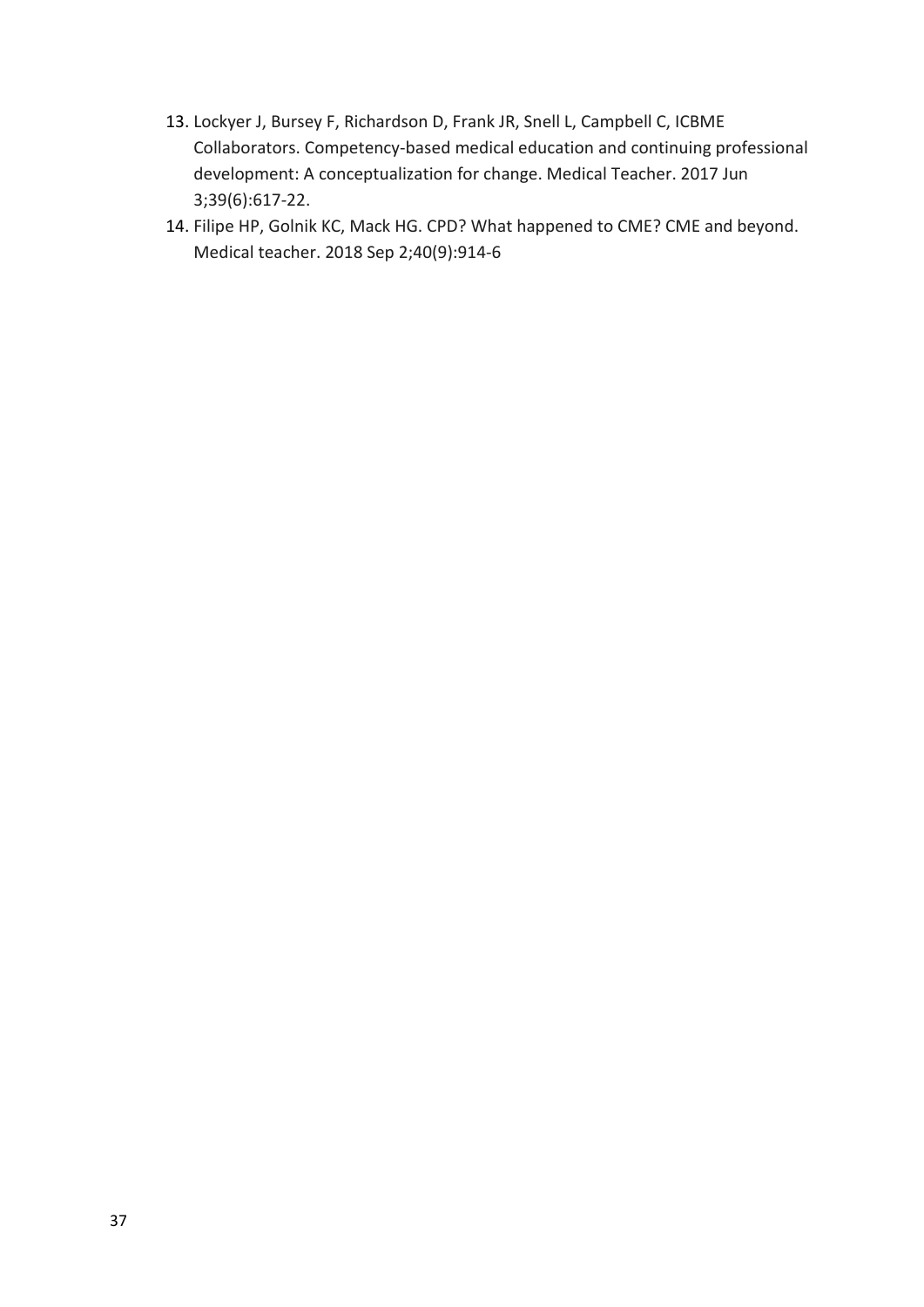# The ethical challenges intrinsic to CME activities in GP/FM

Manfred Maier, Igor Švab

### Background:

In our complex and challenging healthcare environment with regular scientific and technical innovations, aging populations, increasing spread of acute and chronic diseases and major cost constraints, medical doctors are required to keep up-to-date with new data and advances in the field in order to ensure optimal up to date patient care. This is one of the main pillars of professionalism [1] and involves the sensitive relationship between the medical profession and all stakeholders in health care including the pharmaceutical and other health technology industry. It aims to continuously foster and improve the competence and performance of clinicians and involves timely transfer of new knowledge and skills required.

This process of continuous medical education or professional development is required by law and by professional codes of ethics [1] and is driven by different models, various providers and different national regulations, and is, therefore, very fragmented [2]. In most European countries, CME is provided by medical universities, physician associations or professional societies, medical education, or communication companies and the pharmaceutical or health care industry [2]. In many countries, a system for accreditation of CME programmes and accrediting bodies is in place. Since CME activities are required for a renewal or even recertification of the licence to practice medicine, many countries have introduced some form of required documentation and minimal hours of CME to be attended. Some contries have also introduced incentives for participation such as direct financial support or tax deduction for the costs of CME activities.

Traditional CME activities include international conferences, national meetings and smaller events. Recently, however, they have been complemented by a broad range of innovative formats such as online education, quality circles and personal learning plans [3,4]. Almost all of these formats require a budget and personnel for organizing and financing such as the premises, technical equipment and materials, food and drinks, announcement or marketing, verification and certification of attendance and travel and accomodation or honoraria.

Given these high costs for CME and given the declining support for CME from public and academic institutions it is not surprising that organizers and physicians have sought financial support from private industry. According to a survey among physicians about half of the financial support for CME comes from industry [5]. This fact is, among others, one of the major reasons for ethical challenges and conflicts of interest of various degrees for doctors attending and medical associations/colleges providing CME activities. In this context we refer to the ethical principles and responsibilities of medical professionalism as published in the charter on medical professionalism [1]. The principles are the primacy of patients`welfare, patients`autonomy and social justice; the set of professional responsibilities includes the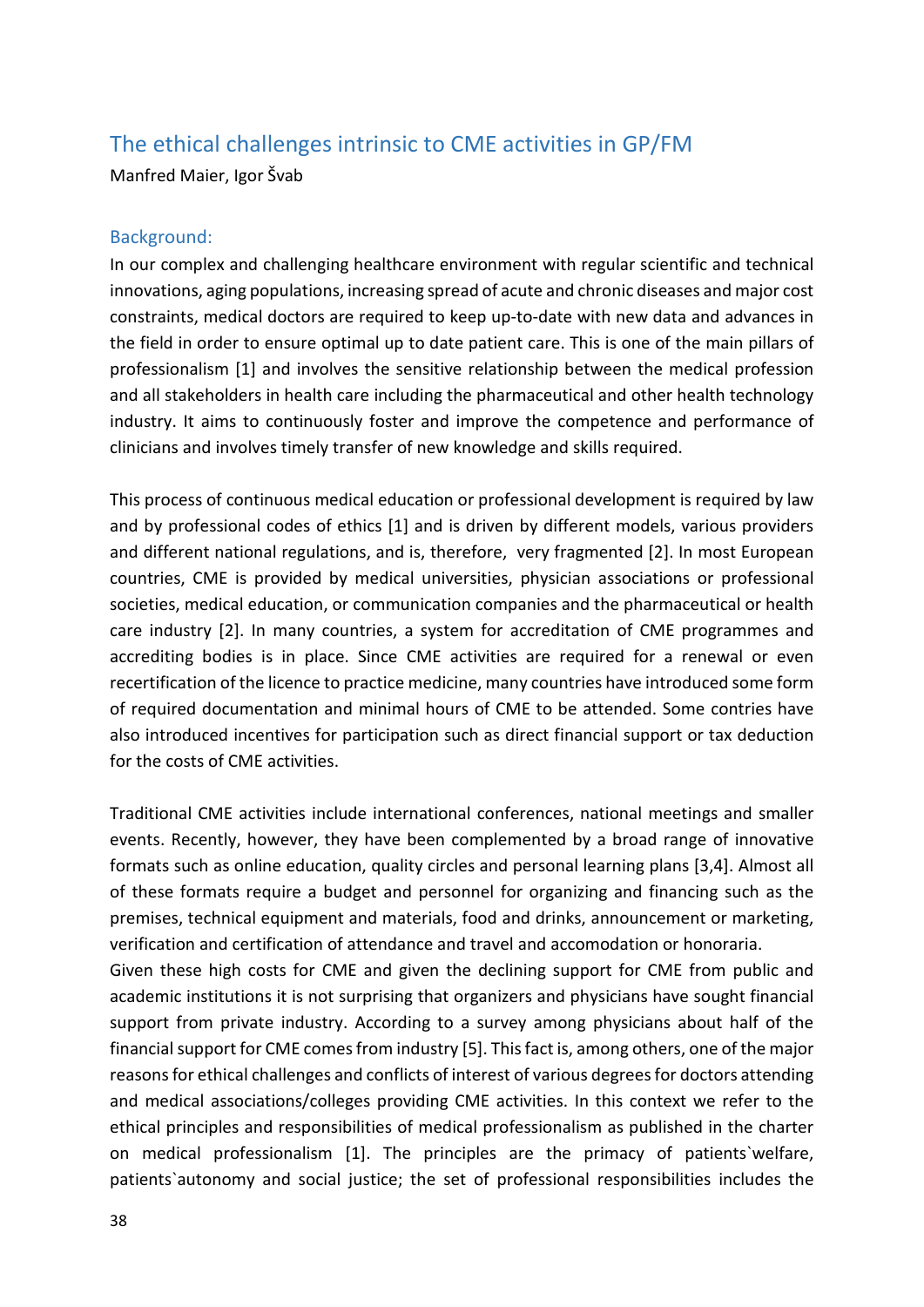commitments to professional competence, to honesty with patients, to patients' confidentiality, to maintaining appropriate relationships with patients, to improving quality of care, to improving access to care, to a just distribution of finite resources, to scientific knowledge, to maintaining trust by managing conflicts of interest and to professional responsibilities.The aim of this chapter is to give examples of some important ethical dilemmas intrinsic to CME activities in GP/FM together with some suggestions and recommendations for how to deal with them.

### Content:

Ethical challenges in the field of primary health care fall into three main categories: 1) those for the participants, 2) the organizers, and 3) for presenters at events:

### **1) PARTICIPANTS**

- i. The usefulness of the programme: participants tend to choose CME programmes where their knowledge and professional integrity is not going to be challenged. Such a selection is understandable: attending events in an area the doctor is familiar with is easier, strengthens self- confidence and is more pleasant. However, it also gives less benefit for improvement of patient care. This is not in line with the principle of primacy for patients' welfare.
- ii. The attractiveness of the location and of social events: CME-programmes are frequently organized at an attractive location and tend to motivate participants to attend with an attractive social programme. It is logical that one prefers to attend an event in a nice location, but the scientific content offered, and the individual educational needs of the participants must remain a priority.
- iii. Financial support for participation: CME-activities have to be paid for and the costs for registration and attendance may be considerable. Financial support from the industry is therefore helpful and motivating. However, events that are heavily sponsored or even organized by the industry often lack relevance for the participants. At such CME-activities one often encounters a specialist colleague who gives a presentation to GP/FDs without knowing how important and frequent the topic of presentation is in the field of GP/FM and without being familiar with the circumstances of their daily work.
- iv. Monitoring attendance: one almost invariably gets a certificate of attendance, which is usually handed out already at the start of the conference and after the registration fee has been paid for. Serious events go a step further and require from the participants to register their attendance at a given session of the conference or fill in a test after attending it.
- v. Active versus passive educational methods: despite it is well known that active methods of education have greater benefit for participants than passive listening to a frontal lecture they are also less popular [6]. Methods that involve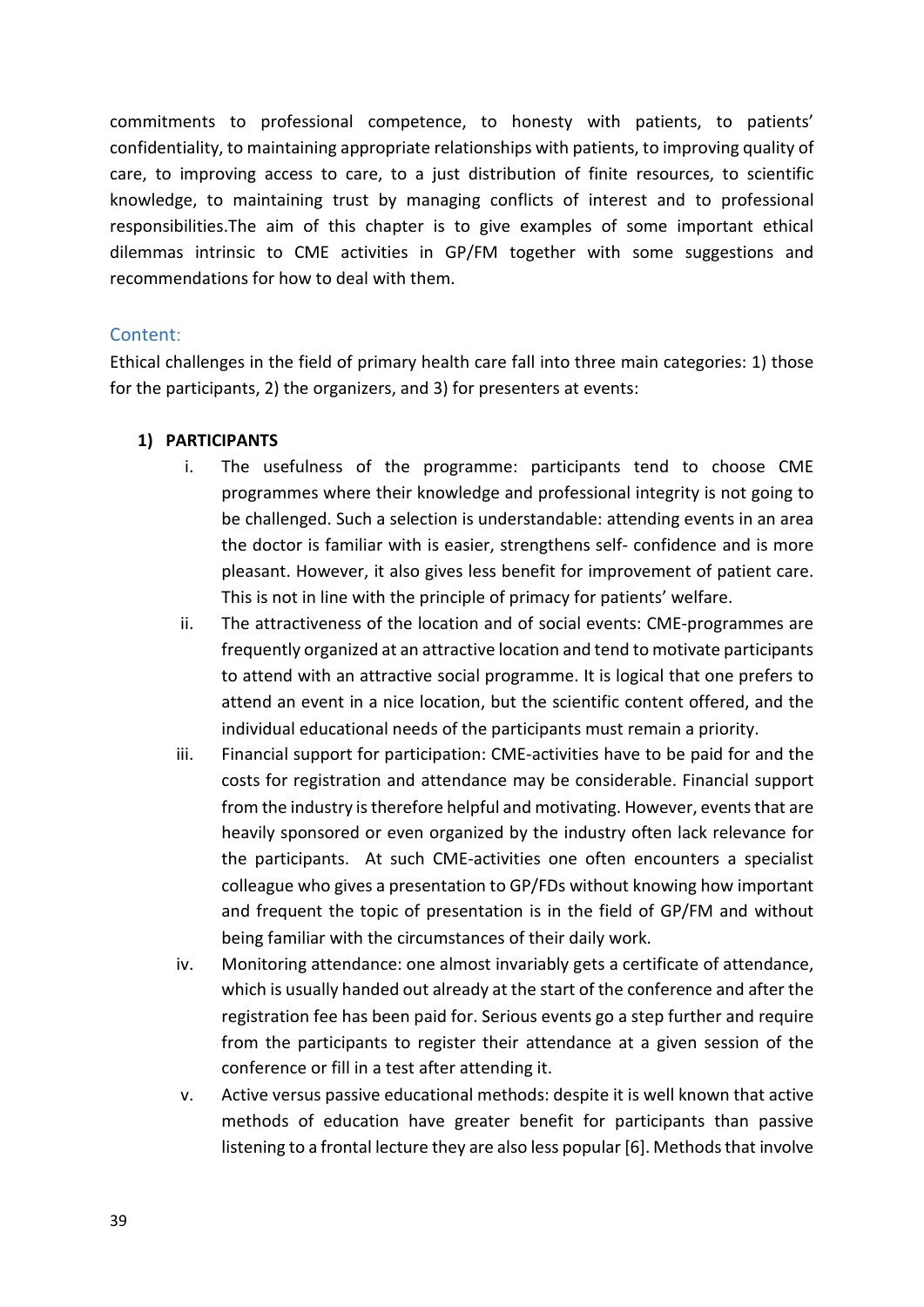person-to-person communication, portfolio-based learning etc. are more efficient in terms of outcome although more challenging.

**Suggestions**: In selecting which event to attend, the potential benefit for patient care should be more important than the benefit for the doctor's feeling well. To support their members and to facilitate their decisions, respectively, most professional organizations have developed codes of conduct which usually contain a set of recommendations for attending CME-activities [7-9]. Among them are critical assessment of personal needs for education, selection of programmes which meet (international) standards for accreditation, selection of programmes which offer efficient educational and didactic methods. It is recommended for the potential participants to adhere to them to optimize educational benefit and to avoid ethical dilemmas.

### **2) ORGANISERS**

- i. Financial profit: planning and managing a successful CME event may be an important source of income for the organizing body. Therefore, many medical associations and colleges themselves take over the role of provider and organizer of CME events and are able to thereby support their association with the money they earn. The challenge for the organizers is to raise the money necessary for running an attractive and successful event that would benefit the educational needs rather than the simple well-being and happiness of participants or the financial expectations of the organizing college. In practice, however, some very successful CME events actually do not create a financial profit and nevertheless involve a lot of work [10].
- ii. Influence of the sponsor on CME content and/or selection of speakers: most conferences cannot be organized without sponsorship, usually by the pharmaceutical or health care industry, but also by the health insurance sector. Sponsors almost invariably tend to make requests regarding specific topics or experts and organizers are often challenged to allocate time and space for a topic of a presentation or symposium on a theme selected by the sponsor and/or to invite certain speakers of their choice for a presentation on this topic.

**Suggestion**: Most of these challenges can be avoided or at least simplified if the college or the respective organization has a clear and transparent policy on how to deal with sponsors in an ethically sound and professional way [11-15]. Similarly, also the pharmaceutical industry has developed and published a framework for engagement and quality criteria for industry sponsored CME [16]. However, this framework has not universally been accepted [17].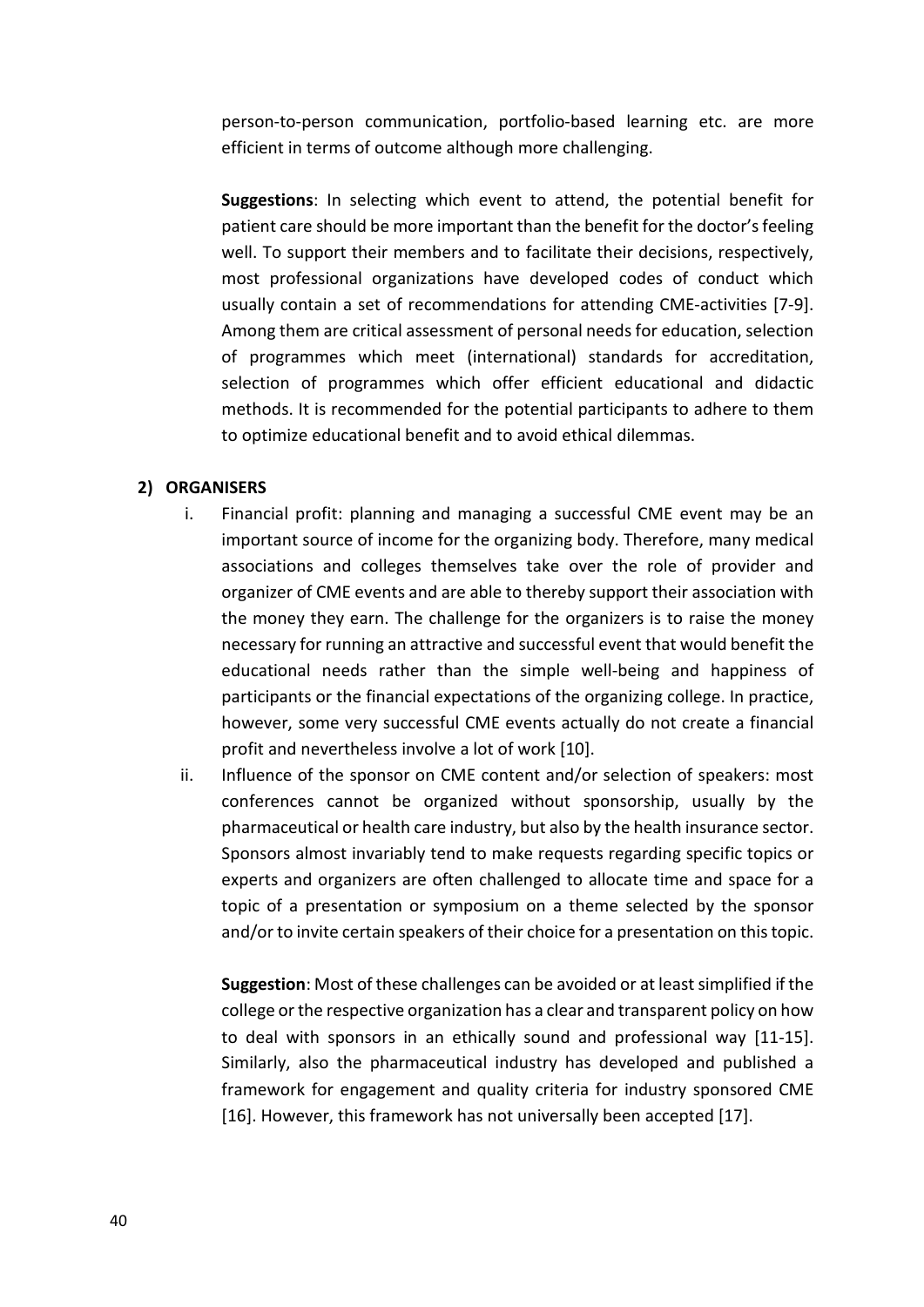### **3) PRESENTERS**

i. To present the keynote at an event upon invitation is usually a paid activity. In some cases, the presenter is paid a considerable fee, but even if he/she is not, the costs of accommodation, travel and social events are usually covered by the organizers. The challenge arises when the sponsor of the event asks the lecturer for a favourable notion about one of their (new) products.

**Solution:** For transparency at conferences or meetings it should be common practice that invited speakers at the beginning of their presentation disclose a potential conflict of interest. In addition, the rules of "Good scientific Practice (GSP)", which usually include the presentation at a scientific or educational event should be paramount [14].

### Summary:

The ethical challenges of participating in, organizing of, or presenting at CME events are shortly outlined above. Because these challenges are known for some time, consensual strategies for their minimization and their management have been developed from many disciplines and all stakeholders. Since ethical challenges in the field of GP/FM arise regularly in daily clinical practice, education, and research both medical universities as well as teachers in GP/FM should commit to their responsibility and agree on a minimum content of an obligatory ethics curriculum. They should allocate adequate time for teaching professional attitudes and medical ethics throughout basic, vocational and CME and training.

- 1. Project MP. Medical professionalism in the new millennium: a physicians' charter. The Lancet. 2002 Feb 9;359(9305):520-2.
- 2. Schaffer M, Weisshardt I. Beyond accreditation systems–the identification of different implementation models for CME across Europe. Journal of European CME. 2013 Mar 1;2(1):5-9.
- 3. [https://euract.woncaeurope.org/sites/euractdev/files/documents/publications/offici](https://euract.woncaeurope.org/sites/euractdev/files/documents/publications/official-documents/euractperformanceagendad%C3%BCsseldorf2014-publishedversion.pdf) al-[documents/euractperformanceagendad%C3%BCsseldorf2014](https://euract.woncaeurope.org/sites/euractdev/files/documents/publications/official-documents/euractperformanceagendad%C3%BCsseldorf2014-publishedversion.pdf) [publishedversion.pdf](https://euract.woncaeurope.org/sites/euractdev/files/documents/publications/official-documents/euractperformanceagendad%C3%BCsseldorf2014-publishedversion.pdf)
- 4. http://euract-[appraisal.woncaeurope.org/about](http://euract-appraisal.woncaeurope.org/about-the-framework/)-the-framework/
- 5. Goold SD, Campbell EG. Industry support of continuing medical education: Evidence and arguments. Hastings center report. 2008;38(6):34-7.
- 6. Bloom BS. Effects of continuing medical education on improving physician clinical care and patient health: a review of systematic reviews. International journal of technology assessment in health care. 2005 Jul;21(3):380-5.
- 7. https://www.ama-assn.org/delivering-care/ethics/financial[-relationships-industry](https://www.ama-assn.org/delivering-care/ethics/financial-relationships-industry-continuing-medical-education)[continuing-medical-education](https://www.ama-assn.org/delivering-care/ethics/financial-relationships-industry-continuing-medical-education)
- 8. https://www.ama-assn.org/delivering-[care/ethics/continuing](https://www.ama-assn.org/delivering-care/ethics/continuing-medical-education)-medical-education